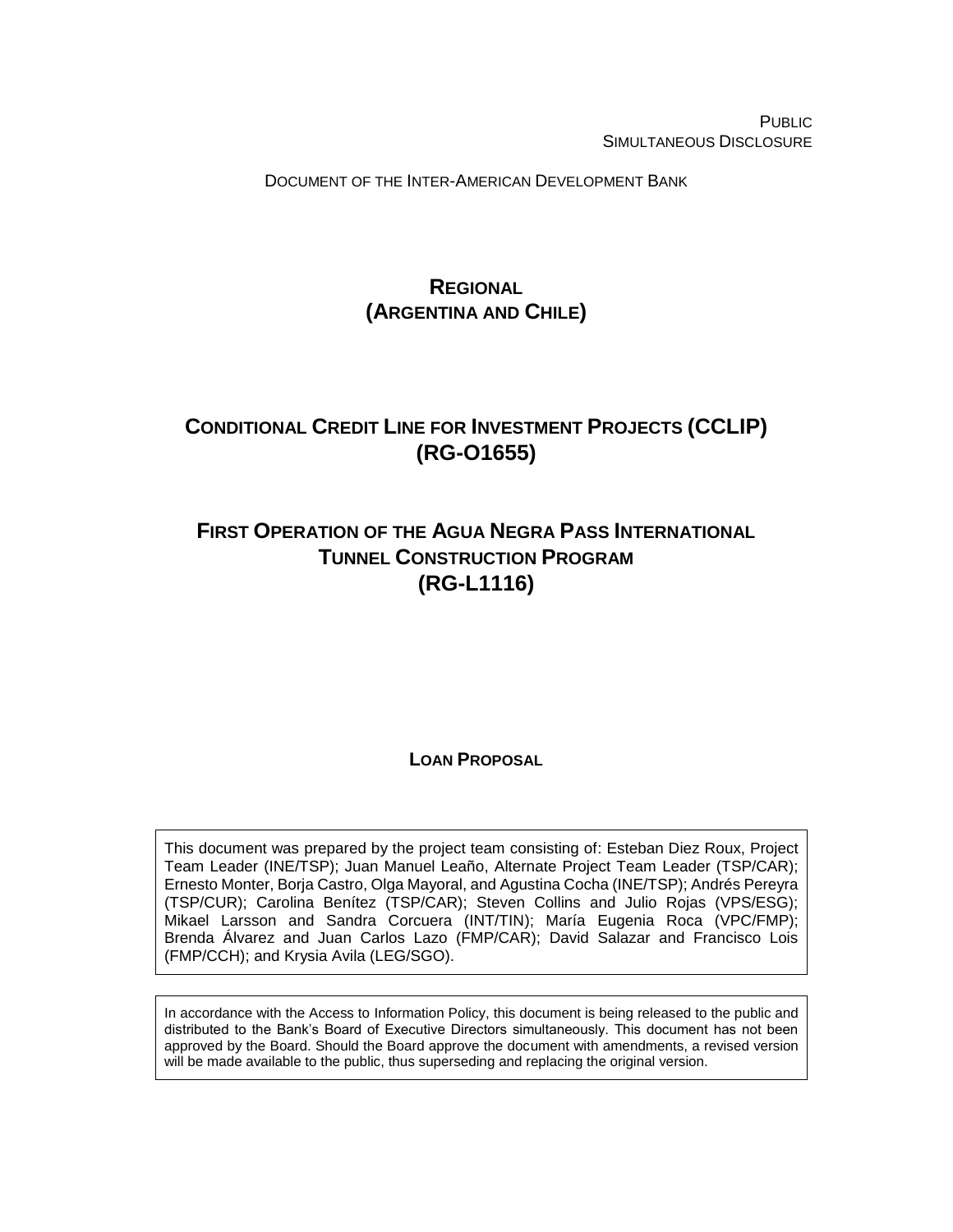## **CONTENTS**

### PROGRAM SUMMARY

| $\mathbf{L}$ |                |  |
|--------------|----------------|--|
|              | А.<br>В.<br>C. |  |
| Ш.           |                |  |
|              | А.             |  |
|              | В.             |  |
|              | C.             |  |
|              | D.             |  |
| III.         |                |  |
|              | А.             |  |
|              | В.             |  |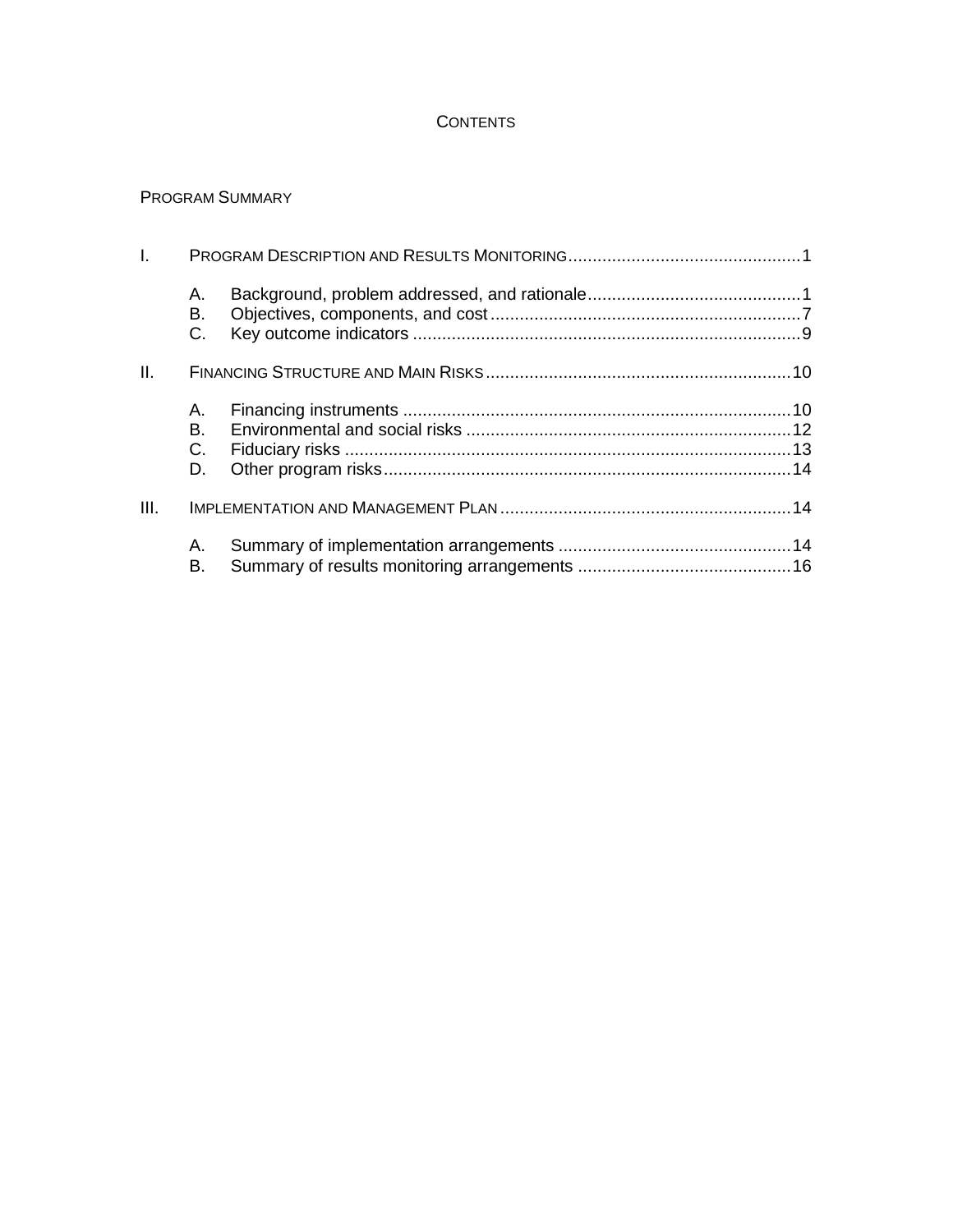|           | <b>ANNEXES</b>                                  |
|-----------|-------------------------------------------------|
| Annex I   | <b>Summary Development Effectiveness Matrix</b> |
| Annex II  | <b>Results Matrix</b>                           |
| Annex III | <b>Fiduciary Agreements and Requirements</b>    |
|           |                                                 |

#### **ELECTRONIC LINKS**

#### **REQUIRED**

- 1. [Multiyear execution plan and annual work plan](https://idbg.sharepoint.com/teams/EZ-RG-LON/RG-L1116/_layouts/15/DocIdRedir.aspx?ID=EZSHARE-915975238-59)
- 2. [Monitoring](https://idbg.sharepoint.com/teams/EZ-RG-LON/RG-L1116/_layouts/15/DocIdRedir.aspx?ID=EZSHARE-915975238-78) and evaluation plan
- 3. [Environmental and social management report](https://idbg.sharepoint.com/teams/EZ-RG-LON/RG-L1116/_layouts/15/DocIdRedir.aspx?ID=EZSHARE-915975238-91)
- 4. [Procurement](https://idbg.sharepoint.com/teams/EZ-RG-LON/RG-L1116/_layouts/15/DocIdRedir.aspx?ID=EZSHARE-915975238-92) plan

### **OPTIONAL**

- 1. [Socioeconomic assessment of multi-country infrastructure projects with effects on regional integration](https://idbg.sharepoint.com/teams/EZ-RG-LON/RG-L1116/_layouts/15/DocIdRedir.aspx?ID=EZSHARE-915975238-64)
- 2. [Economic](https://idbg.sharepoint.com/teams/EZ-RG-LON/RG-L1116/_layouts/15/DocIdRedir.aspx?ID=EZSHARE-915975238-57) integration annex
- 3. [Regional integration program](https://idbg.sharepoint.com/teams/EZ-RG-LON/RG-L1116/_layouts/15/DocIdRedir.aspx?ID=EZSHARE-915975238-62)
- 4. [Agua Negra Pass International Tunnel](http://idbdocs.iadb.org/wsdocs/getDocument.aspx?DOCNUM=EZSHARE-915975238-63) construction phases
- 5. [Agua Negra Pass International Tunnel](http://idbdocs.iadb.org/wsdocs/getDocument.aspx?DOCNUM=EZSHARE-915975238-67) economic feasibility study
- 6. [Economic feasibility study review and update](http://idbdocs.iadb.org/wsdocs/getDocument.aspx?DOCNUM=EZSHARE-915975238-65)
- 7. [Institutional capacity assessment of the Argentine National Highway Administration](https://idbg.sharepoint.com/teams/EZ-RG-LON/RG-L1116/_layouts/15/DocIdRedir.aspx?ID=EZSHARE-915975238-89)
- 8. [Environmental](https://idbg.sharepoint.com/teams/EZ-RG-LON/RG-L1116/_layouts/15/DocIdRedir.aspx?ID=EZSHARE-1683576236-6) impact assessment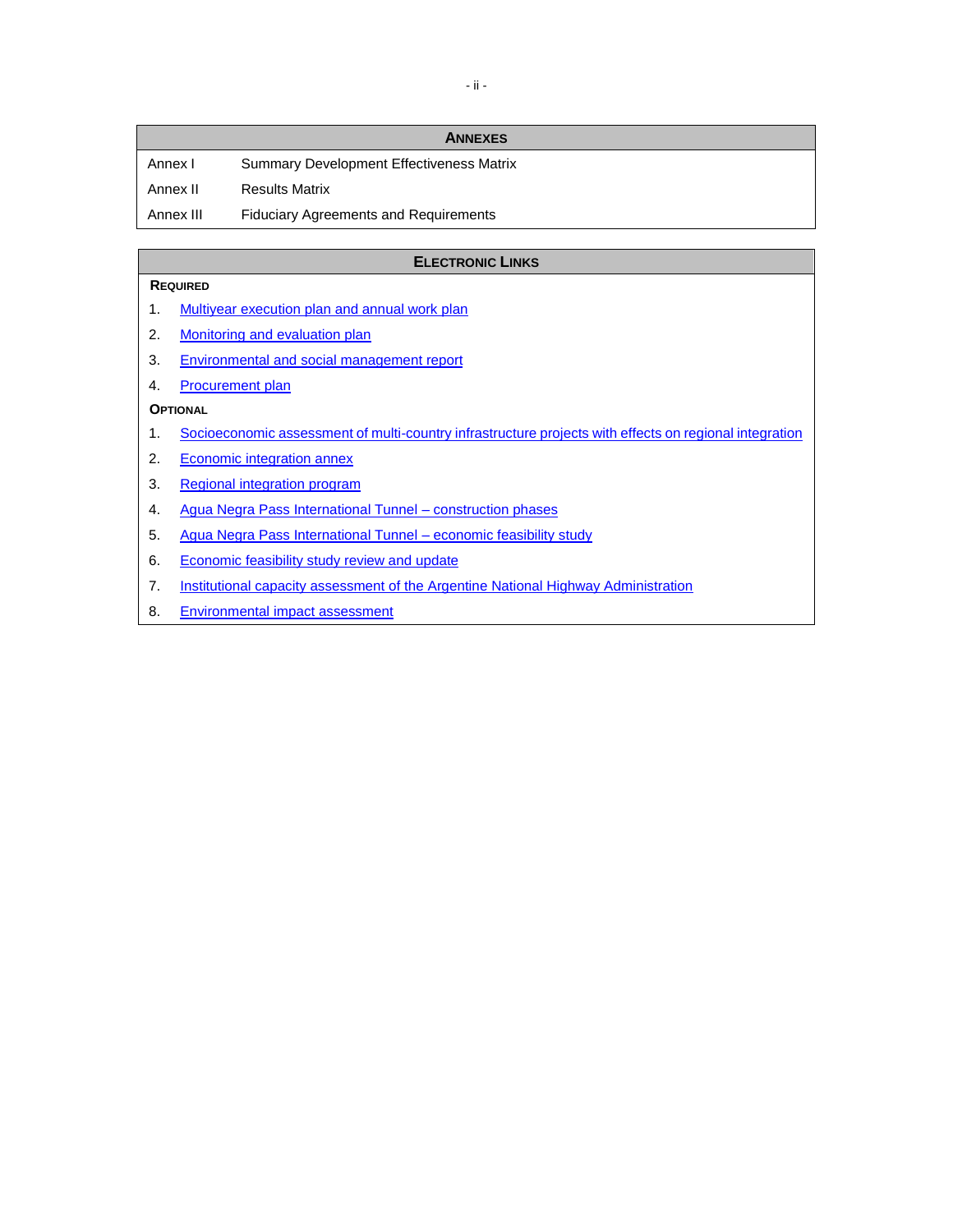### **ABBREVIATIONS**

| AADT            | Annual average daily traffic                                            |
|-----------------|-------------------------------------------------------------------------|
| <b>CBM</b>      | Coordinated border management                                           |
| <b>CCLIP</b>    | <b>Conditional Credit Line for Investment Projects</b>                  |
| <b>CGR</b>      | Office of the Comptroller General of the Republic [Chile]               |
| <b>COSIPLAN</b> | Consejo Suramericano de Infraestructura y Planeamiento [South           |
|                 | American Council for Infrastructure and Planning]                       |
| <b>DNV</b>      | Dirección Nacional de Vialidad [Argentine Highway Administration]       |
| <b>DVC</b>      | Dirección de Vialidad [Chilean Highway Administration]                  |
| <b>EBITAN</b>   | Entidad Binacional Túnel de Agua Negra [Agua Negra International        |
|                 | <b>Tunnel Agency]</b>                                                   |
| <b>EIA</b>      | Environmental impact assessment                                         |
| HDM-4           | Highway Development and Management Model                                |
| <b>ICB</b>      | International competitive bidding                                       |
| <b>IIRSA</b>    | Iniciativa para la Integración de la Infraestructura Regional           |
|                 | Suramericana [Initiative for the Integration of South American Regional |
|                 | Infrastructure]                                                         |
| <b>MERCOSUR</b> | South American Common Market                                            |
| <b>MINTRA</b>   | Argentine Ministry of Transportation                                    |
| <b>MOP</b>      | <b>Chilean Ministry of Public Works</b>                                 |
| <b>NPV</b>      | Net present value                                                       |
| <b>PETAN</b>    | Agua Negra Pass International Tunnel Structuring Program                |
| <b>PTI</b>      | Programa Territorial de Integración [Regional Integration Program]      |
| <b>QCBS</b>     | Quality- and cost-based selection                                       |
| <b>SIGFE</b>    | State Financial Management Information System [Chile]                   |
| <b>UEPEX</b>    | Financial Management Control System for External Loan Executing         |
|                 | Units                                                                   |
| <b>UNSJ</b>     | Universidad de San Juan                                                 |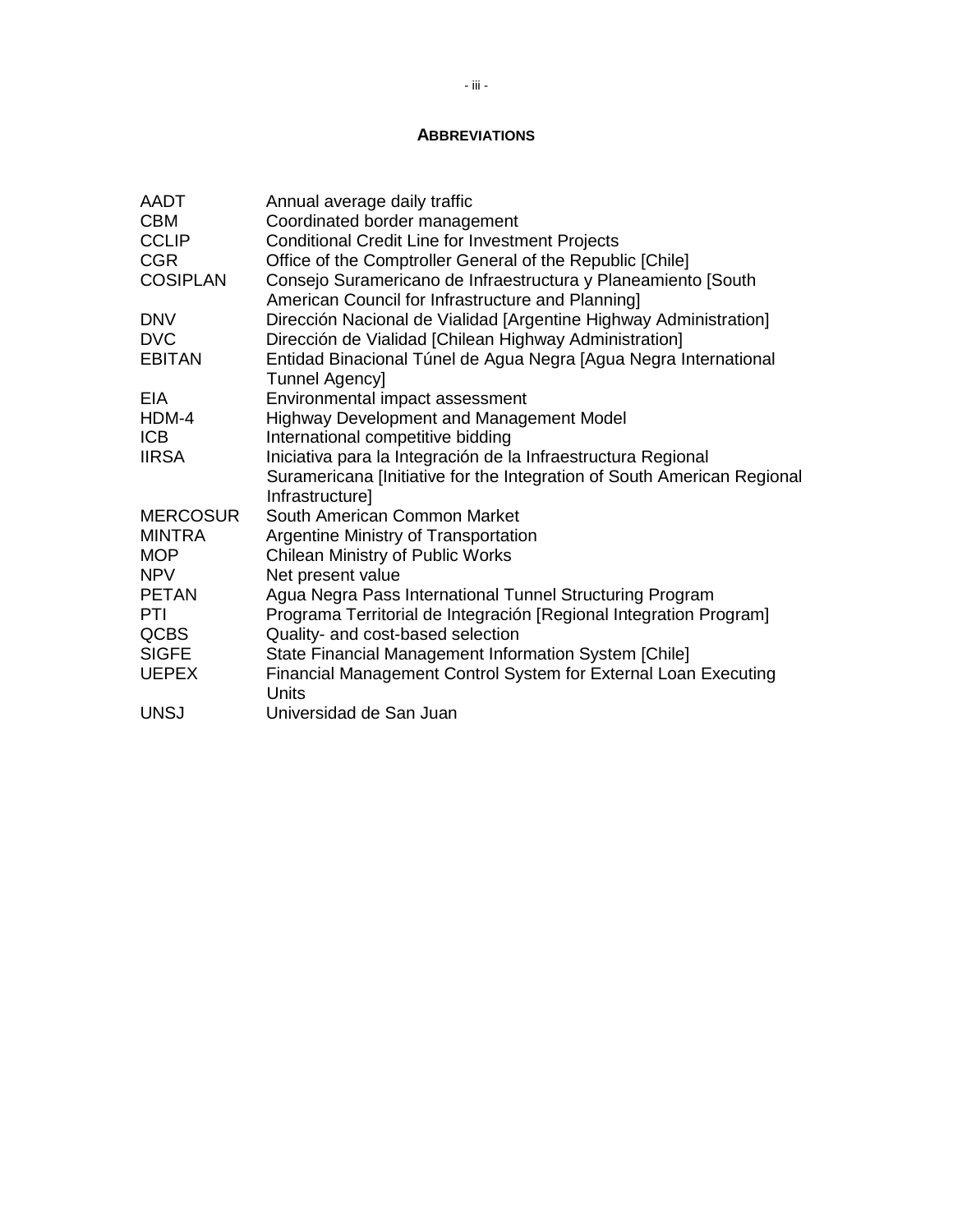### **PROJECT SUMMARY**

### **REGIONAL CONDITIONAL CREDIT LINE FOR INVESTMENT PROJECTS (CCLIP) (RG-O1655)**

# **FIRST OPERATION OF THE AGUA NEGRA PASS INTERNATIONAL TUNNEL CONSTRUCTION PROGRAM**

**(RG-L1116)**

| <b>Financial Terms and Conditions</b>                                                                                                                                                                                                                                                                                                                                                                                                                                                                                                                                                                                                                                                                                                                                                                                                                                  |                                                                                                                                                                                                                                                                                     |                                  |                                           |                                            |                                                  |                  |  |
|------------------------------------------------------------------------------------------------------------------------------------------------------------------------------------------------------------------------------------------------------------------------------------------------------------------------------------------------------------------------------------------------------------------------------------------------------------------------------------------------------------------------------------------------------------------------------------------------------------------------------------------------------------------------------------------------------------------------------------------------------------------------------------------------------------------------------------------------------------------------|-------------------------------------------------------------------------------------------------------------------------------------------------------------------------------------------------------------------------------------------------------------------------------------|----------------------------------|-------------------------------------------|--------------------------------------------|--------------------------------------------------|------------------|--|
|                                                                                                                                                                                                                                                                                                                                                                                                                                                                                                                                                                                                                                                                                                                                                                                                                                                                        |                                                                                                                                                                                                                                                                                     |                                  |                                           | Flexible Financing Facility <sup>(a)</sup> |                                                  |                  |  |
| Borrowers: Argentine Republic and Republic of Chile                                                                                                                                                                                                                                                                                                                                                                                                                                                                                                                                                                                                                                                                                                                                                                                                                    |                                                                                                                                                                                                                                                                                     |                                  |                                           | Argentina                                  | <b>Chile</b>                                     |                  |  |
|                                                                                                                                                                                                                                                                                                                                                                                                                                                                                                                                                                                                                                                                                                                                                                                                                                                                        |                                                                                                                                                                                                                                                                                     |                                  |                                           | Amortization<br>period:                    | 25 years                                         | 15 October 2028  |  |
| <b>Executing agencies:</b><br>Argentina Ioan: Argentine Ministry of Transportation (MINTRA),                                                                                                                                                                                                                                                                                                                                                                                                                                                                                                                                                                                                                                                                                                                                                                           |                                                                                                                                                                                                                                                                                     |                                  | <b>Original weighted</b><br>average life: | 14.75 years                                | 9.95 years <sup>(b)</sup>                        |                  |  |
| through the Argentine Highway Administration (DNV), and the Agua<br>Negra International Tunnel Agency (EBITAN)<br>Chile Ioan: Chilean Ministry of Public Works (MOP), through the<br>Chilean Highway Administration (DVC), and the EBITAN                                                                                                                                                                                                                                                                                                                                                                                                                                                                                                                                                                                                                              |                                                                                                                                                                                                                                                                                     |                                  | <b>Disbursement</b><br>period:            | 3 years                                    | 3 years                                          |                  |  |
| <b>Source</b>                                                                                                                                                                                                                                                                                                                                                                                                                                                                                                                                                                                                                                                                                                                                                                                                                                                          | <b>CCLIP (US\$)</b>                                                                                                                                                                                                                                                                 | <b>First operation</b><br>(US\$) | %                                         | Grace period:                              | 4.5 years                                        | 15 April 2027(c) |  |
| <b>IDB to Argentina</b><br>(Ordinary Capital):                                                                                                                                                                                                                                                                                                                                                                                                                                                                                                                                                                                                                                                                                                                                                                                                                         | 1,080,000,000                                                                                                                                                                                                                                                                       | 130,000,000                      | 72                                        | Inspection and<br>supervision fee:         | (d)                                              | (d)              |  |
| <b>IDB to Chile</b><br>(Ordinary Capital):                                                                                                                                                                                                                                                                                                                                                                                                                                                                                                                                                                                                                                                                                                                                                                                                                             | 420,000,000                                                                                                                                                                                                                                                                         | 150,000,000                      | 28                                        | Interest rate:                             | LIBOR-based                                      |                  |  |
|                                                                                                                                                                                                                                                                                                                                                                                                                                                                                                                                                                                                                                                                                                                                                                                                                                                                        |                                                                                                                                                                                                                                                                                     |                                  |                                           | Credit fee:                                | (d)                                              |                  |  |
| Total:                                                                                                                                                                                                                                                                                                                                                                                                                                                                                                                                                                                                                                                                                                                                                                                                                                                                 | 1,500,000,000                                                                                                                                                                                                                                                                       | 280,000,000                      | 100                                       | Approval<br>currency:                      | U.S. dollars from the<br><b>Ordinary Capital</b> |                  |  |
|                                                                                                                                                                                                                                                                                                                                                                                                                                                                                                                                                                                                                                                                                                                                                                                                                                                                        |                                                                                                                                                                                                                                                                                     |                                  | <b>Program at a Glance</b>                |                                            |                                                  |                  |  |
| Program objective: The overall objective of the CCLIP is to help improve cross-border integration between Chile and<br>Argentina, expanding the region's access to international markets through the Coquimbo-San Juan-Porto Alegre integration<br>corridor. The specific objectives of the CCLIP are to enhance the connectivity and efficiency of the region's logistics network by<br>building a mountain tunnel that will substantially improve the existing crossing at Agua Negra Pass. The results of this<br>improvement will include reduced travel times, greater resilience of the crossing to the effects of climate change, and increased<br>passenger and freight volume across the Agua Negra Pass. The objective of the first operation is to move forward with the<br>construction of the first sections of the Agua Negra Pass International Tunnel. |                                                                                                                                                                                                                                                                                     |                                  |                                           |                                            |                                                  |                  |  |
| Special contractual conditions precedent to the first disbursement of each loan: (i) approval and entry into force of the<br>program Operating Regulations for each country, pursuant to the terms agreed upon with the Bank (paragraph 3.6); (ii) evidence<br>that the contract for the design and construction of the Agua Negra Pass International Tunnel has been bid out, awarded, and<br>signed (paragraph 3.7); and (iii) fulfillment of the special conditions listed in Annex III.<br>Special contractual conditions for execution: See environmental and social conditions in Chapter V of the environmental<br>and social management report (required electronic link 3).                                                                                                                                                                                   |                                                                                                                                                                                                                                                                                     |                                  |                                           |                                            |                                                  |                  |  |
| Exceptions to Bank policies: A partial exception is requested to the requirement in paragraph 1.19 of<br>document GN-2246-9 with respect to the EBITAN which, having been created solely to manage and carry out construction<br>of the Agua Negra Pass International Tunnel, has no experience in that regard (paragraph 2.3).                                                                                                                                                                                                                                                                                                                                                                                                                                                                                                                                        |                                                                                                                                                                                                                                                                                     |                                  |                                           |                                            |                                                  |                  |  |
| <b>Strategic Alignment</b>                                                                                                                                                                                                                                                                                                                                                                                                                                                                                                                                                                                                                                                                                                                                                                                                                                             |                                                                                                                                                                                                                                                                                     |                                  |                                           |                                            |                                                  |                  |  |
| Challenges:(e)                                                                                                                                                                                                                                                                                                                                                                                                                                                                                                                                                                                                                                                                                                                                                                                                                                                         |                                                                                                                                                                                                                                                                                     | SI                               | PI                                        | ΕI                                         | M                                                |                  |  |
| Crosscutting themes: (f)                                                                                                                                                                                                                                                                                                                                                                                                                                                                                                                                                                                                                                                                                                                                                                                                                                               |                                                                                                                                                                                                                                                                                     | GD<br>H                          |                                           | CC                                         | IC                                               |                  |  |
| (a)<br>Under the terms of Flexible Financing Facility (document FN-655-1), the borrower has the option of requesting changes to the amortization schedule, as<br>well as currency and interest rate conversions. The Bank will take operational and risk management considerations into account when reviewing such<br>requests.                                                                                                                                                                                                                                                                                                                                                                                                                                                                                                                                       |                                                                                                                                                                                                                                                                                     |                                  |                                           |                                            |                                                  |                  |  |
| (b)                                                                                                                                                                                                                                                                                                                                                                                                                                                                                                                                                                                                                                                                                                                                                                                                                                                                    | The original average weighted life may be lower, depending on the effective date of the loan contract.                                                                                                                                                                              |                                  |                                           |                                            |                                                  |                  |  |
| (c)                                                                                                                                                                                                                                                                                                                                                                                                                                                                                                                                                                                                                                                                                                                                                                                                                                                                    | Under the flexible repayment options of the Flexible Financing Facility, changes to the grace period are permitted provided that they do not entail any<br>extension of the original weighted average life of the loan or the last payment date as documented in the loan contract. |                                  |                                           |                                            |                                                  |                  |  |

<sup>(d)</sup> The inspection and supervision fee and credit fee will be established periodically by the Board of Executive Directors as part of its review of the Bank's lending charges, in accordance with the applicable policies.

(e) SI (Social Inclusion and Equality); PI (Productivity and Innovation); and EI (Economic Integration).

(f) GD (Gender Equality and Diversity); CC (Climate Change and Environmental Sustainability); and IC (Institutional Capacity and Rule of Law).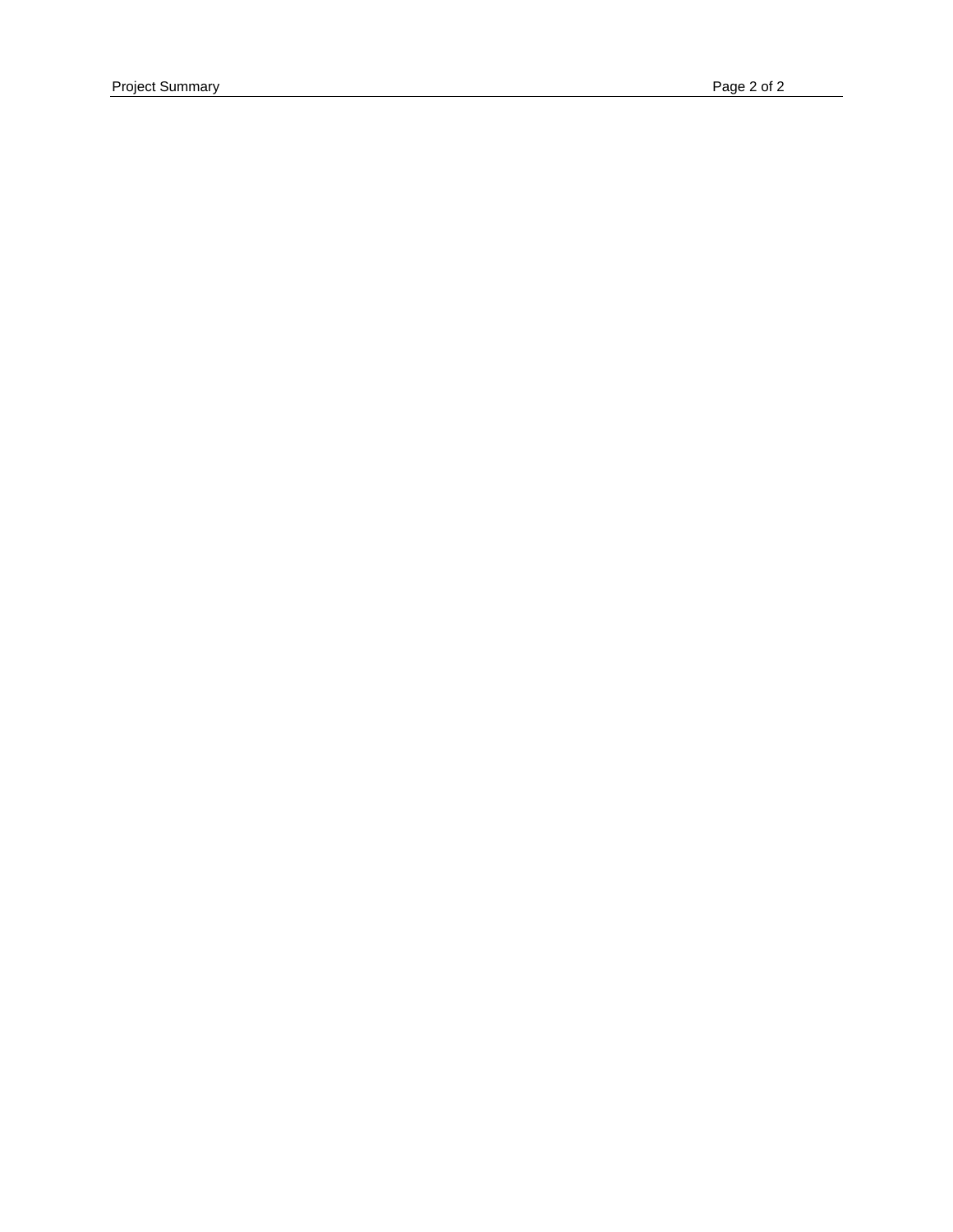# **I. PROGRAM DESCRIPTION AND RESULTS MONITORING**

### **A. Background, problem addressed, and rationale**

- 1.1 **General context.** Argentina and Chile share South America's longest international land border, which notably includes 5,150 kilometers along the Andes Mountain range. Both countries are aware that their development and well-being in a globalized world increasingly require physical integration and satisfactory border management coordination to eliminate bottlenecks in the flow of passengers and goods, paying close attention to projects aimed at strengthening their cross-border linkages.
- 1.2 In recent years, Chile and Argentina have developed regional integration strategies to plan and reinforce their infrastructure so as to optimize and coordinate border control processes. The main objective of these strategies is to boost and facilitate trade flows between the two countries and thereby contribute to regional economic growth. This integration provides: (i) access to Pacific ports for countries in the Atlantic basin; and (ii) access to Atlantic ports for Chile, with the concomitant incentive to enable regional trade to gain a larger share in global value chains through access to fast-growing Asian markets.
- 1.3 **Specific context.** There are currently 26 international crossings between Chile and Argentina (Figure 1). Of these, the Agua Negra Pass, which opened in 1965 and links the Region of Coquimbo (Chile) and the Province of San Juan (Argentina), is also the highest at 4,780 meters above sea level. Climate and topography combine to make this crossing impassable at least six months of the year (from May to October). This severely limits its traffic volume, which in terms of freight transport is practically nonexistent.
- <span id="page-6-0"></span>1.4 The Agua Negra Pass was identified by the South American Council for Infrastructure and Planning (COSIPLAN) as a priority border crossing within the Mercosur-Chile Corridor under the Priority Integration Projects Agenda<sup>1</sup> (optional [electronic link](http://idbdocs.iadb.org/wsdocs/getDocument.aspx?DOCNUM=EZSHARE-915975238-57) 2). In recent years, Chile and Argentina have started to structure construction of the Agua Negra Pass International Tunnel by creating the EBITAN,<sup>2</sup> and have initiated activities to structure the tunnel project jointly with the Bank through the Agua Negra Pass International Tunnel Structuring Program (PETAN) [\(3867/OC-RG](http://www.iadb.org/es/proyectos/project-information-page,1303.html?id=RG-L1074) and 3868/OC-RG)<sup>3</sup> approved in 2016.

 <sup>1</sup> The Agua Negra Pass International Tunnel is included in the project portfolio of the Initiative for the Integration of South American Regional Infrastructure (IIRSA/COSIPLAN), and in the Regional Integration Program (PTI) [\(optional electronic link](http://idbdocs.iadb.org/wsdocs/getDocument.aspx?DOCNUM=EZSHARE-915975238-62) 3), with a strategic analysis of actors, objectives, and plans to bolster and maximize the effects of the Agua Negra Pass International Tunnel construction. Specific PTI actions include an environmental and social, productive and logistical integration, and disaster risk management assessment methodology.

 $2$  Created by the Complementary Protocol to the Maipú Integration and Cooperation Treaty between Argentina and Chile on 30 October 2009, and approved by Decree 01/2010 in Chile and Law 26,561 in Argentina.

<sup>&</sup>lt;sup>3</sup> Execution of the PETAN will begin in the final quarter of 2017.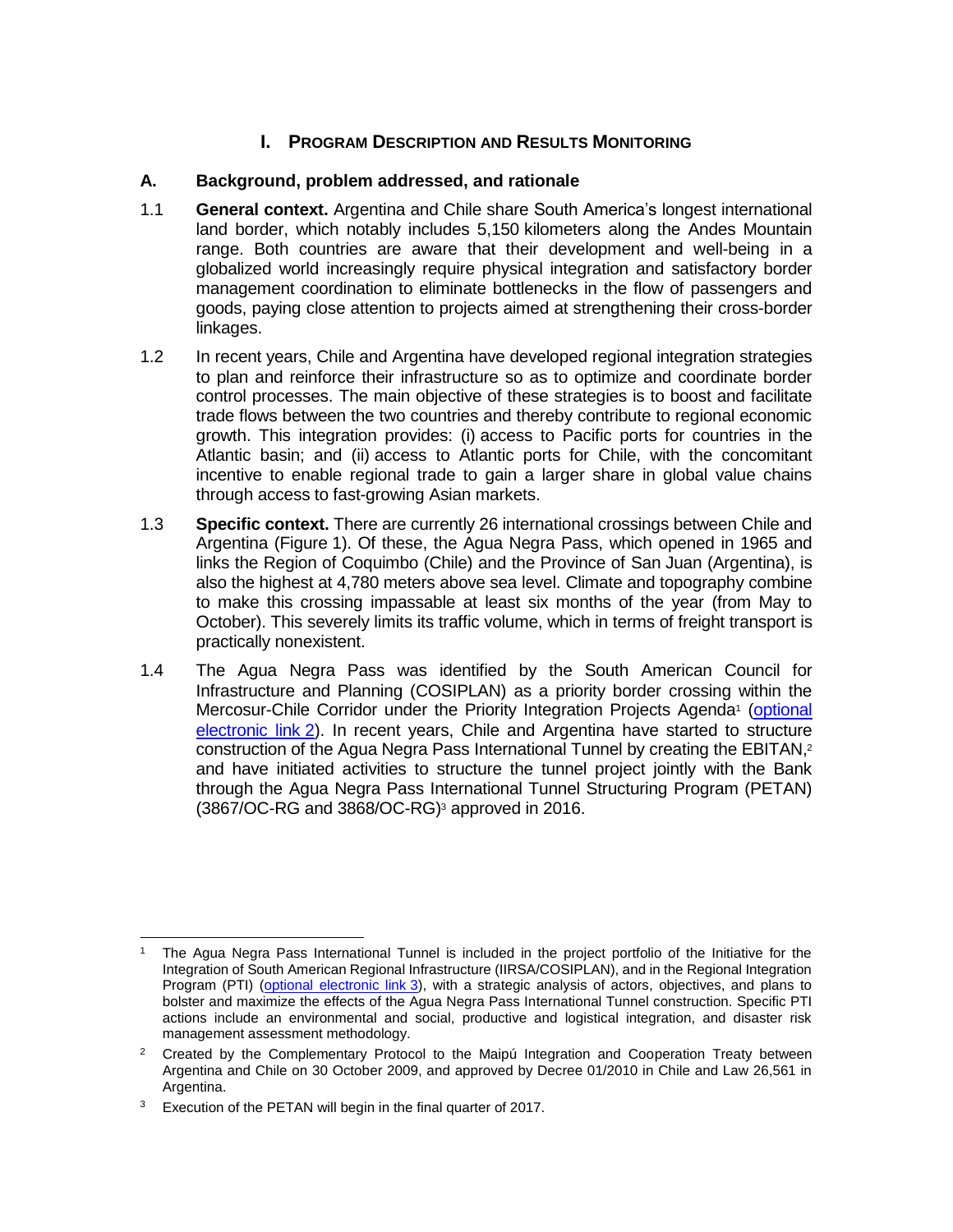

**Figure 1. Main border crossings between Argentina and Chile (2017)**

Source: Argentine Highway Administration (DNV)

- 1.5 **Diagnostic assessment of the problem.** In recent decades, the vehicle flow between the two countries has expanded almost constantly, growing at a 6% annual rate since 2007. This, coupled with a deficient infrastructure and the poor quality of existing highway crossings, functional weaknesses associated with border control processes, and adverse meteorological conditions, means that the existing crossings are insufficient to address freight volume and vehicle traffic, directly affecting accessibility, connectivity, and integration.
- <span id="page-7-0"></span>1.6 The most highly traveled highway corridor between Argentina and Chile is the Cristo Redentor Pass, with annual average daily traffic (AADT) of approximately 2,100 vehicles. The serviceability of this pass is frequently affected by climate conditions that force it to close 30 to 40 days per year. This creates significant delays in transportation services, aggravated by congestion due to limited infrastructure capacity and shortcomings in control processes and systems. One of the Cristo Redentor Pass's nearest alternative crossings is the Agua Negra Pass, located 500 kilometers to the north on the Argentine side and 700 km to the north by road on the Chilean side. Despite the Agua Negra Pass's currently precarious infrastructure, the flow of vehicles through that crossing has grown since 2005 to an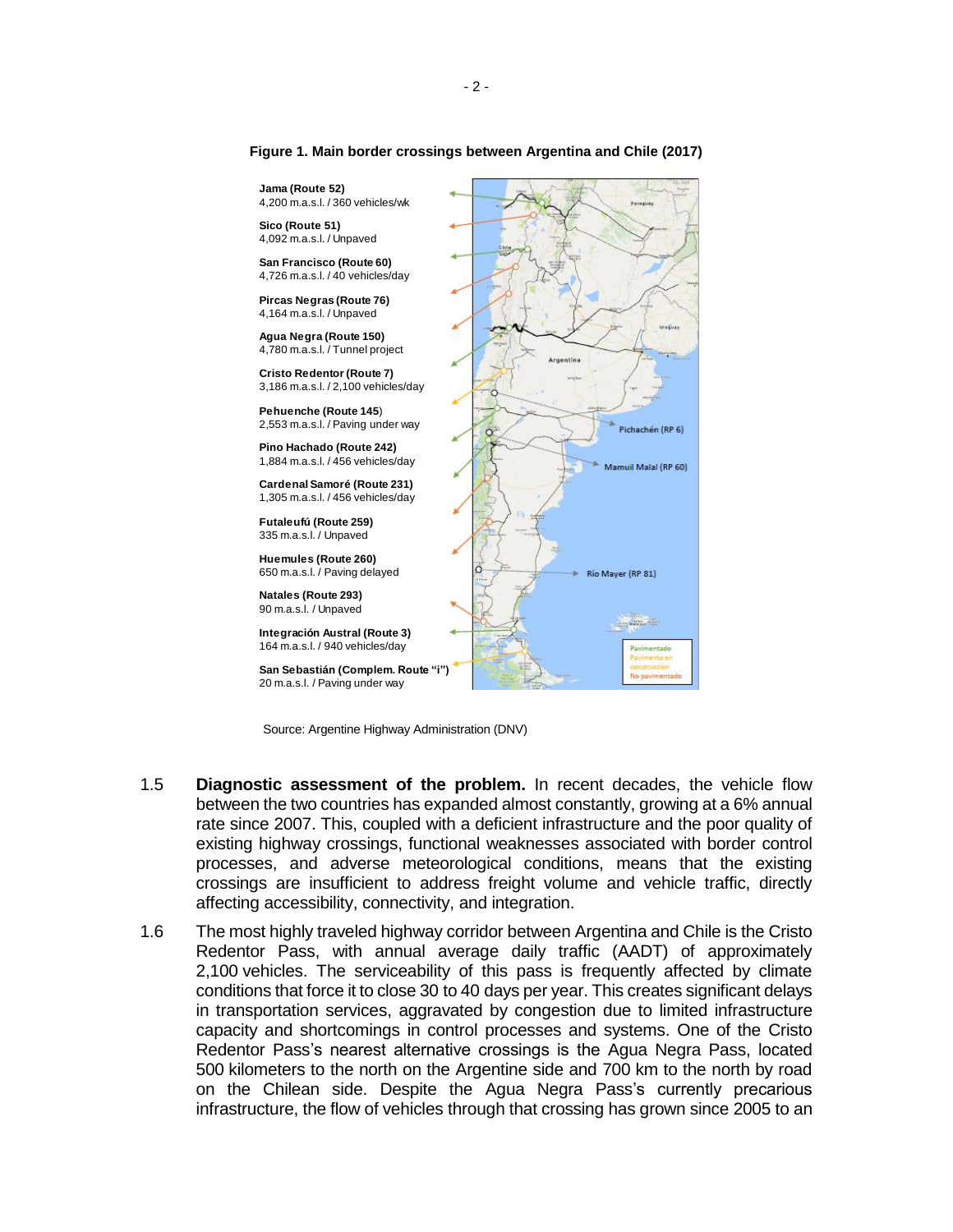annual figure ranging from 8,000 to 15,000 vehicles, which translates into an AADT of 22 to 29 vehicles.

- 1.7 **Proposed interventions.** To mitigate the problem of lack of connectivity during the winter months and facilitate a reliable logistics link that can accommodate uninterrupted freight and tourist transportation service, it is essential to improve integration infrastructure, i.e. border crossings that are passable all year long. To this end, feasibility studies were conducted for new cross-border tunnels in the region [\(optional electronic link](https://idbg.sharepoint.com/teams/EZ-RG-LON/RG-L1116/_layouts/15/DocIdRedir.aspx?ID=EZSHARE-915975238-64) 1). Of the crossings examined, Agua Negra Pass stands out since it: (i) forms part of an interoceanic corridor with vast potential as a new logistics link between Porto Alegre on the Atlantic coast and Coquimbo on the Pacific coast; and (ii) has better climate conditions than the existing crossings (snowfall at Agua Negra Pass is approximately one third the current level at the Cristo Redentor Pass, which would mean that Agua Negra Pass closures would be fewer than 10 days per year, as compared with up to 40 days per year at the Cristo Redentor Pass).<sup>4</sup> Based on these studies, both governments have chosen the Agua Negra Pass as the optimal solution for strengthening and expanding alternative cross-border linkages between the two countries.
- 1.8 To help improve the logistics performance of Chile and Argentina, improve serviceability, and foster regional integration, this first operation under the CCLIP will enhance border crossing infrastructure with the construction of a 13.9 km-long tunnel consisting of two bores, one for each direction of traffic (Figure 2). This tunnel will shorten the current crossing by 40 km, help eliminate curves, and reduce the maximum grade, enabling freight trucks to pass. In addition, it will enable the crossing to be used throughout the year. The subsequent individual operations will include the components needed to optimize border management.<sup>5</sup> These improvements will lead to a considerable reduction in passenger and freight crossing times and will significantly shorten wait times due to weather-induced closings. In addition, the technical analysis of the tunnel considered the tunnel's accessibility through the existing infrastructure (Route 41 on the Chilean side and Route 150 on the Argentine side) and carrying capacity throughout the year. Route 150 is in optimal accessibility conditions, having been upgraded and enhanced by means of significant economic investment along practically all of its segments, with the temporary exception of one segment approximately 50 km long running from the proximity to the actual point of connection with the Agua Negra Pass. Route 41, on the other hand, will require full construction of the final segments up to the point of connection with the Agua Negra Pass International Tunnel. In view of this, the ministries of both governments are working with the affected municipios to assess how to manage the traffic arising from the construction works. The IDB-IIRSA economic model [\(optional electronic link](http://idbdocs.iadb.org/wsdocs/getDocument.aspx?DOCNUM=EZSHARE-915975238-65) 6) shows that the Agua Negra Pass International Tunnel would absorb 10% of the Cristo Redentor Pass traffic in the event of saturation. The economic model developed in 2013 by Chile's MOP and

The Bank has worked on upgrading the Cristo Redentor Pass through several operations aimed at: (i) improving the management control system model (ATN/OC-14926-RG); (ii) improving connectivity (ATN/OC-15803-RG); and (iii) expanding the capacity and safety of the crossing (AR-L1279, in the amount of US\$215 million, i.e. US\$150 million from the IDB and a US\$65 million local counterpart contribution), currently in preparation for approval in December 2017).

<sup>5</sup> These components are projected to consist of the construction of building infrastructure and the optimization of border management systems.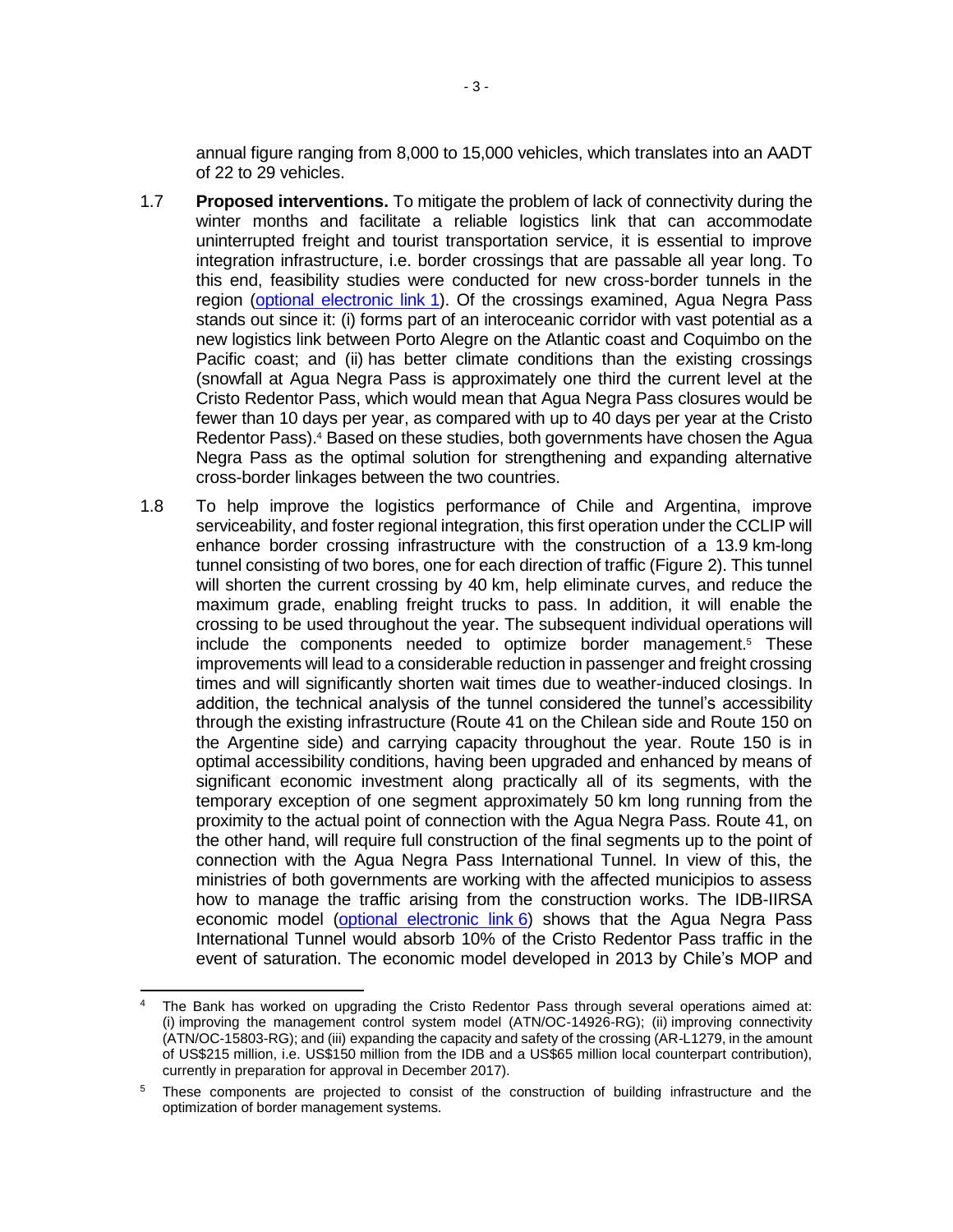Planning Department indicates that the Agua Negra Pass International Tunnel would move grape and lime exports from San Juan and mining inputs from Coquimbo. The same model indicates that tourism-related traffic would increase due to the shortening of the distance to the Chilean coast.



**Figure 2. Tunnel project**

Source: Universidad de San Juan (UNSJ) (2014)

- 1.9 Lastly, the rationale for the Agua Negra Pass International Tunnel is based on the expected regional integration between Argentina and Chile, specifically between San Juan and Coquimbo, and improvement of the road network in the Mercosur-Chile hub. This project has great strategic importance as it represents the integration efforts of two countries. Accordingly, this international project creates a common work environment, facilitating the development of the necessary binational institutional structure.
- 1.10 **Rationale for the CCLIP.** In 2015, Chile and Argentina requested the Bank's support in structuring the Agua Negra Pass International Tunnel investment program. Given the size, complexity, and lengthy duration of the program, work focused on: (i) a preparatory operation aimed at training the responsible entities, designing the construction project, and defining coordination between the two countries (PETAN); and (ii) the construction of the Agua Negra Pass International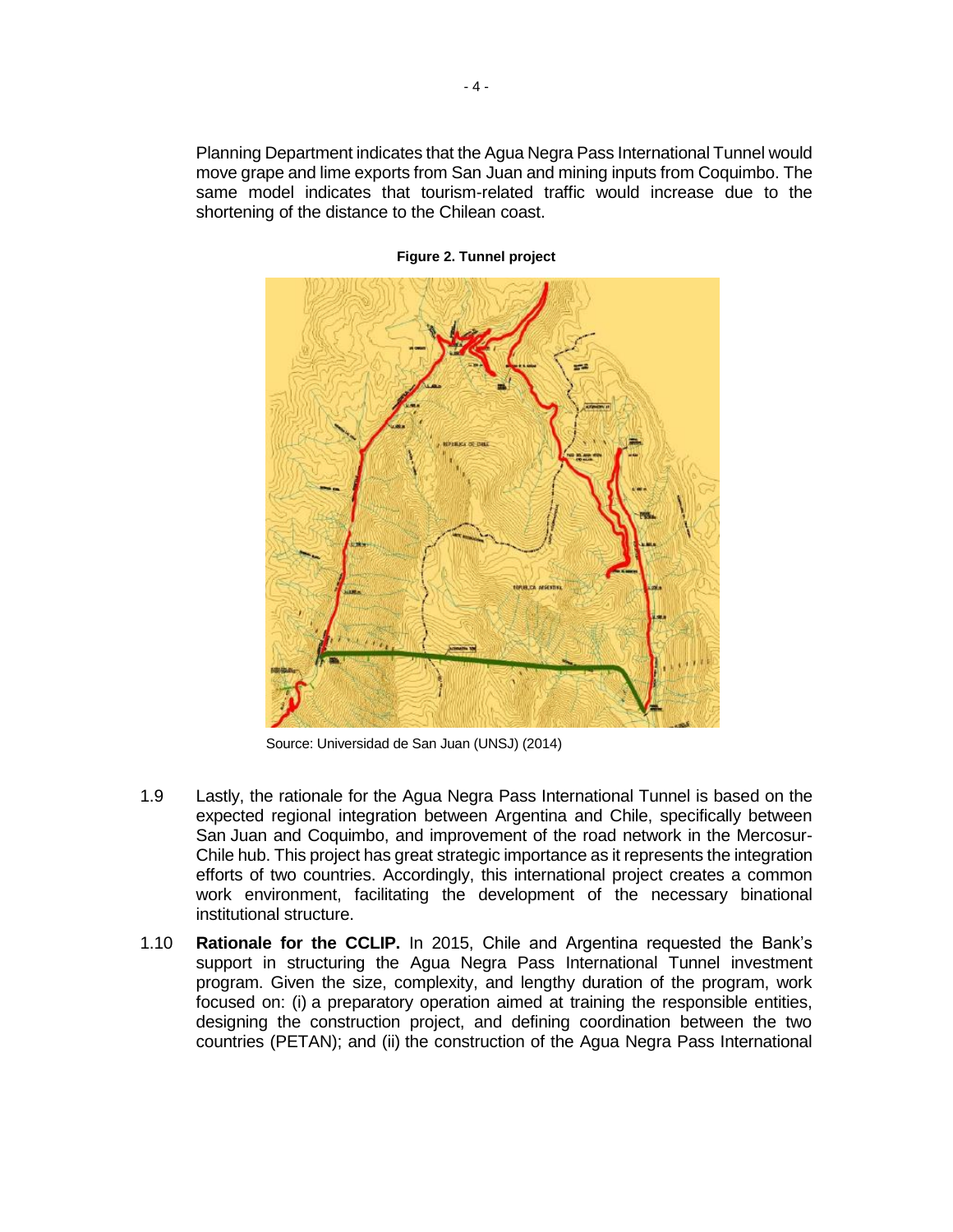Tunnel, to be carried out through individual operations under the CCLIP, $6$  the first of which includes its initial sections—one on the Argentine side and another on the Chilean side [\(optional electronic link](http://idbdocs.iadb.org/wsdocs/getDocument.aspx?DOCNUM=EZSHARE-915975238-63) 4).

- 1.11 The Agua Negra Pass International Tunnel construction program will finance construction of the tunnel as well as the inspection works services and supplementary institutional capacity-building activities (paragraph [1.24\)](#page-13-0). The main reasons Argentina and Chile decided to build the tunnel using a CCLIP included the program's size, long execution period, and prolonged investment schedule, requiring the timely availability of resources to finance the construction of the tunnel's various sections. Using a CCLIP to finance construction facilitates: (i) greater program efficiency and provides the borrowers with timely resources to ensure the program's continuity; (ii) by dividing the program into several individual operations, the ability to identify activities that become necessary as construction progresses; and (iii) reduced finance charges and the streamlining of the Bank's internal processes, since each individual operation is prepared and approved independently, as well as continuous technical and direct support throughout the execution period of the works (paragraph [2.1\)](#page-15-0). The regional nature of the CCLIP promotes joint coordination and responsibility between both countries, as well as their ownership<sup>7</sup> of the program's development strategy by framing the individual projects within the regional scope and objectives envisaged in the CCLIP.
- <span id="page-10-0"></span>1.12 The reason for presenting the CCLIP and this first operation thereunder at this time is due to the great importance and positive impact they will have on the bidding process for the construction of the Agua Negra Pass International Tunnel, by establishing the technical criteria and providing the resources necessary to carry out the tunnel's construction. This will send the market a clear signal that financing is available for construction of the Agua Negra Pass International Tunnel during the bidding process. It is also hoped that Bank's support for this regional program will potentially expand the number of companies or consortia willing to submit bids and boost the competitiveness and quality of such bids (approximately 10 consortia will be prequalified and eligible to participate in the bidding process).
- 1.13 **Evidence of the intervention's effectiveness.** The international evidence indicates that delays have a significant impact on the costs and times involved in international trade. Each additional day that a product is delayed reduces trade by more than 1%, equivalent to a country distancing itself from its trade partners by 70 km on average.<sup>8</sup> For the countries of Central America, shortcomings in transportation infrastructure—especially border crossings—generally increase the cost of transporting goods by an estimated 4% to 12%,<sup>9</sup> eroding the competitiveness

  $6$  The possibility is currently being examined of including a provision in the bidding conditions that would require the contractor to operate and maintain the tunnel for a period of three years following the tunnel's completion. The countries will decide on the model before approving the bidding process in the fourth quarter of 2017.

Efficiency, joint coordination and responsibility, and ownership are established as principles for the utilization of CCLIPs in that instrument's guidelines (document GN-2246-11).

<sup>8</sup> Djankov, S., 2006. Trading on Time. World Bank Policy Research Working Paper.

<sup>&</sup>lt;sup>9</sup> Competitive Advantage: Moving Ahead of the Global Competition. IDB, 2013.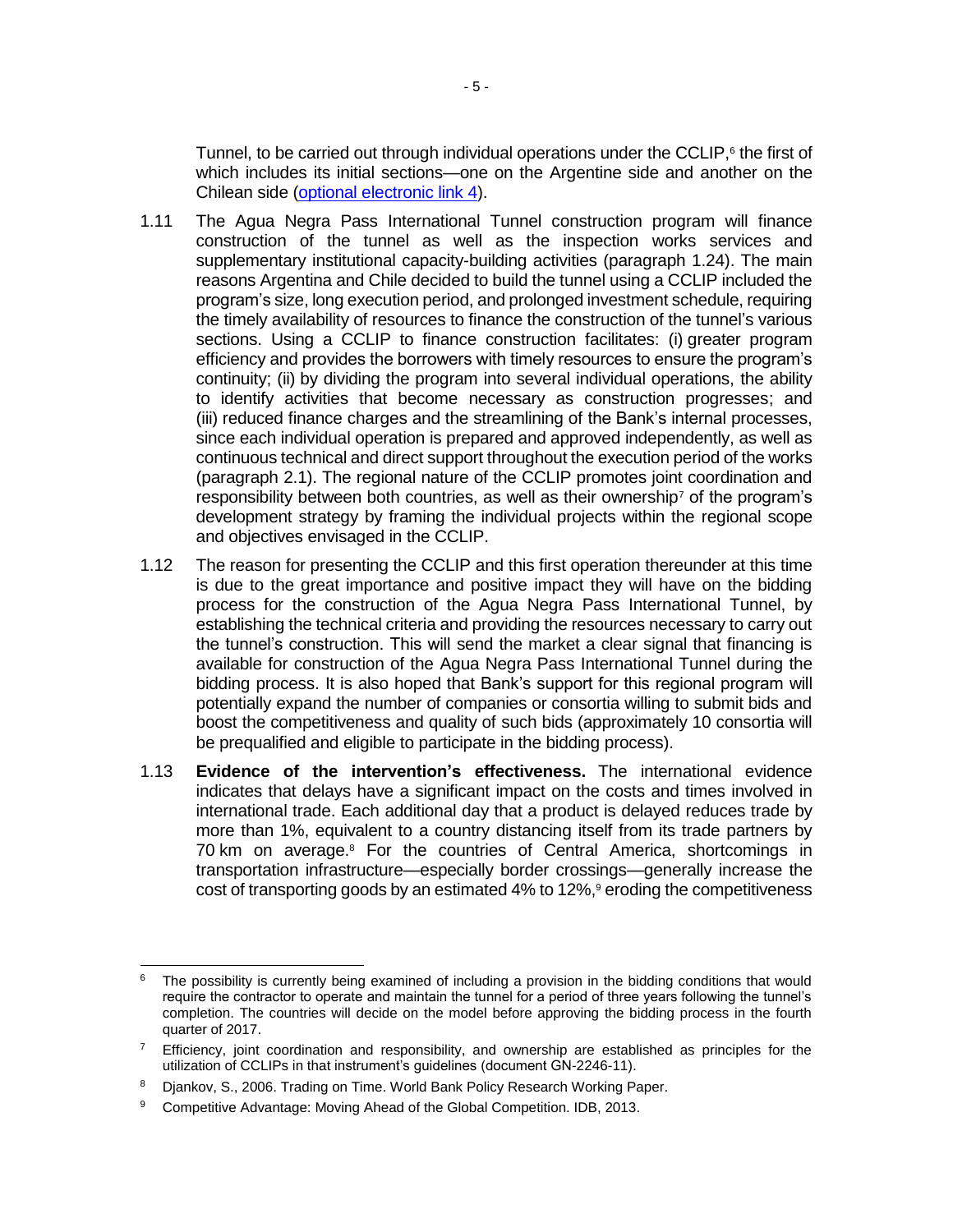of their economies. <sup>10</sup> Similarly, following completion of a road rehabilitation project on the regional highway linking Kazakhstan and Kyrgyzstan, traffic volume rose by 25% and exports from Kyrgyzstan to Kazakhstan were up by 160% between 1998 and 2007. 11

- <span id="page-11-0"></span>1.14 **The Bank's experience in supporting regional transport integration projects.** The Bank has accumulated expensive experience in supporting countries in the design and implementation of regional projects. Through the Fund for the Financing of Technical Cooperation for Initiatives for Regional Infrastructure Integration (FIRII), nine technical cooperation operations have been financed<sup>12</sup> in South America alone, including regional border and multimodal corridor studies. In this context, the Bank has been recognized for its work in facilitating dialogue by coordinating multicountry monitoring committees. This mechanism has produced greater ownership of outcomes, and has laid the foundation for coordinated implementation of future projects. In addition, regional support for pre-investment has resulted in coordinated loans, such as the twin cross-border operations between Costa Rica and Panama (loans 3488/OC-CR and 3577/BL-NI), approved by the Bank's Board of Directors in 2015. Lastly, it is worth noting the Bank's experience in electrical integration, both in the Central American Electric Interconnection System (SIEPAC) and in the Pacific Alliance, as past examples of institutional harmonization and regional policies.
- <span id="page-11-1"></span>1.15 **The Bank's road sector expertise.** The Bank has financed multiple highway projects in Argentina and Chile. Since 2000, it has approved 25 transportationrelated operations in Argentina for more than US\$2 billion. At present, the Bank is executing the Route 19 road project (loan 3836/OC-AR) in the province of Córdoba, as part of the interoceanic corridor that includes the Agua Negra Pass International Tunnel, and an operation for the PETAN structuring program between Argentina and Chile (loan 3867/OC-RG). In addition, the Bank is preparing a Cristo Redentor Pass improvement project involving the two countries (loan AR-L1279) and has led the design and execution of border crossing operations in Ecuador-Colombia, Guatemala, Nicaragua, Argentina-Chile, Costa Rica, and Panama.<sup>13</sup>
- 1.16 **Lessons learned (paragraphs [1.14](#page-11-0) and [1.15\)](#page-11-1).** The main lessons learned in regional integration projects and large-scale projects include: (i) leadership at the highest political level is needed in both countries; (ii) binational coordination is essential, at both the project management and technical levels; (iii) bidding documents must be complete and include engineering designs of high technical quality; and (iv) clear rules and responsibilities must be established for operating and maintaining regional integration infrastructure. The Bank has taken those lessons into account in the design and implementation of a Coordinated Border Management

 <sup>10</sup> Each day that goods are in transit is equivalent to 0.6% to 2% of the value of the goods. Hummels, 2012. [https://www.researchgate.net/publication/5081736 Time\\_as\\_a\\_Trade\\_Barrier.](https://www.researchgate.net/publication/5081736%20Time_as_a_Trade_Barrier)

<sup>&</sup>lt;sup>11</sup> Asian Development Bank, Kyrgyz Republic: Road Rehabilitation Project, Second Road Rehabilitation Project, and Third Road Rehabilitation Project. 2010.

<sup>12</sup> Technical cooperation operations ATN/OC-10620-RG, ATN/OC-10847-RG, ATN/OC-11400-RG, ATN/OC-10774-RG, ATN/OC-13350-RG, ATN/OC-13632-RG, ATN/OC-13872-RG, ATN/OC-13289-RG, and ATN/FG-15606-RG.

<sup>13</sup> Operations 3324/OC-EC, 3484/BL-NI, 3488/OC-CR, PN-L1107, ATN/JF-14202-RG, and ATN/OC-14926-RG.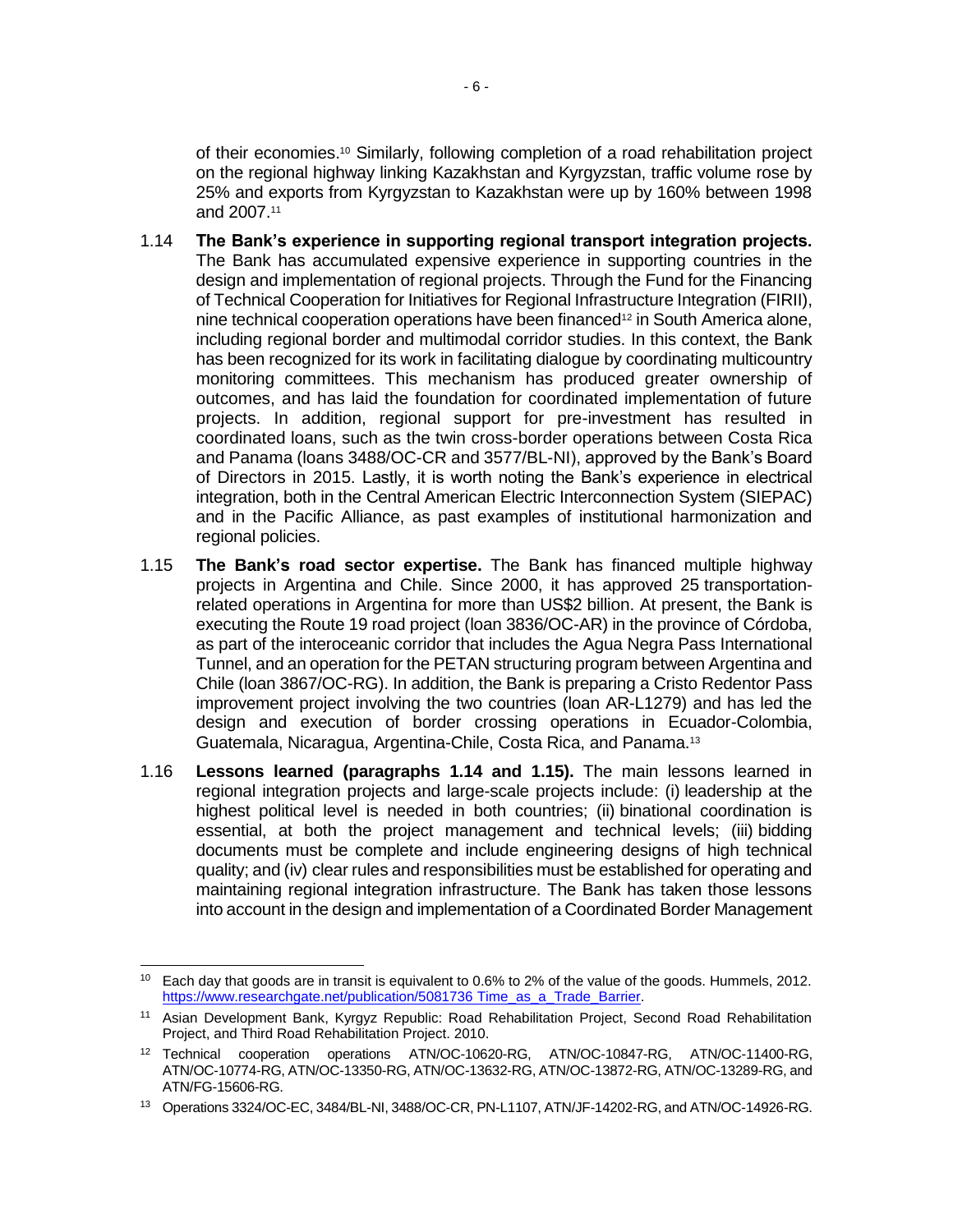(CBM) model,<sup>14</sup> which includes parameters universally accepted as good practices for integrated and efficient border management, as well as through ongoing coordination between the two countries and the EBITAN.<sup>15</sup>

- 1.17 **Strategic alignment.** The program is consistent with the Update to the Institutional Strategy 2010-2020 (document AB-3008) and is strategically aligned (i) with the development challenges of economic integration under the criteria<sup>16</sup> of: (a) cross-country focus, by supporting national actions aimed at facilitating access to international markets (paragraph [1.28\)](#page-14-0); (b) national subsidiarity, by supporting the implementation of a project recognized as a priority by COSIPLAN/IIRSA (paragraph [1.4\)](#page-6-0); and (c) regional additionality, since construction of the Agua Negra Pass International Tunnel requires coordinated action at the regional level, establishing a regional institutional framework (EBITAN) [\(optional electronic](https://idbg.sharepoint.com/teams/EZ-RG-LON/RG-L1116/_layouts/15/DocIdRedir.aspx?ID=EZSHARE-915975238-57)  [link](https://idbg.sharepoint.com/teams/EZ-RG-LON/RG-L1116/_layouts/15/DocIdRedir.aspx?ID=EZSHARE-915975238-57) 2); and (ii) with the productivity and innovation challenge by introducing improvements in the region's logistics network.
- 1.18 In addition, the program is consistent with: (i) the IDB Infrastructure Strategy Sustainable Infrastructure for Competitiveness and Inclusive Growth (document GN-2710-5) by contributing to an improvement in the quality of transportation infrastructure and fostering private-sector involvement in the construction and operation of the project; (ii) the Transportation Sector Framework (document GN-2740-7) by contributing to improvements in the coverage, capacity, quality, and connectivity of transportation infrastructure and associated services; and (iii) the Trade and Integration Sector Framework (document GN-2715-6) by prioritizing support to the development of integration corridors.
- 1.19 **The Bank's strategy with the countries.** Under the IDB Group Country Strategy with Argentina 2016-2019 (document GN-2870-1), the program is aligned with the strategic objectives of improving road infrastructure and reducing logistics costs (as part of improving the business environment) and of reducing export costs and times (as part of strengthening integration). Under the country strategy with Chile 2014-2018 (document GN-2785), the program falls under the priority strategic areas of transportation and logistics dialogue and regional integration, since it envisages supporting specific aspects of freight transport integration and infrastructure.

## **B. Objectives, components, and cost**

- 1.20 **Overall objective.** The CCLIP's overall objective is to help improve cross-border integration between Chile and Argentina, expanding the region's access to the international markets through the Coquimbo-San Juan-Porto Alegre integration corridor.
- 1.21 **Specific objectives.** The specific objectives are to enhance the connectivity and efficiency of the region's logistics network by building a mountain tunnel that will

 <sup>14</sup> CBM includes: (i) adoption of international standards; (ii) establishment of interoperable advance information systems; (iii) implementation of risk management; (iv) certification of authorized economic operators; (v) implementation of operating processes at border agencies and deployment of border management control systems and joint inspection systems; (vi) implementation of infrastructure and deployment of technological control equipment; and (vii) focus on socioeconomic and environmental issues.

<sup>&</sup>lt;sup>15</sup> CBM will be implemented by the executing agencies.

<sup>&</sup>lt;sup>16</sup> Classification criteria set forth in the Sector Strategy to Support Competitive Global and Regional Integration (document GN-2565-4).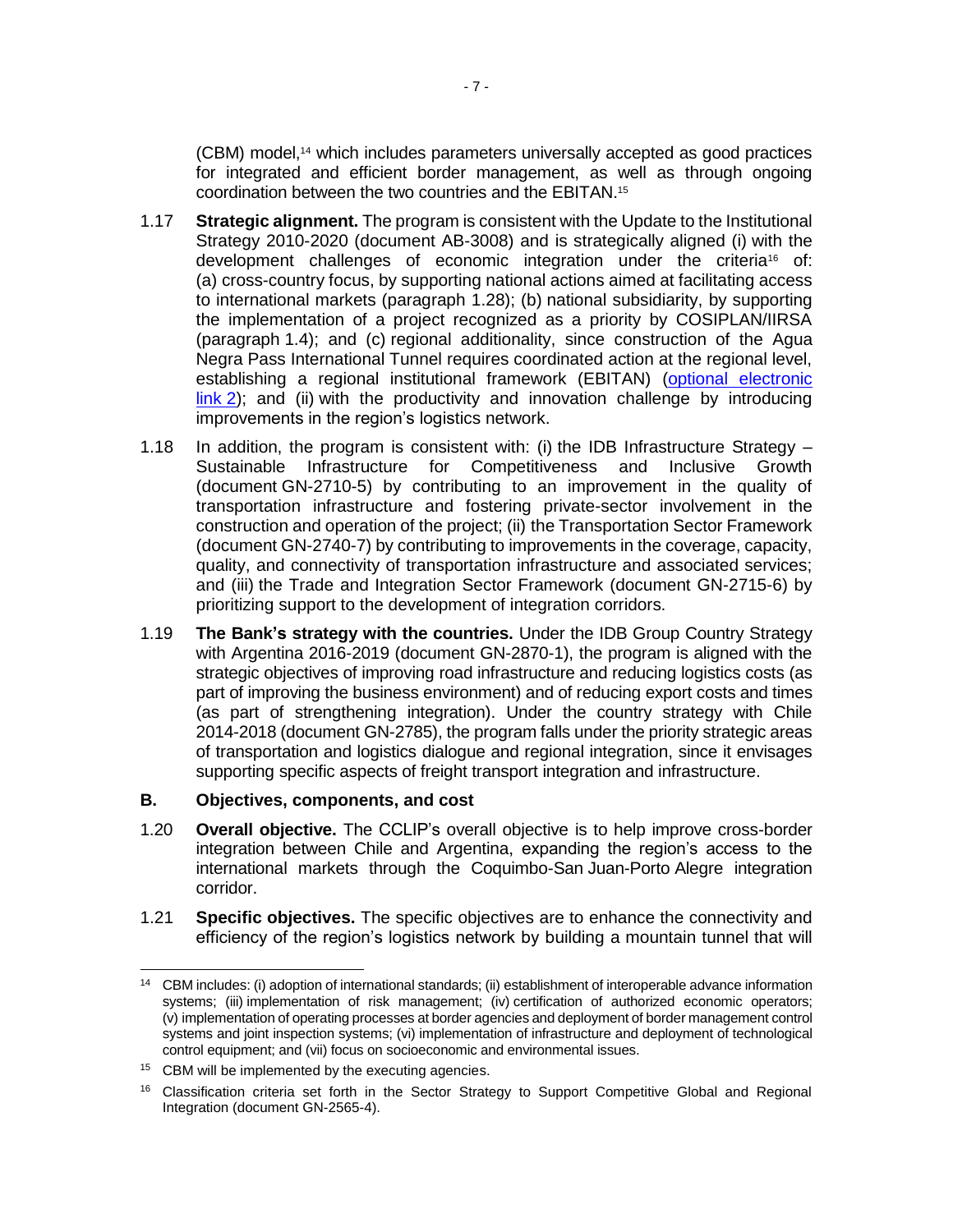substantially improve the existing crossing at Agua Negra Pass. The outcomes of this improvement include reduced travel times, greater resilience of the crossing to the effects of climate change, and increased passenger and trade flows across the Agua Negra Pass. The objective of the first individual operation is to move forward with the construction of the first sections of the Agua Negra Pass International Tunnel.

- 1.22 To accomplish these objectives, the operation is divided into the following components:
- 1.23 **Component 1. Technical and management support for the EBITAN (US\$8,100,000).** Includes technical assistance to the EBITAN in the form of a team of highly specialized technical experts, assisted by a back-office support staff who will provide technical criteria for decision-making purposes and examine any problems that arise during the first phase of construction. This component will also provide support to the EBITAN Executive Committee for audits and the program's environmental and social management and communication activities. This component, to be executed by the EBITAN, may also be used to finance any administration costs or outputs identified that help enhance program quality and control, provided that these were not established in the PETAN. 17
- <span id="page-13-0"></span>1.24 **Component 2. Support for the program's national and regional technical units (US\$15,000,000).** This component will be executed by Argentina's MINTRA through the DNV, and by the Chile's MOP through the DVC, respectively. It will finance activities,<sup>18</sup> including training and hiring of qualified personnel, aimed at reinforcing technical capacity in the area of tunnels, underground works, specific risk management, management of large contracts, and other disciplines that can help optimize management of the program's funds as well as limit the risks of deviations from budget and schedule in the medium and long term. The envisaged activities include technical training courses for the staff given by panels of experts, the addition of highly specialized personnel brought in from the private sector, and technology transfers from existing and completed works both in the countries involved and in other nations.
- 1.25 **Component 3. Construction and supervision (US\$256,900,000).** This component will finance the construction and supervision of the first sections of the Agua Negra Pass International Tunnel. With respect to Argentina, it includes civil, workshop installation, temporary access roads, excavation and support of portals, workshop access roads, boring, and testing. With respect to Chile, it includes the transformer station, excavation and support of portals, installation of the workshop and its access roads, excavation, support of portals, and temporary access roads.
- 1.26 **Cost.** Table 1 below presents the consolidated budget by component:

<sup>&</sup>lt;sup>17</sup> The PETAN includes an institutional strengthening component for the EBITAN that supplements this operation. Given the protracted execution period of the PETAN, financed by various loans, this component will be executed once execution of the PETAN has been finalized, thus providing continuity to activities initiated under that program.

<sup>&</sup>lt;sup>18</sup> With respect to the Republic of Chile, this component will finance activities of the DVC and the Regional Government of Coquimbo that support the work of the EBITAN.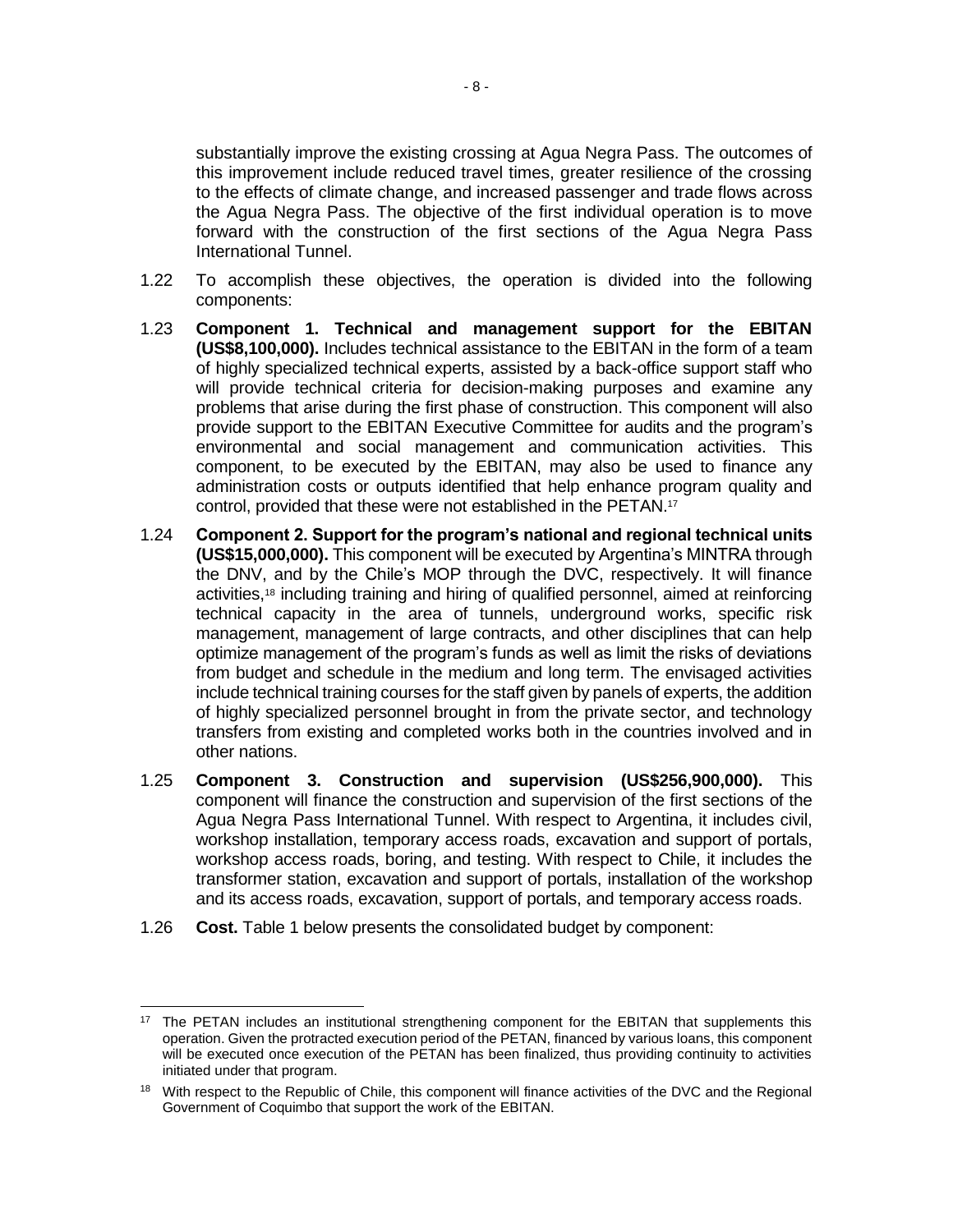| <b>Component/Activities</b>                                                     | Argentina   | <b>Chile</b> | <b>Total</b> |
|---------------------------------------------------------------------------------|-------------|--------------|--------------|
| Component 1. Technical and management support for<br>the <b>EBITAN</b>          | 4,050,000   | 4,050,000    | 8,100,000    |
| Technical assistance                                                            | 2,250,000   | 2,250,000    | 4,500,000    |
| <b>Executive Committee training</b>                                             | 1,000,000   | 1,000,000    | 2,000,000    |
| Audits: internal and external                                                   | 400,000     | 400,000      | 800,000      |
| Environmental and social management and communication                           | 250,000     | 250,000      | 500,000      |
| Program administration                                                          | 150,000     | 150,000      | 300,000      |
| Component 2. Support for the program's national and<br>regional technical units | 8,000,000   | 7,000,000    | 15,000,000   |
| Consulting services to strengthen national and regional<br>technical units      | 8,000,000   | 7,000,000    | 15,000,000   |
| <b>Component 3. Construction and supervision</b>                                | 117,950,000 | 138,950,000  | 256.900.000  |
| Tunnel construction works                                                       | 110,950,000 | 131,950,000  | 242,900,000  |
| Supervision and monitoring                                                      | 7,000,000   | 7,000,000    | 14,000,000   |
| <b>Total</b>                                                                    | 130,000,000 | 150,000,000  | 280,000,000  |

**Table 1. Budget (US\$)**(i)

(i) The amounts reflect cost estimates in each country for the first two sections of tunnel construction. Similar progress is expected on the two construction fronts, with slightly higher costs on the Chilean side due to the existing geological conditions, since this includes the start of construction of the ventilation shaft.

# **C. Key outcome indicators**

- 1.27 Once the tunnel is built, the CCLIP's main impact will be to facilitate international trade through the optimization of Argentina-Chile border crossings as a result of increased resilience in high-capacity border crossings (tunnel crossings) between the two countries. This impact will be reflected in a reduction in the number of days per year on which the countries have no high-capacity crossings in operation. This international trade facilitation is expected to bring about an increase in economic activity and productive diversification and expansion in the tunnel's surrounding areas.
- <span id="page-14-0"></span>1.28 **Expected outcomes.** The final outcome of the CCLIP will be a reduction in the days per year on which the high-capacity border crossings (tunnels) between Argentina and Chile are closed. In addition, completion of the program will result in time savings for travelers using the Agua Negra Pass and an increase in freight tons and passengers using the border crossing. The specific expected outputs of the first operation are the tunnel's mining portals, transformer stations, and the kilometers of tunnel construction completed in the first and second sections (Annex II). The main expected outcomes and outputs of the operation will be assessed based on the proposed indicators in the results matrix. The outcome indicators will be measured directly or indirectly in accordance with the methods set forth in the monitoring and evaluation plan [\(required electronic link](https://idbg.sharepoint.com/teams/EZ-RG-LON/RG-L1116/_layouts/15/DocIdRedir.aspx?ID=EZSHARE-915975238-91) 2).
- 1.29 **Economic viability.** The main rationale for the program is its strategic importance for both countries, primarily in view of the resilience it provides to the current system of border crossings. Due to the program's characteristics, high initial investment cost, lengthy execution period, and long useful life, the traditional methods of economic assessment of projects are not necessarily the most appropriate for evaluating this program, since they tend to limit the counting of benefits to a shorter period than this program's useful life. In addition, the program's benefits depend on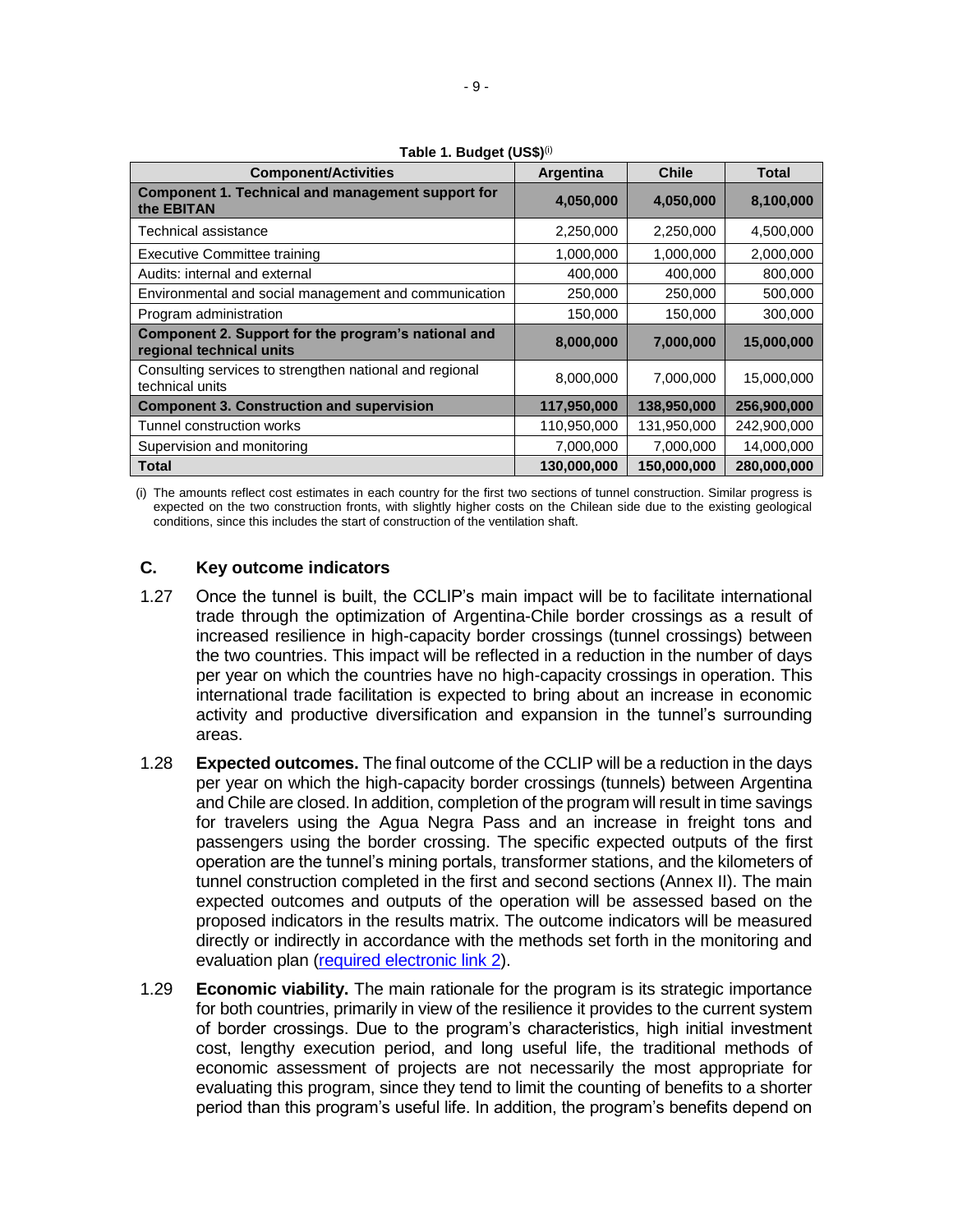future estimates of long-term demand and are therefore hard to estimate and entail a high degree of variability. Nonetheless, the analyses performed show that the program's success depends on its ability to generate new regional transport flows (generated traffic). Economic assessments of multicountry infrastructure projects [\(optional electronic link](https://idbg.sharepoint.com/teams/EZ-RG-LON/RG-L1116/_layouts/15/DocIdRedir.aspx?ID=EZSHARE-915975238-64) 1) analyze their impact on users, producers, and taxpayers. In this case, this assessment yields a negative net present value (NPV) with a discount rate of 12% but limits the analysis to the transportation flow along the San Juan-Coquimbo corridor. Other economic assessments that expand the analysis to regional flows encompassing the Porto Alegre-Coquimbo interoceanic corridor show more favorable results. An example of this is the UNSJ study [\(optional](http://idbdocs.iadb.org/wsdocs/getDocument.aspx?DOCNUM=EZSHARE-915975238-67)  [electronic link](http://idbdocs.iadb.org/wsdocs/getDocument.aspx?DOCNUM=EZSHARE-915975238-67) 5), which yields a NPV of approximately US\$38 million<sup>19</sup> (discount rate of 12%) and an internal rate of return of 12.37%.

1.30 **Program beneficiaries.** The investment project study [\(optional electronic link](https://idbg.sharepoint.com/teams/EZ-RG-LON/RG-L1116/_layouts/15/DocIdRedir.aspx?ID=EZSHARE-915975238-64) 1) counts the regional population in the area adjacent to the Central Interoceanic Corridor as direct and indirect beneficiaries, encompassing a total of 20 million inhabitants. However, considering just the population of San Juan and Coquimbo, the total amounts to 1,510,044 (a more realistic option in the feasibility study [\(optional electronic link](http://idbdocs.iadb.org/wsdocs/getDocument.aspx?DOCNUM=EZSHARE-915975238-65) 6)). If one segregates the population that depends on the sectors directly benefitting from construction of the Agua Negra Pass International Tunnel (primarily agriculture, mining, and tourism) (paragraph [1.6\)](#page-7-0), the total beneficiary population is 1,151,545. In addition, the socioeconomic evaluation lists tunnel users as the main beneficiaries, ahead of producers and taxpayers. Furthermore, the responsible government agencies in each country (DNV and DVC) are also program beneficiaries, since they will be strengthened through the program's and the EBITAN's activities, which will in turn improve their capacity to manage the program. The other border agencies will also benefit from the existence of a cutting-edge crossing with cross-border control facilities and automated control centers, which will enhance their capacity to manage international traffic, reducing timeframes and human effort.

# **II. FINANCING STRUCTURE AND MAIN RISKS**

## **A. Financing instruments**

<span id="page-15-0"></span>2.1 **Modality.** Construction of the Agua Negra Pass International Tunnel will be financed through a US\$1.5 billion CCLIP with a 12-year disbursement period. The first operation is structured for a total of US\$280 million that encompasses two loans: one for US\$130 million to Argentina and another for US\$150 million to Chile, with a disbursement period of three years and no local counterpart. The first operation will be executed under a design-build modality, in which the design and construction of the project are put out for bids under a single contract.<sup>20</sup> The bidding is expected to take place in October 2017. The PETAN will cover the costs associated with the designs, and the first operation under the CCLIP will cover the costs associated with

 <sup>19</sup> See comparison among the three economic assessments respectively performed by IDB/IIRSA, MOP, and UNSJ [\(optional electronic link](http://idbdocs.iadb.org/wsdocs/getDocument.aspx?DOCNUM=EZSHARE-915975238-65) 6).

 $20$  At present, the bidding process is in the prequalification stage. The process is being coordinated by the DVC, the DNV, and the EBITAN and is the only bidding process carried out under the Bank's rules, with a single contractor and a single contract with the EBITAN. There will be a single supervision process, coordinated by the EBITAN.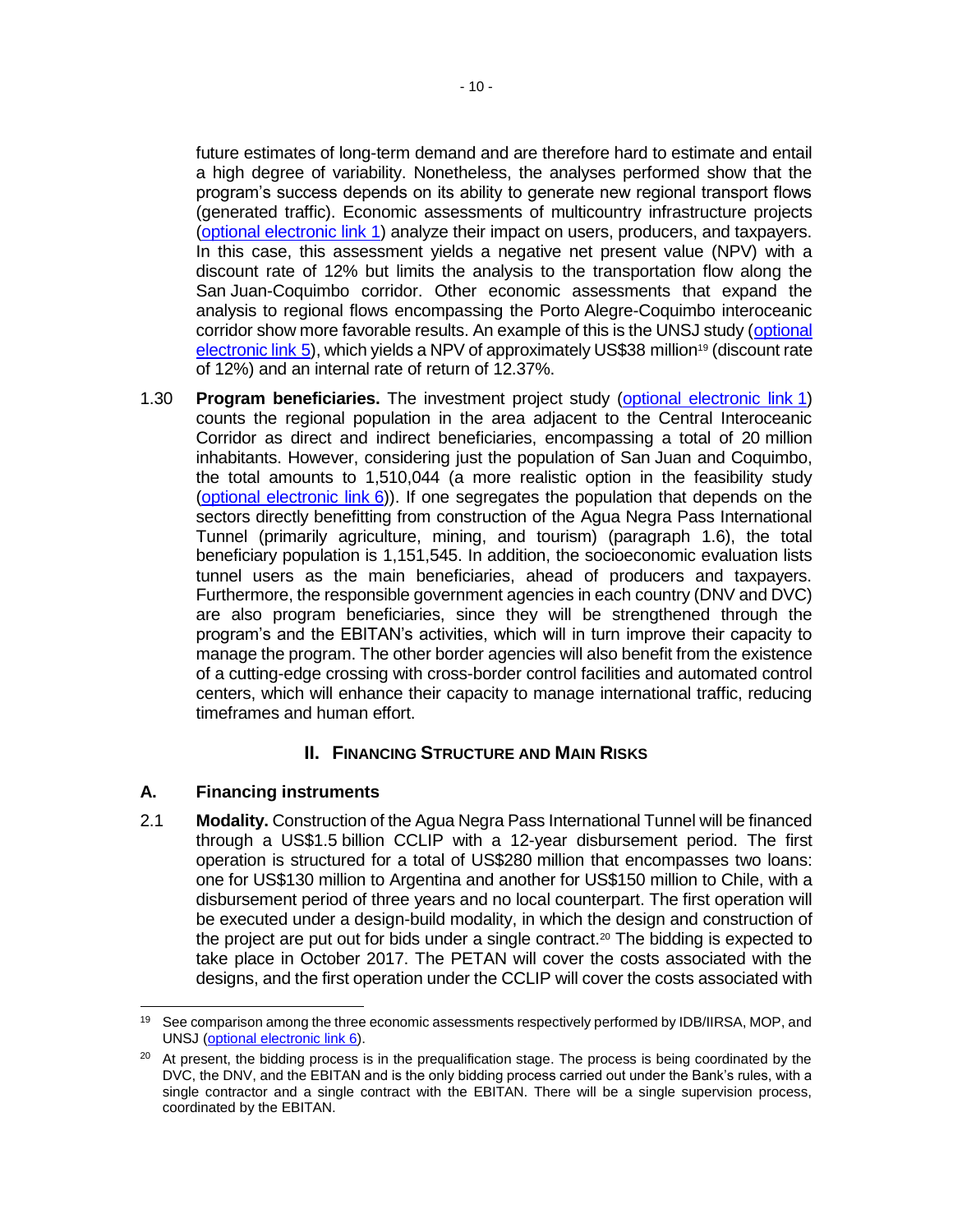the first sections of tunnel construction.<sup>21</sup> Construction of the tunnel is slated to begin once its designs have been finalized (in or around 2020) (paragraph [1.12\)](#page-10-0).

| <b>Source</b> | 2020       | 2021       | 2022        | Total       |
|---------------|------------|------------|-------------|-------------|
| <b>IDB</b>    | 84,160,000 | 84,160,000 | 111,680,000 | 280,000,000 |
| $\frac{0}{0}$ | 30%        | 30%        | 40%         | 100%        |

**Table 2. Disbursement plan for the first operation under the CCLIP**

- 2.2 **CCLIP eligibility criteria.** In accordance with section D(1)(a) of the Proposed Modifications to the Conditional Credit Line for Investment Projects (document GN-2246-9), the executing agency must have completed a similar project in the last five years, with a satisfactory track record and expected satisfactory performance. This operation partially complies with this requirement, since: (i) the DVC (paragraph [3.3\)](#page-20-1) and the DNV (paragraph [3.2\)](#page-19-0) have in recent years worked together with the Bank both in preparing the PETAN and in other, already completed transportation operations;<sup>22</sup> (ii) the DVC, the DNV, and the EBITAN, as coexecuting agencies, have coordinated the structuring of the PETAN, exhibiting an adequate track record; (iii) the DNV has extensive experience executing other IDB loans (e.g. AR-X1016 for US\$2.5 billion and 2185/OC-AR for US\$150 million); and (iv) the relevant institutional analyses [\(optional electronic link](https://idbg.sharepoint.com/teams/EZ-RG-LON/RG-L1116/_layouts/15/DocIdRedir.aspx?ID=EZSHARE-915975238-89) 7)<sup>23</sup> performed during preparation of the PETAN have demonstrated the institutional capacity of all the executing agencies. In addition, the areas that will be financed under the CCLIP are included in the priorities set out in Bank's current country strategies with Argentina and Chile.
- <span id="page-16-0"></span>2.3 **Partial exception.** A partial exception is requested to the aforementioned requirement, namely, paragraph 1.19 of document GN-2246-9, with regard to coexecuting agency EBITAN, which has no comparable experience since it was created solely to manage and carry out construction of the Agua Negra Pass International Tunnel. It is worth noting that the EBITAN has linkages with, and will receive continuous support from, the other coexecuting agencies (DNV and DVC), both of which have the required experience, and will receive extensive institutional capacity-building support through the PETAN.
- 2.4 **Eligibility criteria of the first individual operation.** The first individual operation meets the eligibility criteria established in section D(1)(b) of document GN-2246-9, insofar as: (i) it is envisaged in the sector and components of the CCLIP; and (ii) it was included in the aides-mémoire on the programming updates for both countries.<sup>24</sup>

 $\overline{a}$  $21$  Construction will be a single process; however, it will encompass one section in each country.

 $22$  The DNV has completed the following notable works with international lending agencies in the last five years: (i) Provincial Road Infrastructure Project (World Bank loans 7301 and 7833/AR); and (ii) First Productive Road Infrastructure Program (IDB loan 2185/OC-AR). Over the past five years, the DVC has made investments amounting to US\$7.3 billion in the areas of border crossings, urban road connectivity, reconstruction and maintenance plans, and specific highway and bridge projects. Among other projects, it has paved and added 2,502 kilometers of new and two-lane roads to Chile's national road network.

<sup>&</sup>lt;sup>23</sup> Since operation 3836/OC-AR is being executed by the DNV, reference is made to the institutional assessment performed for that project.

<sup>&</sup>lt;sup>24</sup> Update to the aide-mémoire on the programming agreement with Argentina of 2 May 2017, and aide-mémoire on the programming agreement with Chile of 9 March 2017.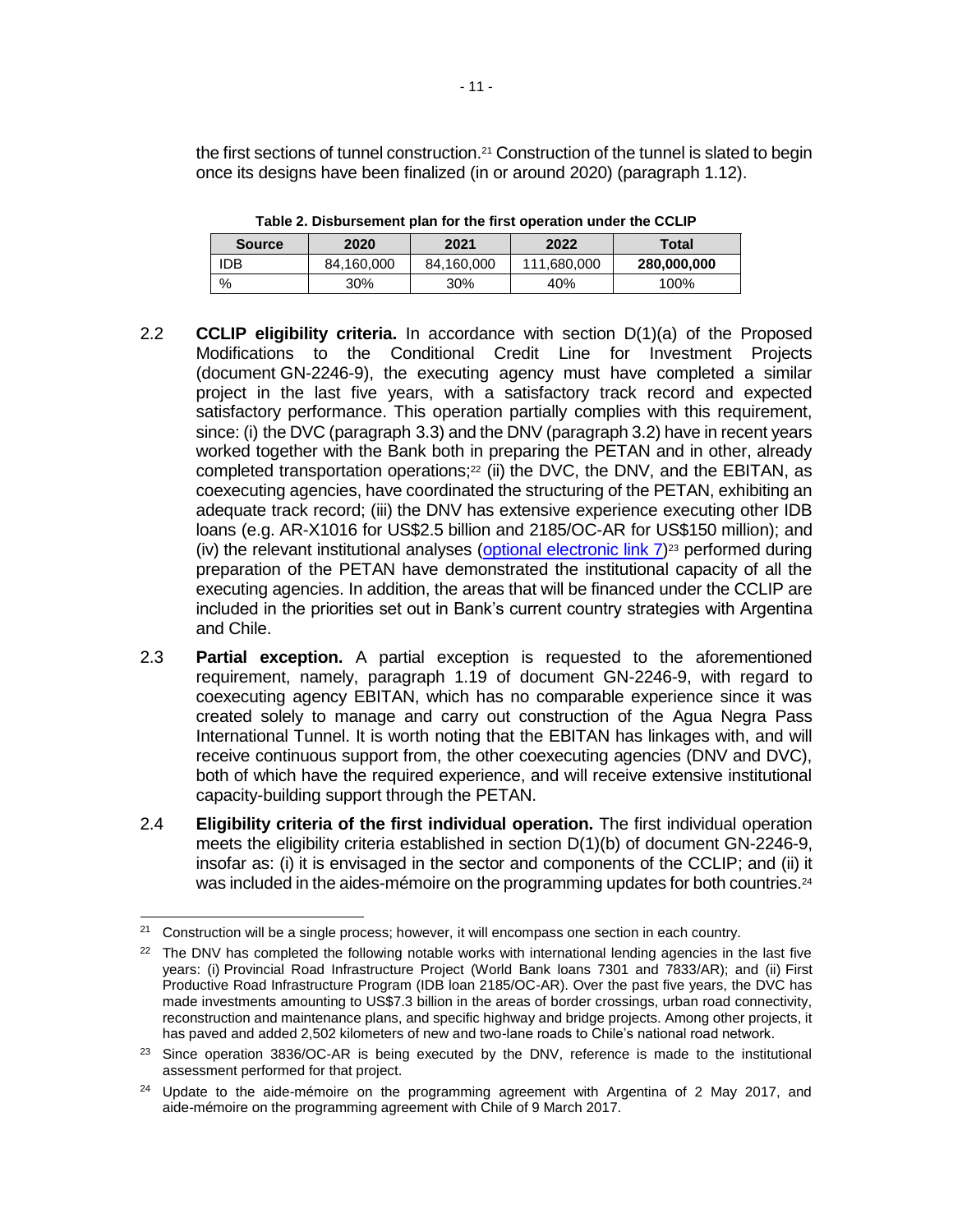Subsequent individual operations will be required to meet the eligibility criteria of the aforementioned section D(1)(b) of document GN-2246-9.

### **B. Environmental and social risks**

- 2.5 **Environmental and social safeguards.** The program is classified as category "A" in accordance with the Environment and Safeguards Compliance Policy (Operational Policy OP-703) due to its potential to generate moderate-to-high environmental and social impacts, primarily affecting the quality of surface and ground water, glaciers located near the project, and local flora and fauna, due to morphological modifications of the topography and loss of habitat resulting from the tunnel construction and related works, such as temporary site facilities, workshops, quarries, and materials storage and disposal centers. These impacts will be temporary and localized in the vicinity of the project site, and can be controlled with mitigation measures and good construction practices. The main impact will be indirect, as the tunnel will generate an increase in traffic, including freight trucks, resulting in a deterioration of air quality due to vehicle emissions, as well as increased noise, social impacts, and the possibility of traffic accidents, affecting the quality of life for residents in the area of influence along Route 150 and Route 41 across the Elqui Valley on the Chilean side. Both governments are aware of these impacts as well as of the opportunities to bolster the positive effects. Consequently, the effects of the tunnel are included in the Regional Integration Program (PTI) [\(optional electronic link](https://idbg.sharepoint.com/teams/EZ-RG-LON/RG-L1116/_layouts/15/DocIdRedir.aspx?ID=EZSHARE-915975238-62) 3) promoted by the two governments with Bank assistance. In addition, the MOP will conduct studies aimed at examining two road interconnection options on Route 41 to prevent freight vehicles from passing through the community of Vicuña and part of this highway.
- 2.6 The program has an environmental impact assessment (EIA) [\(optional electronic](https://idbg.sharepoint.com/teams/EZ-RG-LON/RG-L1116/_layouts/15/DocIdRedir.aspx?ID=EZSHARE-1683576236-6)  [link](https://idbg.sharepoint.com/teams/EZ-RG-LON/RG-L1116/_layouts/15/DocIdRedir.aspx?ID=EZSHARE-1683576236-6) 8) approved by the environmental authority of San Juan. Argentina was not subject to the environmental assessment process in Chile owing to regulatory changes in effect at the time the EIA was prepared. Moreover, that country's transportation authorities expect that the consortium awarded the bid for the program's construction will initiate the process of securing the environmental authorizations and permits, and will take responsibility for adapting the EIA to Chile's regulatory requirements. To ensure compliance with Bank requirements (Operational Policy OP-703, subsection B.5), the EIA has been supplemented by an analysis of issues on the Chilean side, such as impacts on glaciers, noise and vibrations, indigenous settlements, and indirect and cumulative impacts. The Bank, in coordination with the EBITAN, defined the scope of activities and hired an specialized international consulting firm to prepare a supplemental EIA, as well as update the mitigation and monitoring measures and the environmental and social management report [\(required electronic link](https://idbg.sharepoint.com/teams/EZ-RG-LON/RG-L1116/_layouts/15/DocIdRedir.aspx?ID=EZSHARE-915975238-91) 3). Having prepared the supplemental EIA and having held the public consultations, the program is in compliance with the Bank's environmental and social policies.
- 2.7 **Outcome of the consultations.** The aforementioned specialized consulting firm was also hired to help the MOP disseminate information to the public on the supplementary EIA, support that agency in planning the public consultations, and verify their quality in Chile. Public consultations were conducted in La Serena on 24 June and in Vicuña on 6 May and 2 September 2017, with approximately 300 participants. The September consultation identified issues of concern to the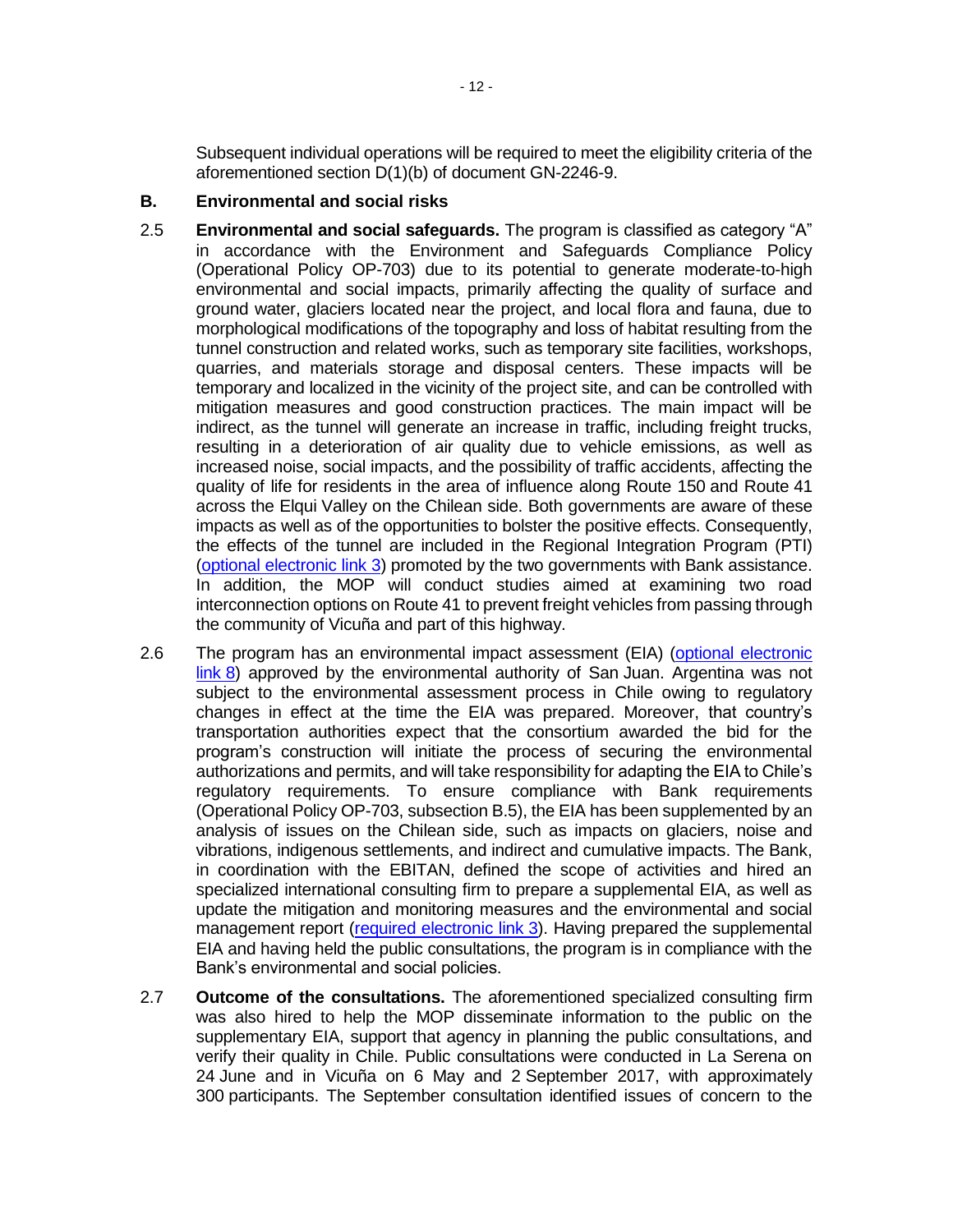population and highlighted opposition to the project by certain groups due to the impacts that an increase in traffic, particularly freight vehicles, can have on the Elqui Valley. To address these concerns and search for solutions with the affected interest groups or persons interested in the program, the Bank will require that, within 90 days following approval of the loan by the Board of Executive Directors, the executing agencies provide evidence that a mechanism agreeable to the Bank has be set up for information disclosure, dialogue, consultation with the interest groups or persons interested in the program, and receipt of complaints and claims. Moreover, the borrowers, through the executing agencies, will provide evidence that the mechanism is operational as of the date of signature of the loan contracts to enable monitoring by the Bank [\(required electronic link](https://idbg.sharepoint.com/teams/EZ-RG-LON/RG-L1116/_layouts/15/DocIdRedir.aspx?ID=EZSHARE-915975238-91) 3). This community relations process will include both Argentina and Chile with the aim of developing a strategy for social communication and public consultation that ensures full participation by the various groups interested in the project.

- 2.8 Prior to commencing construction, the Bank will inquire with the borrowers to ensure that the successful consortium in the bidding process for the construction of the Agua Negra Pass International Tunnel adapts the EIA to the information provided from the final designs and conducts a new series of consultations. These activities will modify and supplement the environmental and social management plans that the builder is to submit, to the Bank's satisfaction, prior to the start of construction.
- 2.9 The program has been categorized as high risk in accordance with the Disaster Risk Management Policy (Operational Policy OP-704). The geological risk has been identified as medium as the region is susceptible to earthquakes and landslides due to the presence of faults, which may become exacerbated as a result of climate change. With Bank support, an analysis of natural disasters was performed in which this risk and others were examined and mitigation measures were identified. These measures will be considered when preparing the final design with a view to reducing seismic risk. Unit prices will be requested to cover all tunnel relining possibilities, and multiple geological and geotechnical scenarios will be contemplated.
- 2.10 Since the EBITAN was only recently created, there is a medium risk of institutional weakness on environmental and social issues during program execution. To mitigate this risk, the Bank will continue to strengthen the institution in order to ensure a system of comprehensive management of environmental and social issues by both countries in the course of program execution (e.g. coordination, supervision, reporting, review of claims), including responsible parties, roles, training, and resources.

### **C. Fiduciary risks**

2.11 The main fiduciary risks stem from potential delays in execution due to the complex technical characteristics of the tunnel and the design-build contract modality. To mitigate this high risk, the bidding conditions will include clauses and explicit guarantees providing a deadline for signing the contract, including an indemnification or penalty clause. In addition, the medium risk of inadequate budget and cost overruns, as well as of lack of financing resources, will be mitigated by outlining the specifications in the financing agreements and including compensation measures for the contractor. With regard to execution capacity, no significant risks were identified. However, plans call for improvement actions, which are described in Annex III (paragraphs 3.1 to 3.3).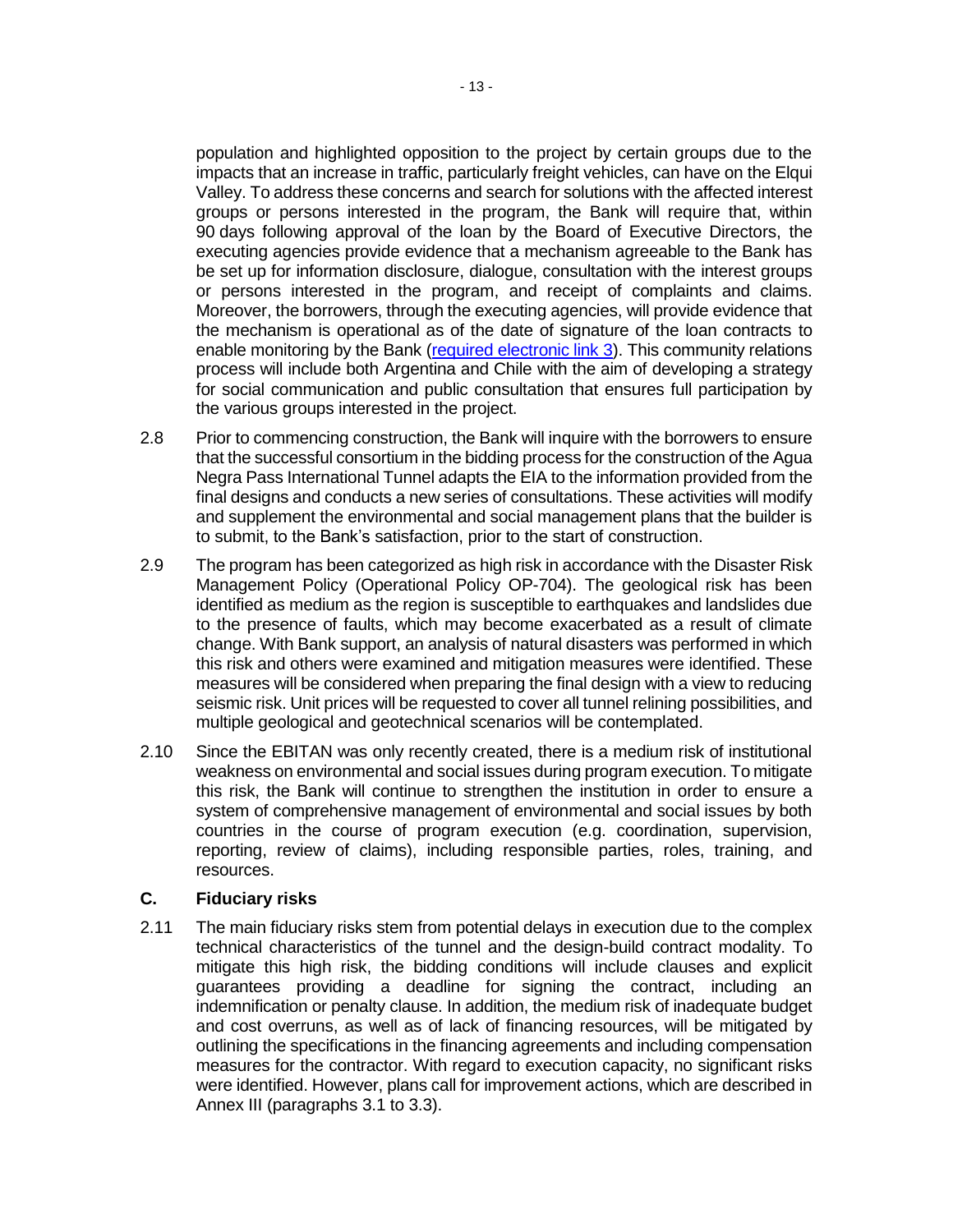- 2.12 **Macroeconomic and fiscal sustainability risk.** The operation may be affected by cost increases associated with inflation and exchange rate variations. This problem would translate into price adjustments during contract execution. The risk analysis categorizes this risk as medium in terms of both probability and impact. In view of this, the bidding conditions and the construction contract will establish a single bidding and payment currency and will require that the contractor obtain foreign exchange insurance against all major currencies associated with its costs, as well as interest rate insurance.
- 2.13 **Bidding/award risk.** The start of execution of the Agua Negra Pass International Tunnel may be held back by delays in the bidding process for and award of the design-build contract. This medium risk needs to be mitigated through EBITAN coordination with the DNV and DVC in managing the timetable for the Agua Negra Pass International Tunnel bidding and contracting process. In addition, the risk of lack of participation and/or interest among potential contractors is mitigated by carrying out a rigorous bidder prequalification process (to be completed in September 2017) and by early approval of the financing (paragraph [1.12\)](#page-10-0). This is currently being done with the assistance of international specialized expert consultants.
- <span id="page-19-1"></span>2.14 **Public management and governance risk.** In addition, there is a high risk of failure to adhere to the construction schedule due to lack of licenses and other relevant permits. To mitigate this risk, the bidding conditions should require listing the permits and licenses already obtained and securing temporary licenses and permits while the final ones are being processed. There is also a risk of delay in signing the construction contract. To mitigate this risk, the bidding conditions will establish a deadline for signing the contract and provide an indemnification or penalty clause. The risk of coordination among the actors will be mitigated through the use of project management for results (PM4R) instruments. In addition, the political risk stemming from a potential change in government priorities as a result of the presidential elections that will be held in both countries during execution will be mitigated by entering into contractual conditions that include guarantees with exit clauses for the countries.

# **III. IMPLEMENTATION AND MANAGEMENT PLAN**

## **A. Summary of implementation arrangements**

- 3.1 **Borrowers and executing agency.** The borrowers will be Argentina and Chile. The coexecuting agencies will be: (i) for Argentina, the MINTRA, through the DNV, and the EBITAN; and (ii) for Chile, the DVC of the MOP and the EBITAN.
- <span id="page-19-0"></span>3.2 The DNV has extensive experience in the execution of loans from international lending institutions in general and the IDB in particular, both as executing agency and coordinator and as subexecuting agency for other loans. The institutional capacity assessment performed in July 2016 yielded a low level of risk. In the coming months, changes are anticipated in the structure of the DNV, but these are not expected to adversely impact the assessed capacity. Thus, no difficulties in execution are foreseen. In view of this executing agency's level of experience and its organizational structure, plans call for additional strengthening in the form of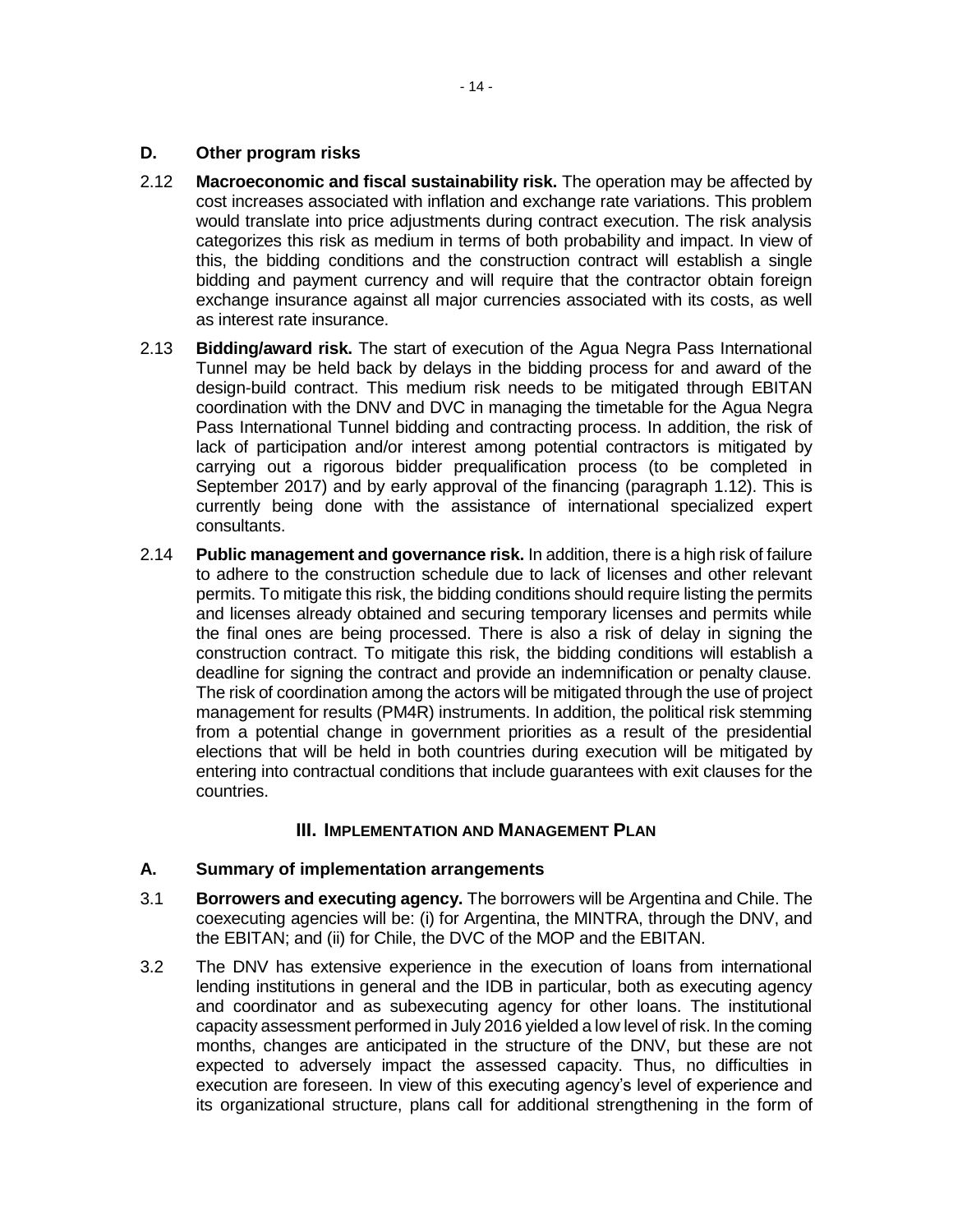contracting two procurement-related consultants. With regard to financial management, the Bank considers that no specific measures are required for the execution of this operation.

- 3.3 The DVC is the Chilean technical agency responsible for carrying out the PETAN program and for supporting the strengthening of the EBITAN. The DVC is in charge of the construction and maintenance of Chile's highway network of approximately 80,000 kilometers, including tunnels, bridges, overpasses, and other structures. A significant portion of the network's construction has been financed by multilateral agencies. The DVC has experience in, and the institutional capacity for, project management. Therefore, there are no foreseeable problems in execution, especially since capacity-building activities are planned for the DVC in light of the scale and particulars of the program. The DVC operates within the public financial management system, using the State financial management information system for budget, accounting, and payment functions. In addition, the DVC has a solid internal audit unit and is overseen by Chile's Office of the Comptroller General of the Republic (CGR). The Bank has assessed the DVC's fiduciary risk as low, and has also confirmed a high level of development in the ministry's use of country systems for budgeting, cash management, accounting, and internal and external audits.
- <span id="page-20-1"></span>3.4 The EBITAN will be responsible for the technical coordination aspects, commissioning, and conducting the studies and other activities to be carried out under Components 1 and 3 [\(optional electronic link](http://idbdocs.iadb.org/wsdocs/getDocument.aspx?DOCNUM=EZSHARE-915975238-62) 3). Accordingly, the EBITAN will be responsible for: (i) implementing the activities needed for program execution; (ii) tracking and monitoring progress in and performance of the consulting, construction, and goods procurement contracts; and (iii) providing any information required by the DNV and the DVC to enable them to fulfill their responsibilities to the Bank. The EBITAN will coexecute Components 1 and 3 without transferring resources to the EBITAN. Component 2 will be executed by the DNV and the DVC, respectively.
- 3.5 As contractual conditions of the PETAN, the EBITAN is in the process of signing: (i) financing agreements with Argentina and Chile, respectively, specifying the manner in which the EBITAN is to request and obtain financing for the Agua Negra Pass International Tunnel; and (ii) payment agreements with both highway administrations with a view to delineating the responsibilities of each regarding the manner in which the EBITAN will issue the construction certificates and other payment instruments, as well as their delivery to the DNV and DVC, as applicable, for prompt payment.
- <span id="page-20-0"></span>3.6 **Execution arrangements.** To ensure effective execution and minimize the risk of delays, **the approval and entry into force of the program Operating Regulations for each country, in accordance with the terms agreed upon with the Bank, will be a special condition precedent to the disbursement of each loan.** They will detail the roles and responsibilities and contain the arrangements for execution, communication, and coordination between the executing and coexecuting agencies. To that end, these arrangements also envisage the contracting of specialized technical advisors, while management of the program will remain in the hands of the EBITAN Technical Committee and Administrative Committee, with support from said specialized technical advisors. While the EBITAN Administrative Committee will be supported by the specialized technical advisors for Agua Negra Pass International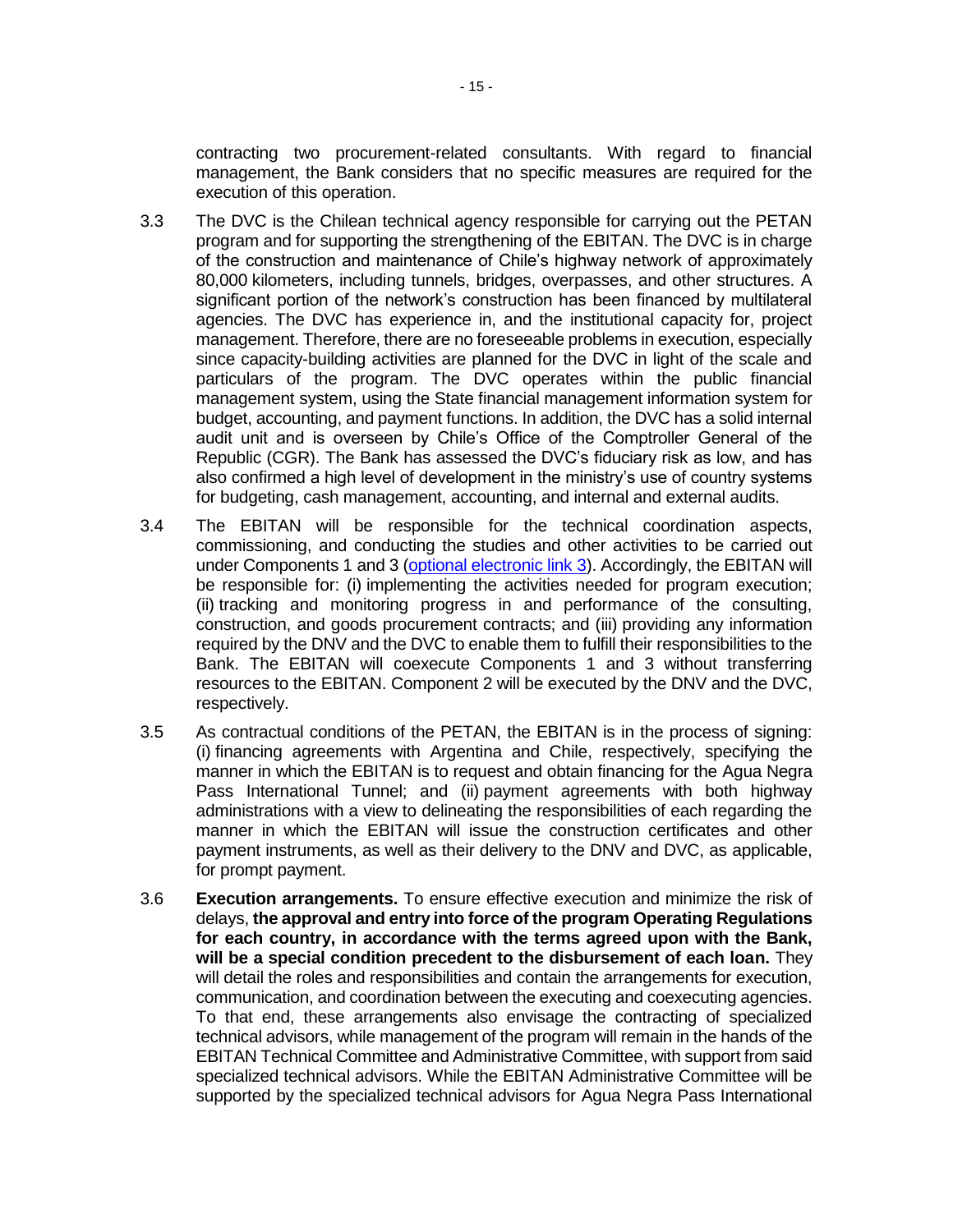Tunnel-related decision-making, the EBITAN Executive Committee, jointly with the works inspector, will be responsible for supervising the building contractor and any other consultants and/or suppliers that may need to be contracted in the course of program execution, and will be supported as part of the specialized technical assistance to facilitate operational management of the program.

- <span id="page-21-0"></span>3.7 **Evidence that the Agua Negra Pass International Tunnel design and construction contract has been put out for bids, awarded, and signed will also be a special condition precedent to the first disbursement of each loan**, thereby mitigating the completion risk and ensuring effective execution of the program within the established timeframes (paragraph [2.13\)](#page-19-1).
- 3.8 The DNV and DVC, as applicable, will be individually responsible for: (i) administration and execution of the proceeds of each loan; and (ii) payments in a manner consistent with the works certificates and set of documents evidencing the consulting services to be performed and those already completed.
- 3.9 **Procurement.** The DNV and the EBITAN will procure goods and nonconsulting services and contract consulting services in accordance with the Policies for the Procurement of Works and Goods Financed by the IDB (document GN-2349-9) and the Policies for the Selection and Contracting of Consultants Financed by the IDB (document GN-2350-9). The DVC will procure goods and nonconsulting services and contract consulting services using Chile's country procurement system pursuant to the terms approved by the Bank in December 2011 (document GN-2642-1) and as described in Annex III. All procurement must be included in the procurement plan approved by the Bank through the procurement plan execution and monitoring system to be determined by the Bank and the methods and ranges set forth therein, as described in Annex III. The procurement plan [\(required electronic link](https://idbg.sharepoint.com/teams/EZ-RG-LON/RG-L1116/_layouts/15/DocIdRedir.aspx?ID=EZSHARE-915975238-92) 4) includes the procurement to be carried out in the first 18 months. Financial management will be conducted in accordance with the principles and criteria set forth in the Financial Management Policy for IDB-financed Projects (document OP-273-6), the provisions of the Second Complementary Protocol to the Maipú Integration and Cooperation Treaty between Argentina and Chile relating to the Agua Negra Pass International Tunnel, which provides a framework for this program, and the legislation of each country.

### **B. Summary of results monitoring arrangements**

3.10 **Monitoring and evaluation.** The monitoring and evaluation plan [\(required](https://idbg.sharepoint.com/teams/EZ-RG-LON/RG-L1116/_layouts/15/DocIdRedir.aspx?ID=EZSHARE-915975238-91)  [electronic link](https://idbg.sharepoint.com/teams/EZ-RG-LON/RG-L1116/_layouts/15/DocIdRedir.aspx?ID=EZSHARE-915975238-91) 2) will cover execution of the operation in accordance with the indicators and objectives set out in the results matrix. To this end, the following EBITAN contractual and administrative documents have been used as means of verification: (i) signed contracts; and (ii) final reports completed and approved by the DNV and the DVC. In addition, the DNV and DVC will maintain supporting documents (e.g. attendance records, bibliographic material used, and contracting of experts) for the training conducted as a means of verifying its implementation. The Bank will supervise the program through inspection visits and administrative missions. The program execution units will maintain appropriate systems for compiling periodic information on physical and financial progress, and will keep such information up to date.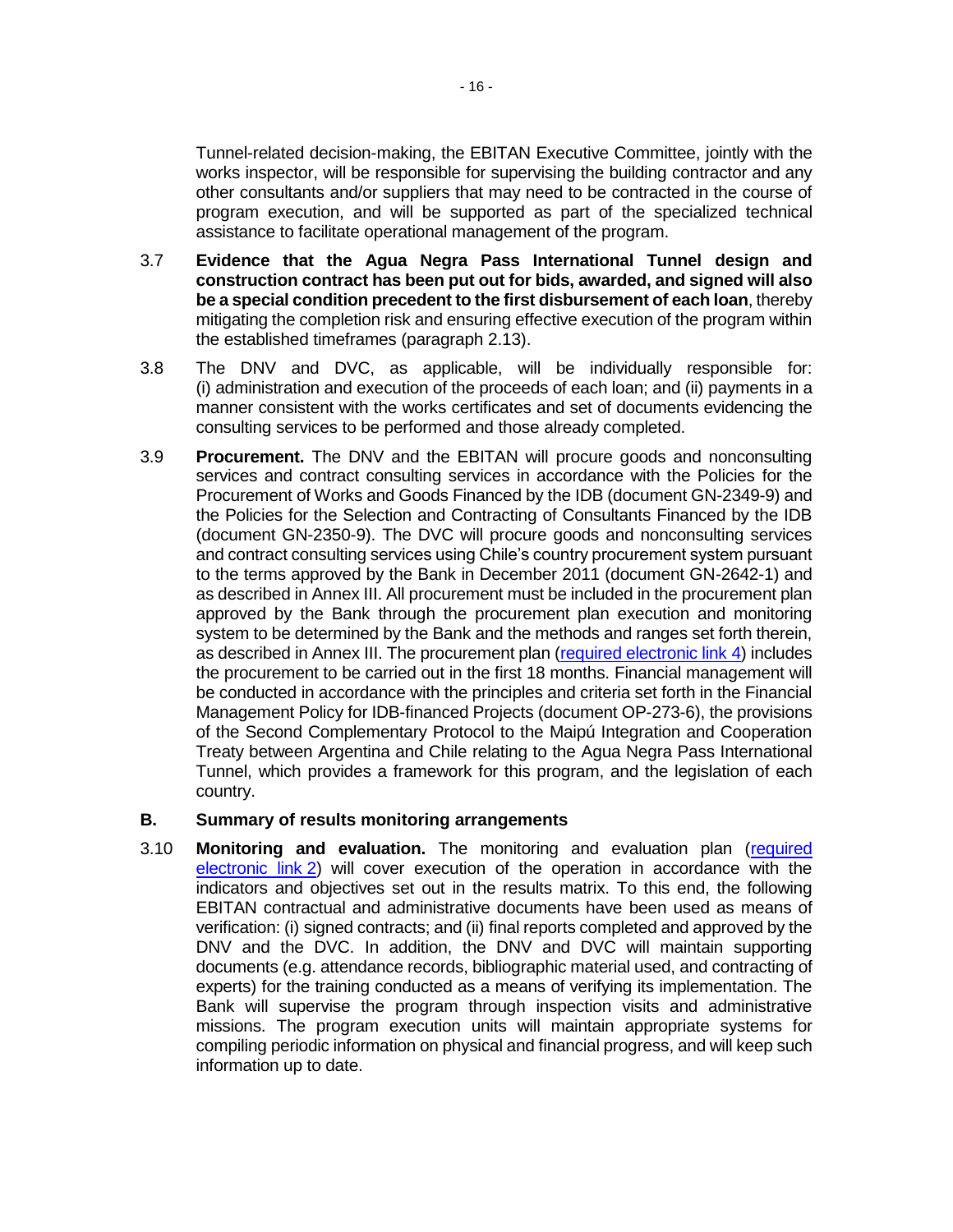3.11 When tunnel construction has been completed and the tunnel has been in operation for three years, an ex post evaluation of the program will be conducted to measure the fulfillment of program objectives [\(required electronic link](https://idbg.sharepoint.com/teams/EZ-RG-LON/RG-L1116/_layouts/15/DocIdRedir.aspx?ID=EZSHARE-915975238-91) 2). This evaluation will include measurements of the new tunnel's operating performance, including the number of tunnel closing days per year (tunnel management reports), measurements and description of freight and passengers using the tunnel (customs and immigration reports from both countries), and measurements of travel time and cost savings for tunnel users. In addition, the tunnel's effect in facilitating international trade and its contribution to integrating the regional economies will be evaluated through information collected in surveys of tunnel users.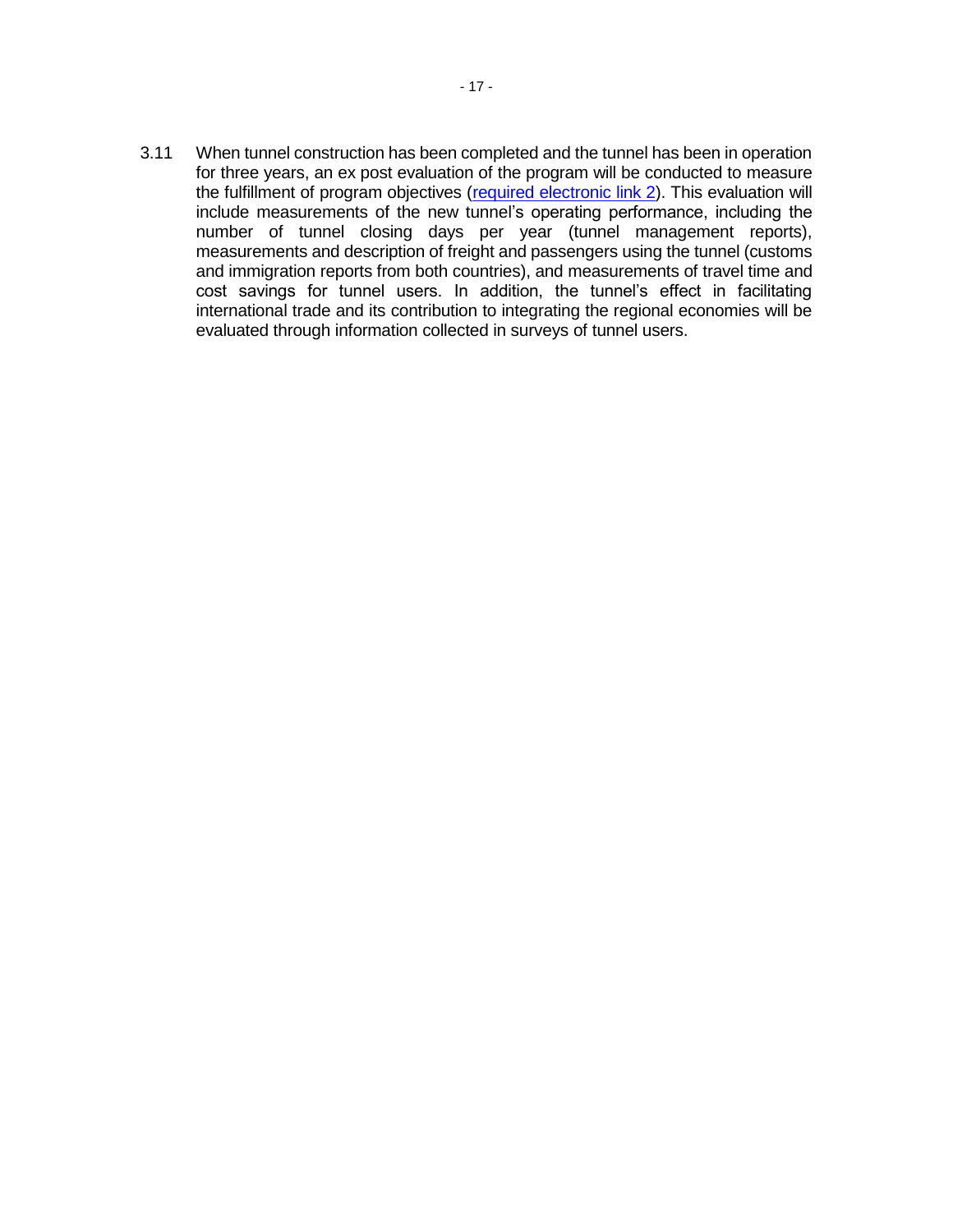| <b>Development Effectiveness Matrix</b>                                                                                                                                                |                                                       |                                                                                                                                                                                                                                                                      |  |  |  |
|----------------------------------------------------------------------------------------------------------------------------------------------------------------------------------------|-------------------------------------------------------|----------------------------------------------------------------------------------------------------------------------------------------------------------------------------------------------------------------------------------------------------------------------|--|--|--|
| <b>Summary</b>                                                                                                                                                                         |                                                       |                                                                                                                                                                                                                                                                      |  |  |  |
| <b>Corporate and Country Priorities</b>                                                                                                                                                |                                                       |                                                                                                                                                                                                                                                                      |  |  |  |
| 1. IDB Development Objectives                                                                                                                                                          |                                                       | Yes                                                                                                                                                                                                                                                                  |  |  |  |
| Development Challenges & Cross-cutting Themes                                                                                                                                          | -Productivity and Innovation<br>-Economic Integration |                                                                                                                                                                                                                                                                      |  |  |  |
| <b>Country Development Results Indicators</b>                                                                                                                                          |                                                       |                                                                                                                                                                                                                                                                      |  |  |  |
| <b>Country Development Objectives</b>                                                                                                                                                  |                                                       | Yes                                                                                                                                                                                                                                                                  |  |  |  |
| <b>Country Strategy Results Matrix</b>                                                                                                                                                 | GN-2870-1                                             | Improvement of infrastructure for investment and inclusion.                                                                                                                                                                                                          |  |  |  |
| <b>Country Program Results Matrix</b>                                                                                                                                                  |                                                       | The intervention is not included in the 2017 Operational Program.                                                                                                                                                                                                    |  |  |  |
| Relevance of this project to country development challenges (If not aligned to country<br>strategy or country program)                                                                 |                                                       |                                                                                                                                                                                                                                                                      |  |  |  |
| <b>Development Outcomes - Evaluability</b>                                                                                                                                             |                                                       | <b>Evaluable</b>                                                                                                                                                                                                                                                     |  |  |  |
| <b>Evidence-based Assessment &amp; Solution</b>                                                                                                                                        |                                                       | 8.4                                                                                                                                                                                                                                                                  |  |  |  |
| 3.1 Program Diagnosis                                                                                                                                                                  |                                                       | 3.0                                                                                                                                                                                                                                                                  |  |  |  |
| 3.2 Proposed Interventions or Solutions                                                                                                                                                |                                                       | 2.4                                                                                                                                                                                                                                                                  |  |  |  |
| 3.3 Results Matrix Quality<br><b>Ex ante Economic Analysis</b>                                                                                                                         |                                                       | 3.0<br>8.5                                                                                                                                                                                                                                                           |  |  |  |
| 4.1 The program has an ERR/NPV, a Cost-Effectiveness Analysis or a General Economic                                                                                                    |                                                       |                                                                                                                                                                                                                                                                      |  |  |  |
| Analysis                                                                                                                                                                               |                                                       | 4.0                                                                                                                                                                                                                                                                  |  |  |  |
| 4.2 Identified and Quantified Benefits                                                                                                                                                 | 0.0                                                   |                                                                                                                                                                                                                                                                      |  |  |  |
| 4.3 Identified and Quantified Costs                                                                                                                                                    |                                                       | 1.5<br>1.5                                                                                                                                                                                                                                                           |  |  |  |
| 4.4 Reasonable Assumptions<br>4.5 Sensitivity Analysis                                                                                                                                 |                                                       | 1.5                                                                                                                                                                                                                                                                  |  |  |  |
| <b>Monitoring and Evaluation</b>                                                                                                                                                       | 5.5                                                   |                                                                                                                                                                                                                                                                      |  |  |  |
| 5.1 Monitoring Mechanisms                                                                                                                                                              |                                                       | 2.5                                                                                                                                                                                                                                                                  |  |  |  |
| 5.2 Evaluation Plan                                                                                                                                                                    |                                                       | 3.0                                                                                                                                                                                                                                                                  |  |  |  |
| <b>I. Risks &amp; Mitigation Monitoring Matrix</b>                                                                                                                                     |                                                       |                                                                                                                                                                                                                                                                      |  |  |  |
| Overall risks rate = magnitude of risks*likelihood                                                                                                                                     |                                                       | High                                                                                                                                                                                                                                                                 |  |  |  |
| Identified risks have been rated for magnitude and likelihood                                                                                                                          |                                                       | Yes                                                                                                                                                                                                                                                                  |  |  |  |
| Mitigation measures have been identified for major risks                                                                                                                               |                                                       | Yes                                                                                                                                                                                                                                                                  |  |  |  |
| Mitigation measures have indicators for tracking their implementation                                                                                                                  | Yes<br>A                                              |                                                                                                                                                                                                                                                                      |  |  |  |
| Environmental & social risk classification<br>IV. IDB's Role - Additionality                                                                                                           |                                                       |                                                                                                                                                                                                                                                                      |  |  |  |
| The project relies on the use of country systems                                                                                                                                       |                                                       |                                                                                                                                                                                                                                                                      |  |  |  |
| Fiduciary (VPC/FMP Criteria)                                                                                                                                                           | Yes                                                   | Financial Management: Budget, Treasury, Accounting and<br>Reporting, Internal Audit.<br>Procurement: Information System, Comparison, Contracting                                                                                                                     |  |  |  |
|                                                                                                                                                                                        |                                                       | <b>Individual Consultant.</b>                                                                                                                                                                                                                                        |  |  |  |
| Non-Fiduciary                                                                                                                                                                          |                                                       |                                                                                                                                                                                                                                                                      |  |  |  |
| The IDB's involvement promotes additional improvements of the intended beneficiaries and/or<br>public sector entity in the following dimensions:                                       |                                                       |                                                                                                                                                                                                                                                                      |  |  |  |
| <b>Gender Equality</b>                                                                                                                                                                 |                                                       |                                                                                                                                                                                                                                                                      |  |  |  |
| Labor<br>Environment                                                                                                                                                                   |                                                       |                                                                                                                                                                                                                                                                      |  |  |  |
| Additional (to project preparation) technical assistance was provided to the public sector entity<br>prior to approval to increase the likelihood of success of the project            | Yes                                                   | Operation AR-T1187 will support TAN with technical studies for its<br>development and training and knowledge transfer for its<br>institutional strengthening. Operation RG-T1230 will support TAN<br>with a diagnostics of the transport system in border crossings. |  |  |  |
| The ex-post impact evaluation of the project will produce evidence to close knowledge gaps in<br>the sector that were identified in the project document and/or in the evaluation plan |                                                       |                                                                                                                                                                                                                                                                      |  |  |  |

Note: (\*) Indicates contribution to the corresponding CRF's Country Development Results Indicator.

This is the first operation of a conditional credit line for investment projects (CCLIP). The objective of the CCLIP is to contribute to improving cross - border integration between Chile and Argentina, expanding the region 's access to international markets through the Coquimbo - San Juan - Porto Alegre bi-oceanic corridor. The specific objectives are to improve the connectivity and efficiency of the logistics network of the region by building a high mountain tunnel, which will result in a substantial improvement of the existing crossing in the Paso de Agua Negra (PAN), time reduction of travel, increase of the resilience of the crossing to climate change (CC), and increase of the passengers and commerce that use the PAN. The specific objective of the first operation is to build the first two stages of the Agua Negra Tunnel (TAN). Not only will the TAN decrease the number of days that border crossings through tunnels are closed due to weather conditions from 40 to 10 per year, but it will also reduce travel time in the San Juan-Coquimbo corridor by four hours, with expected impacts on the Atlantic-Pacific trade integration, in the Coquimbo - San Juan - Porto Alegre corridor.

The economic analysis is well developed and uses reasonable assumptions and standard methodologies to measure ex-ante the expected benefits of the program. These methods, however, are not necessarily appropriate to measure the long-term benefits of such an intervention, nor can they easily monetize the benefits of economic integration. This is reflected in an economic analysis that shows that, using the standard horizon, the present value of benefits is less than the present value of costs. However, an extended economic analysis, even in the standard time horizon, which tries to quantify additional benefits, subject to uncertainty, shows that the economic analysis of the project is positive.

Given the uncertainty identified in the economic analysis, it is important that at the end of the CCLIP it is indicated that an ex-post cost-benefit analysis will be conducted. In particular this analysis will attempt to quantify empirically the gains associated with trade integration.

The overall risk of the operation is high, and this classification appears as appropriate, as well as the proposed risk mitigation actions.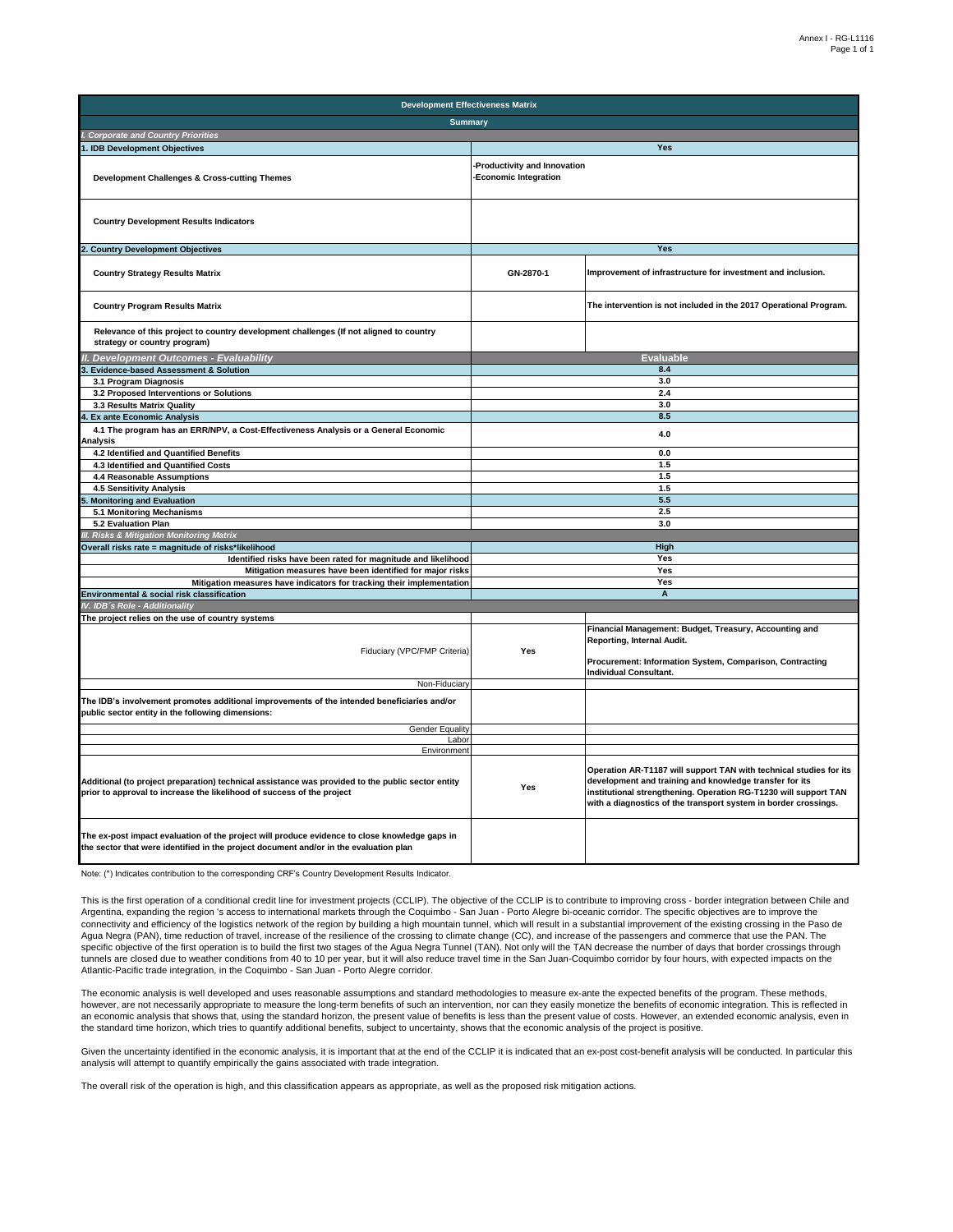### **RESULTS MATRIX**

|                            | The overall objective of the CCLIP is to help improve cross-border integration between Chile and Argentina, expanding the region's access to<br>international markets through the Coquimbo-San Juan-Porto Alegre integration corridor.                                                                                                                                                                                                                                                                                                                                                                             |
|----------------------------|--------------------------------------------------------------------------------------------------------------------------------------------------------------------------------------------------------------------------------------------------------------------------------------------------------------------------------------------------------------------------------------------------------------------------------------------------------------------------------------------------------------------------------------------------------------------------------------------------------------------|
| <b>Project objectives:</b> | The specific objectives of the CCLIP are to enhance the connectivity and efficiency of the region's logistic network by building a mountain tunnel that<br>will substantially improve the existing crossing at Agua Negra Pass. The results of this improvement will include reduced travel times, greater<br>resilience of the crossing to the effects of climate change, and increased passenger and freight volume across the Agua Negra Pass. The objective  <br>of the first individual operation is to move forward with the construction of the first sections of the Agua Negra Pass International Tunnel. |

#### **EXPECTED IMPACT**

| <b>Indicators</b>                                                                          | Unit of                    |              | <b>Baseline</b> |              | Targets | <b>Means of verification</b>                                   | Comments                                                                                             |  |
|--------------------------------------------------------------------------------------------|----------------------------|--------------|-----------------|--------------|---------|----------------------------------------------------------------|------------------------------------------------------------------------------------------------------|--|
|                                                                                            | measurement                | <b>Value</b> | Year            | <b>Value</b> | Year    |                                                                |                                                                                                      |  |
| <b>Expected impact</b>                                                                     |                            |              |                 |              |         |                                                                |                                                                                                      |  |
| Number of days per year on<br>which high-capacity border<br>crossings (tunnels) are closed | Number of<br>days per year | 40           | 2020            | 10           | 2032    | Management reports on Argentina-<br>Chile cross-border tunnels | The impact of the program will be<br>felt when construction of the Agua<br>Negra tunnel is completed |  |

### **EXPECTED OUTCOMES OF THE CCLIP (RG-O1655)**

| <b>Indicators</b>                                                                        | <b>Baseline</b><br>Unit of<br>(2020)<br>measurement                                              |            | <b>Target (2032)</b>                                                                           | <b>Means of verification</b>                                                                        |  |  |  |  |
|------------------------------------------------------------------------------------------|--------------------------------------------------------------------------------------------------|------------|------------------------------------------------------------------------------------------------|-----------------------------------------------------------------------------------------------------|--|--|--|--|
| Outcome 1. Time savings for travelers using the Agua Negra border crossing               |                                                                                                  |            |                                                                                                |                                                                                                     |  |  |  |  |
| Travel time (hours) in the San Juan-Coquimbo<br>corridor <sup>1</sup>                    | Hours                                                                                            | $5^2$<br>9 |                                                                                                | Assessment using HDM-4 to measure travel time,<br>performed by consultants contracted by the EBITAN |  |  |  |  |
| Outcome 2. Increase in number of users of the Agua Negra border crossing                 |                                                                                                  |            |                                                                                                |                                                                                                     |  |  |  |  |
| Number of passengers passing through the<br>Annual traffic<br>Agua Negra border crossing |                                                                                                  | 61.950     | 260.6093                                                                                       | Measurement report on users of border crossings<br>approved by the EBITAN                           |  |  |  |  |
| Outcome 3. Increase in regional trade                                                    |                                                                                                  |            |                                                                                                |                                                                                                     |  |  |  |  |
| Freight volume transported through the Agua<br>Negra border crossing                     | Thousands of tons of<br>freight cleared through<br>the customs offices of<br>Argentina and Chile |            | Freight from Argentina<br>to Chile: 202<br>Freight from Chile to<br>Argentina: <sup>4</sup> 88 | Argentine and Chilean customs clearance reports for the<br>Agua Negra border crossing               |  |  |  |  |

<sup>&</sup>lt;sup>1</sup> The San Juan-Coquimbo corridor includes Route 150 in Argentina, which spans 389 kilometers from the city of Patquía to the border with Chile, and Route 41 in Chile, spanning 255 kilometers from the Agua Negra border crossing to the port city of Coquimbo.

l

<sup>2</sup> [Optional electronic link 1](https://idbg.sharepoint.com/teams/EZ-RG-LON/RG-L1116/_layouts/15/DocIdRedir.aspx?ID=EZSHARE-915975238-64).

<sup>3</sup> [Optional electronic link 1.](https://idbg.sharepoint.com/teams/EZ-RG-LON/RG-L1116/_layouts/15/DocIdRedir.aspx?ID=EZSHARE-915975238-64)

<sup>&</sup>lt;sup>4</sup> The projected volume increase was taken from the socioeconomic assessment [\(optional electronic link 1\)](https://idbg.sharepoint.com/teams/EZ-RG-LON/RG-L1116/_layouts/15/DocIdRedir.aspx?ID=EZSHARE-915975238-64), which considers freight volume as the sum total of detoured traffic and generated traffic, defined as follows: Detoured traffic is equal to 4% of the non-captive freight projected for the Cristo Redentor Pass. Generated traffic is equal to generated traffic in 2027, which is equal to annual average daily traffic generated by freight vehicles times 365 days of tunnel operation times the 2015 Cristo Redentor Pass load factor. According to the projected schedule, traffic through the Agua Negra border crossing will begin in 2027. A 12% annual growth in freight volume is assumed as of that date, based on a random Monte Carlo simulation that uses the variability rates of the Cristo Redentor Pass. Starting in 2033, the growth rate is expected to stabilize at 5%.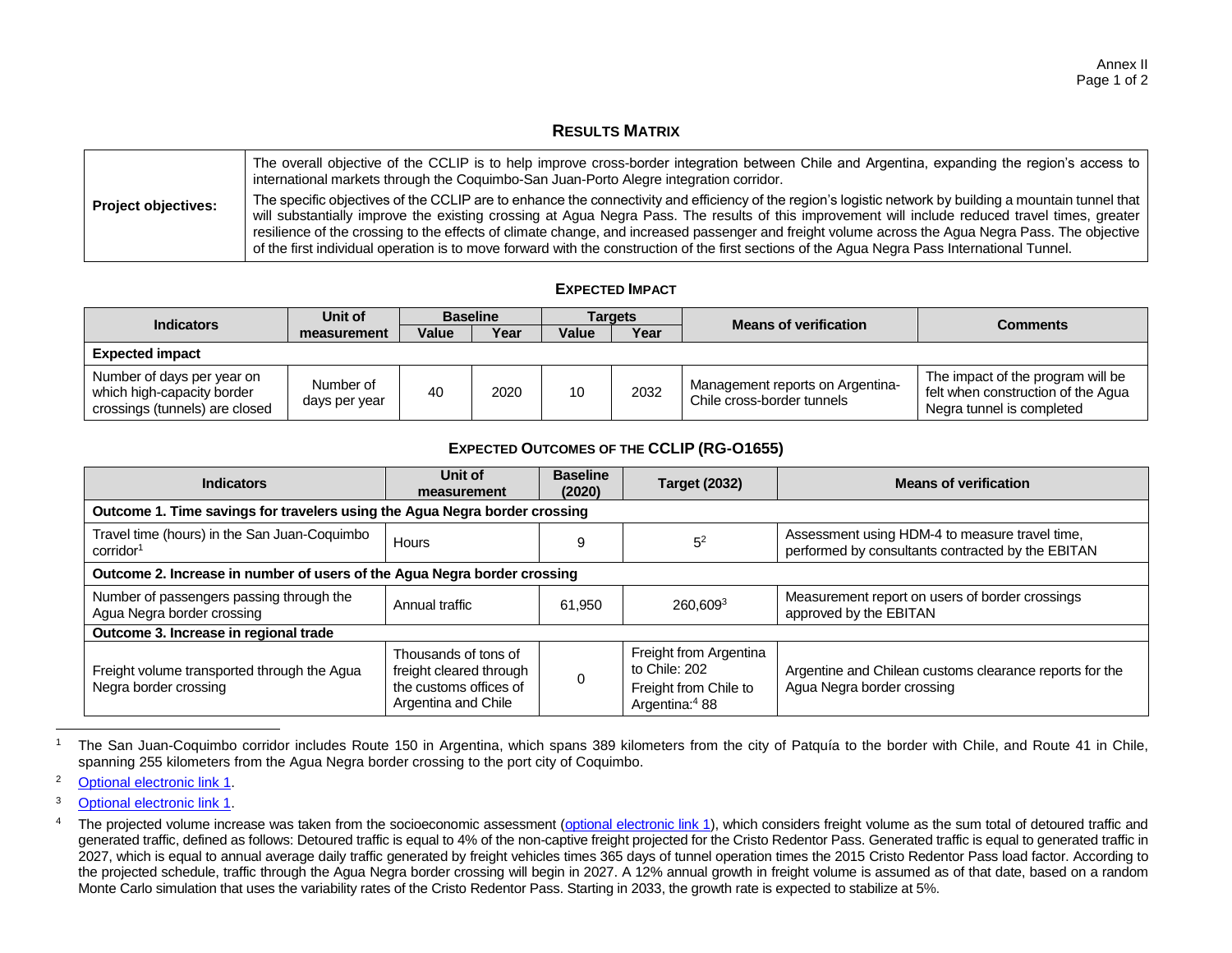$\overline{\phantom{a}}$ 

# **OUTPUTS OF THE FIRST OPERATION UNDER THE CCLIP (RG-L1116)**

| <b>Outputs</b>                                                               | <b>Unit of</b><br>measurement       | <b>Baseline</b> | 2020           | 2021           | 2022     | <b>Final</b><br>target | <b>Means of verification</b>                                                                                 |
|------------------------------------------------------------------------------|-------------------------------------|-----------------|----------------|----------------|----------|------------------------|--------------------------------------------------------------------------------------------------------------|
| Component 1. Technical and management support for the EBITAN                 |                                     |                 |                |                |          |                        |                                                                                                              |
| Output 1. Technical assistance reports                                       | Units                               | $\Omega$        | 1              |                |          | 3                      | Receipt of reports approved by the EBITAN                                                                    |
| Output 2. Environmental management report                                    | Number of reports                   | 0               | 1              |                |          | 3                      | Number of prepared reports approved by the<br>EBITAN and by the highway administrations of<br>both countries |
| Output 3. Social management report                                           | Number of reports                   | $\Omega$        | 1              |                |          | 3                      | Number of prepared reports approved by the<br>EBITAN and by the highway administrations of<br>both countries |
| Output 4. Communication and disclosure plan                                  | Number of plans                     | 0               | 1              |                |          | 3                      | Communication reports approved by the EBITAN                                                                 |
| Component 2. Support for the program's national and regional technical units |                                     |                 |                |                |          |                        |                                                                                                              |
| Output 5. Consulting services in support of the<br>highway administrations   | Number of consulting<br>assignments | $\mathbf 0$     | 1              |                |          | 3                      | Completed consulting services reports approved<br>by the DVC and the DNV                                     |
| Output 6. Consulting services in support of<br>regional governments          | Number of consulting<br>assignments | $\mathbf 0$     | 1              |                |          | 3                      | Completed consulting services reports approved<br>by the DNV and the DVC                                     |
| <b>Component 3. Construction and supervision</b>                             |                                     |                 |                |                |          |                        |                                                                                                              |
| Output 7. Transformer station <sup>5</sup>                                   | Number of stations                  | $\mathbf 0$     | $\overline{c}$ | $\Omega$       | $\Omega$ | $\overline{2}$         | Certificate of construction and report of<br>commissioning of the stations                                   |
| Output 8. Construction site facilities                                       | Number of studies                   | $\Omega$        | $\overline{c}$ | $\Omega$       | 0        | $\overline{2}$         | Builder installation reports approved by the<br><b>EBITAN</b>                                                |
| Output 9. Works supervision reports                                          | Number of reports                   | 0               |                | $\overline{2}$ |          | 4                      | Semiannual outcome reports approved by the<br><b>EBITAN</b>                                                  |
| Output 10. Mining portal of the ventilation<br>shaft on the Chilean side     | Certificate of<br>construction      | 0               | 0              |                | 0        | $\mathbf 1$            | Receipt of ventilation shaft construction report by<br>the EBITAN                                            |
| Output 11. Tunnel's mining portal <sup>6</sup>                               | Supervision report                  | $\Omega$        | 0              | 4              | 0        | 4                      | Construction report prepared by the contractor<br>and delivered to the EBITAN                                |

 $5$  There is a transformer station at each of the tunnel entrances in both countries.

 $6$  There is a total of four mining portals: two in each country and two for each tunnel (north and south).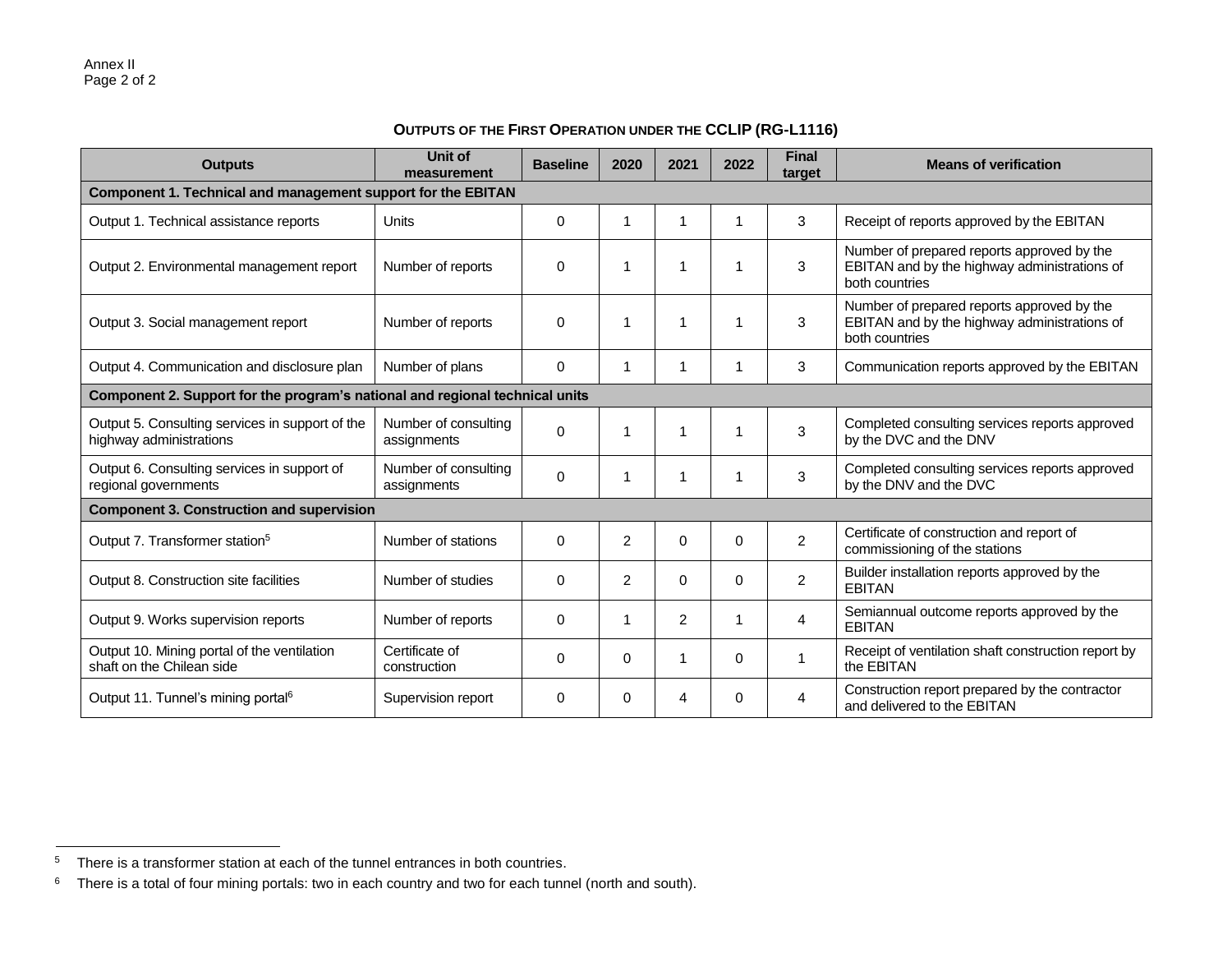## **FIDUCIARY AGREEMENTS AND REQUIREMENTS**

| <b>Countries:</b>                              | Regional (Argentina and Chile)                                                                                                                                                                       |  |  |  |  |  |
|------------------------------------------------|------------------------------------------------------------------------------------------------------------------------------------------------------------------------------------------------------|--|--|--|--|--|
| RG-01655 and RG-L1116<br><b>Project number</b> |                                                                                                                                                                                                      |  |  |  |  |  |
| Project name:                                  | Conditional Credit Line for Investment Projects (CCLIP)<br>and First Operation of the Agua Negra Pass International<br><b>Tunnel Construction Program</b>                                            |  |  |  |  |  |
| <b>Executing agencies:</b>                     | Argentine Republic: Ministry of Transportation (MINTRA)<br>through the Highway Administration (DNV)<br>Republic of Chile: Ministry of Public Works (MOP) through<br>the Highway Administration (DVC) |  |  |  |  |  |
|                                                | Agua Negra International Tunnel Agency (EBITAN)                                                                                                                                                      |  |  |  |  |  |
| <b>Fiduciary team:</b>                         | Brenda Alvarez and Juan Carlos Lazo (FMP/CAR);<br>Francisco Lois (FMP/CCH); and David Salazar<br>(FMP/CUR)                                                                                           |  |  |  |  |  |

## **I. EXECUTIVE SUMMARY**

- 1.1 The Bank assessed the institutional capacity of the three coexecuting agencies: (i) the EBITAN; (ii) Argentina's MINTRA through the DNV; and (iii) the DVC of Chile's MOP.
- 1.2 The institutional capacity of the DNV was assessed in July 2016, covering the following systems: programming of activities and components; administrative organization; personnel management; goods and services administration; financial administration; and internal and external control.
- 1.3 Considering that the DVC works within the public financial management system, institutional capacity was assessed on the basis of the level of development and use of country systems, including matters relating to the financial accounting system, audits, procurement, and transparency legislation.
- 1.4 The EBITAN's institutional capacity was assessed on the basis of its founding documents and the actions currently under way to strengthen it.
- 1.5 The program does not include financing from other multilateral sources.

## **II. FIDUCIARY CONTEXT OF THE EXECUTING AGENCIES**

- 2.1 The EBITAN will be responsible for coordination, commissioning, contracting and technical approval of the studies and advisory services for the Agua Negra Pass International Tunnel. Initially, the EBITAN will work with the two countries' highway administrations to manage fiduciary processes until such time as it is in a position to do so independently, in accordance with the agreements to be signed between the EBITAN and Chile, and between the EBITAN and Argentina.
- 2.2 The EBITAN will sign special financing agreements with the ministries of finance of the two countries. These agreements will specify the procedures through which the EBITAN will request and obtain financing for the Agua Negra International Tunnel. In addition, the EBITAN will present the payment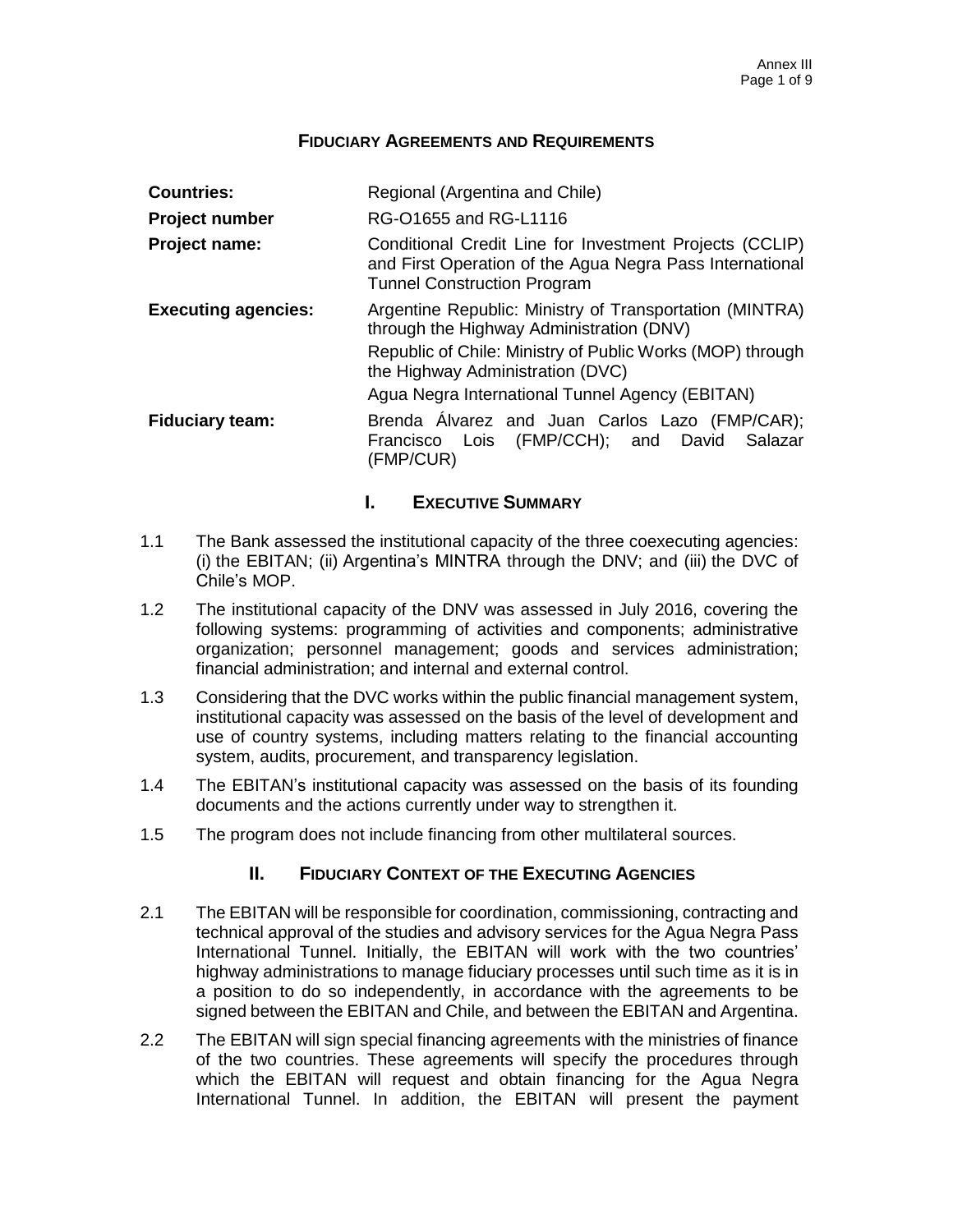statements to each country, the information that each country will need in order to process the respective payments, and information indicating the highway administrations' participation in the procurement processes [\(optional electronic](https://idbg.sharepoint.com/teams/EZ-RG-LON/RG-L1116/_layouts/15/DocIdRedir.aspx?ID=EZSHARE-915975238-65)  [link](https://idbg.sharepoint.com/teams/EZ-RG-LON/RG-L1116/_layouts/15/DocIdRedir.aspx?ID=EZSHARE-915975238-65) 6).

- 2.3 Argentina's MINTRA and Chile's MOP, acting through the DNV and the DVC, respectively, will be the technical agencies responsible for carrying out the program's activities by creating their respective execution units. Their institutional capacity has been assessed and the associated fiduciary risk is considered low.
- 2.4 The EBITAN, the DVC, and the DNV will be the governmental technical agencies responsible for carrying out construction of the Agua Negra International Tunnel. In the case of Chile, the DVC has been responsible for the construction and maintenance of the country's highway network of approximately 80,000 kilometers, including tunnels, bridges, overpasses, and other structures. A significant portion of that network's construction has been financed by multilateral agencies. In the case of Argentina, the DNV has broad and proven experience executing loans from international lending agencies in general, and from the IDB in particular, both as executing agency and coordinator and as subexecuting agency of other loans executed by the former Ministry of Federal Planning, Public Investment, and Services (MINPLAN).
- 2.5 The DVC uses the State Financial Management Information System (SIGFE) for budgeting, accounting, and payment functions. It also has a solid internal audit unit, which is overseen by the Office of the Comptroller General of the Republic (CGR). The Bank has conducted a diagnostic assessment on the level of development of the ministry's use of the following country systems: budget; cash management; accounting; government internal audit (CAIGG); and external audit, and found them to have a high level of development, consistent with the diagnostic assessment at the country level. The DNV uses the Integrated Financial Information System (e-SIDIF) and the unified local system (SLU) as financial administration systems, the use of which are mandatory for Argentine government agencies. These systems make it possible to identify program funds and financing sources. In addition, it uses the Financial Management Control System for External Loan Executing Units (UEPEX) as an information system. Internal control is in the hands of the DNV's execution unit. External control of funds from the IDB is audited by independent audit firms, but this is a decision to be taken at the time of annual contracting.
- 2.6 To manage the procurement of goods, nonconsulting services, works, and consulting services, the DVC uses ChileCompra, a robust system with a modern and efficient electronic platform, through which most of the country's public procurement and contracting is transacted. For the contracting of studies and construction of public works, the DVC has extensive experience with systems for registering contractors and for qualifying and managing bidding processes. It has successfully achieved transparency in the allocation of resources and has established an image of credibility both among the general public and within the specialized industry. The advanced use of Chile's procurement system in Bankfinanced operations was approved by the Bank's Board of Executive Directors through document GN-2642-1.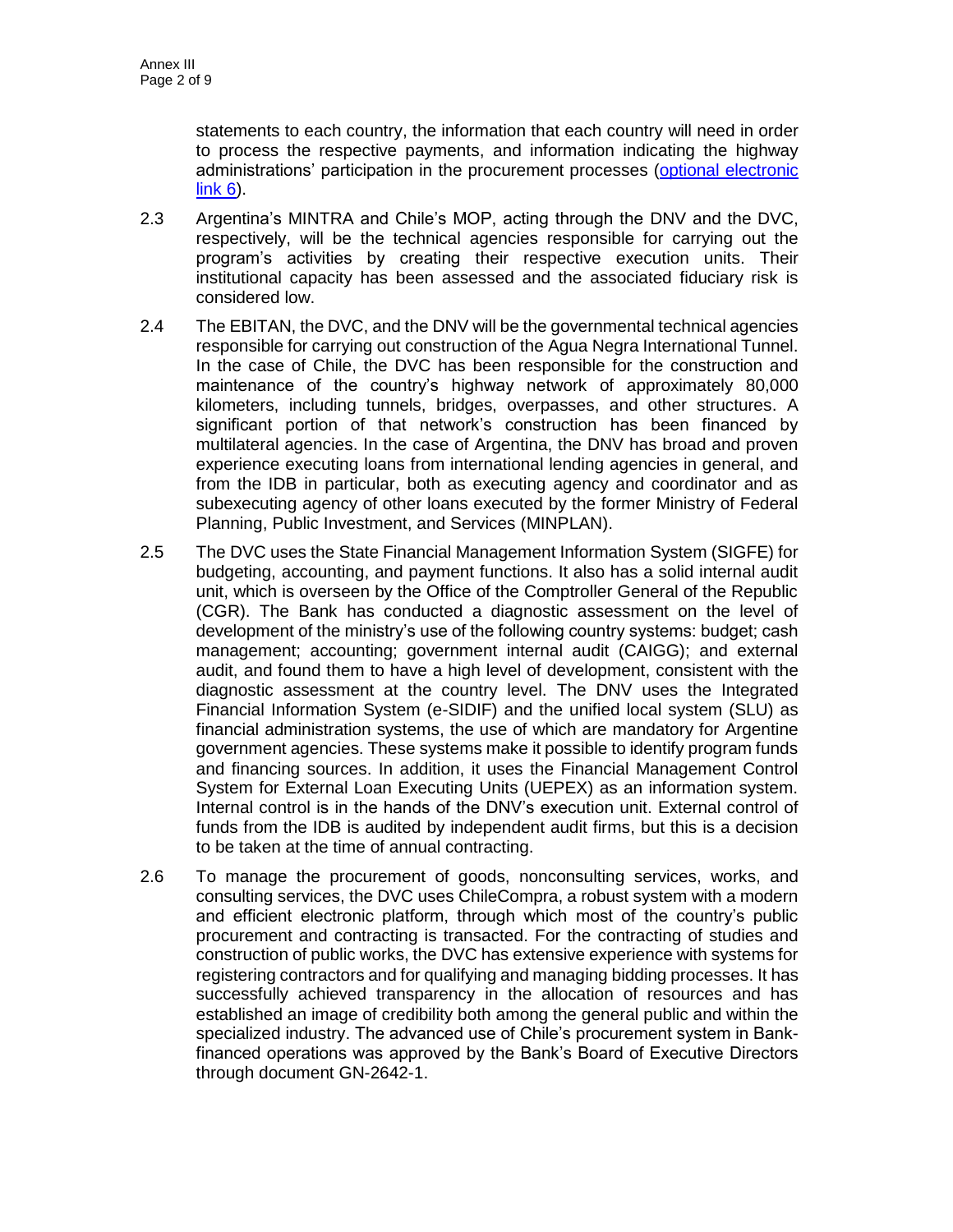- 2.7 In late 2015, in the context of changes introduced by the executive branch, the DNV became an autonomous agency under the MINTRA. While the DNV is in the process of amending its organizational structure, including its primary responsibilities and activities, its execution capacity has reached 90% and the total value of the systems evaluated is 83.94%, indicating a low level of risk. The staff recently added to the financial management area have quickly adapted and are performing satisfactorily in close coordination with the Bank.
- 2.8 In both countries, the EBITAN will enter into a payment agreement with the execution unit of the DNV and DVC, respectively, spelling out the responsibilities of the parties as to the manner in which the EBITAN will issue payment statements, construction certificates, and other instruments, as well as the manner in which the highway administrations will supervise the works. This agreement, to be signed between the EBITAN, Chile's MOP, and Argentina's MINTRA, as applicable, will be a condition precedent to the first disbursement of the loan between the Bank and the respective country.

## **III. FIDUCIARY RISK EVALUATION AND MITIGATION MEASURES**

- 3.1 **Fiduciary risk relating to procurement and financing.** The main fiduciary risks involve potential delays in execution stemming from the design-build contract modality and the tunnel's technical complexity. A possible, albeit low, financial risk on the Chilean side concerns budget allocation and the preparation of the program's annual budgets, due to the magnitude of the budgets handled by the MOP, the experience of the execution unit, and the impact of potential adjustments to the procurement plans and annual work plans, owing to the reasons explained above. With respect to the DNV, however, the assessment identified the following areas for improvement, which will be verified during the first six months of the operation's execution: (i) monitoring mechanisms and procedures need to be formalized to ensure compliance with plans and programs; (ii) while the organization and its organizational chart have been validated, via resolution of the General Administrator, it is important to ensure that the approval decree is adopted, in accordance with public sector regulations; and (iii) the formal annual work plan must include outcome indicators and means of verification, identify those responsible for executing/coordinating activities, and include risks associated with the programming process.
- 3.2 **Mitigation measures.** Potential delays in the signing and execution of the design and construction contract will be mitigated through clauses and explicit guarantees in the bidding conditions, providing a deadline for signing the contract and including an indemnification or penalty clause. In addition, technical assistance will continue to be provided through the consulting firm contracted for the Agua Negra Pass International Tunnel to provide high-level technical support for procurement as necessary for execution. Similarly, the execution unit will continue to be staffed with professionals, including the hiring of additional staff with the capacities required by the unit. The execution unit will have a procurement specialist with public contracting knowledge and experience to ensure that procurement is conducted in a timely manner. The Bank will provide training for this specialist.
- 3.3 **Chile.** Chile:(i) will make full use of country financial management systems, and the DVC will make all procurement payments using the loan proceeds, whether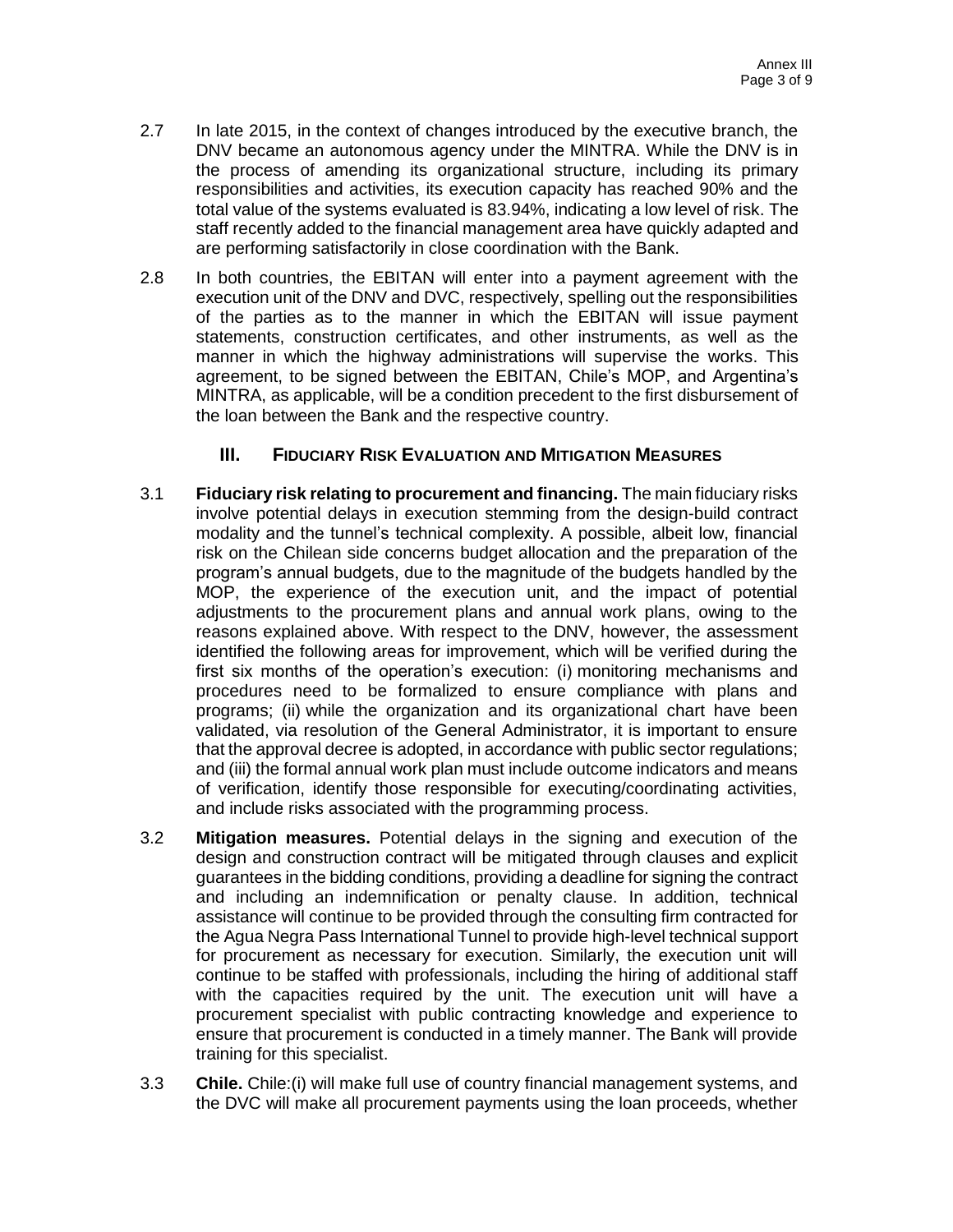such payments are made pursuant to contracts with the EBITAN or with the DVC; (ii) the highway administration's execution unit will include a financial management specialist to facilitate budget programming, prepare and remit to the Bank disbursement requests and supporting documentation for expenditures, and prepare the program's financial statements jointly with the finance and accounting division; (iii) program transactions will be recorded in the MOP's finance and accounting system and reported to the SIGFE through the transactions unit for international agencies; the program will also have its own chart of accounts; (iv) the program will be audited by an institution acceptable to the Bank; (v) the internal audit unit will follow up on any recommendations of the external audit; and (vi) the Bank will conduct ongoing training workshops.

3.4 **Argentina.** Argentina will follow the system being used in the operations in execution: (i) accounting through UEPEX; (ii) budget and cash management in coordination with the relevant national authorities; and (iii) management of internal and external control activities in accordance with the provisions of the program Operating Regulations.

## **IV. CONSIDERATIONS FOR THE SPECIAL CONDITIONS OF THE CONTRACT**

- 4.1 **As a special condition precedent to the first disbursement, in addition to the conditions indicated in the Proposal for Operation Development, evidence will be provided of compliance with the special conditions described in clauses 3.01, 3.05, and 4.08 of the loan contract with Chile and clauses 3.01, 3.04, and 4.06 of the loan contract with Argentina with regard to operations 3867/OC-RG and 3868/OC-RG**. Both the entry into effect of the financing and payment agreements and the existence of program Operating Regulations are essential for execution of the operation. Therefore, despite this being described in the PETAN, it is important from a legal standpoint to include it in this and any successive agreements.
- 4.2 The exchange rate to be used for the rendering of accounts will be the rate provided in Article 4.10(b) of the loan contract. To determine the equivalence for reimbursement of expenditures charged against the loan or expenditures incurred in local currency that may be charged to the local counterpart, the agreed-upon exchange rate will be the prevailing rate on the first business day of the payment month. Due to limitations in the UEPEX system, the exchange rate to be used for an expenditure paid with IDB funds and local counterpart funds will be the rate for conversion of disbursements into local currency (pesification).
- 4.3 New advances may be requested once at least 65% of the total disbursed by the Bank has been justified, with supporting documentation to be provided within nine months.
- <span id="page-29-0"></span>4.4 The coexecuting agencies undertake to deliver, during the loan disbursement period and within 120 days following the close of each fiscal year, the program's financial statements prepared and audited by the accounting and finance department (DCyF) and duly audited by independent auditors acceptable to the Bank pursuant to previously agreed-upon terms of reference. The last of these statements will be submitted within 120 days of the date of the last loan disbursement.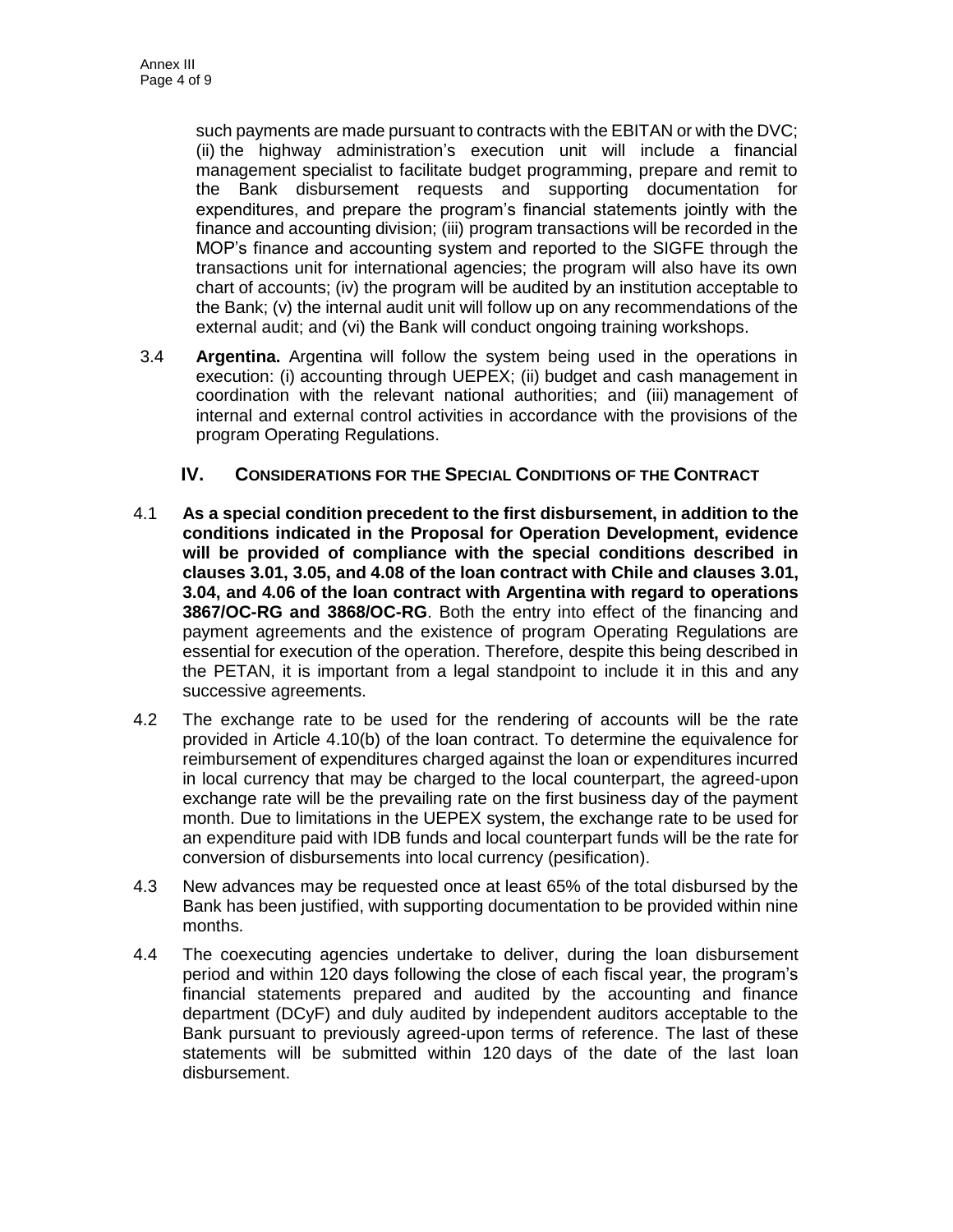# **V. AGREEMENTS AND REQUIREMENTS FOR PROCUREMENT EXECUTION**

- <span id="page-30-0"></span>5.1 **Procurement execution.** The DNV and the EBITAN will procure goods and nonconsulting services in accordance with the Policies for the Procurement of Goods and Works Financed by the IDB (document GN-2349-9) and contract consulting services in accordance with the Policies for the Selection and Contracting of Consultants Financed by the IDB (document GN-2350-9). The DVC will procure goods and nonconsulting services and contract consulting services through the use of Chile's country procurement system on the terms approved by the Bank in December 2011 (document GN-2642-1).
	- (i) Plans call for direct selection, based on continuity of service, of the firm selected and contracted under the PETAN to provide technical assistance to the EBITAN. Accordingly, this firm will continue to provide its services in the context of the present operation, as provided in paragraph 3.10(a) of document GN-2350-9.
	- (ii) For purposes of renewing the contracts of consultants who were contracted under the PETAN and will continue to provide their services, a performance evaluation rating of at least "satisfactory" by the program's general coordinator will be sufficient. The executing agency will submit to the Bank a list of the consultants who are carrying out assignments and will continue to do so, with respect to whom the direct selection procedure will be applicable as provided in section V, paragraph 5.4(a) of the aforementioned policies. Review of the terms of reference for the contracting of services is the responsibility of the program's sector specialist.
	- (iii) **Training.** The training activities included in the program will be carried out through the contracting of consulting services or of individual consultants, as stipulated in subparagraph [\(i\)](#page-30-0) hereof.
	- (iv) **Use of country procurement systems:** In Argentina, the information system of the country subsystems approved by the Bank will be used. In Chile, advanced use of the Bank-approved<sup>1</sup> country procurement system will apply to the procurement of: (i) goods and nonconsulting services, up to the threshold provided for national competitive bidding; (ii) consulting services, up to the threshold for the shortlist made up of domestic firms; and (iii) individual consultants, with no threshold. Above these thresholds, contracting and procurement wholly or partially financed by the Bank must comply with the procedures set out in the Bank's procurement policies (documents GN-2350-9 and GN-2349-9). Any system or subsystem subsequently approved by the Bank will be applicable to the operation. The procurement plan for the operation and its updates will indicate which procurement processes are to use the approved country systems.<sup>2</sup>

 $\overline{a}$ 

<sup>1</sup> In December 2011, the Bank's Board of Executive Directors approved the advanced use of Chile's national procurement system in Bank-financed operations (document GN-2642-1), within the scope and thresholds established for Chile, which are currently: (i) US\$350,000 for works; (ii) US\$350,000 for goods and services; (iii) US\$500,000 for consulting services; and (iv) no Bank-established threshold for individual consultants.

<sup>2</sup> In the event that the Bank approves another system or subsystem, that system will be applicable to the operation, in accordance with the provisions of the loan contract.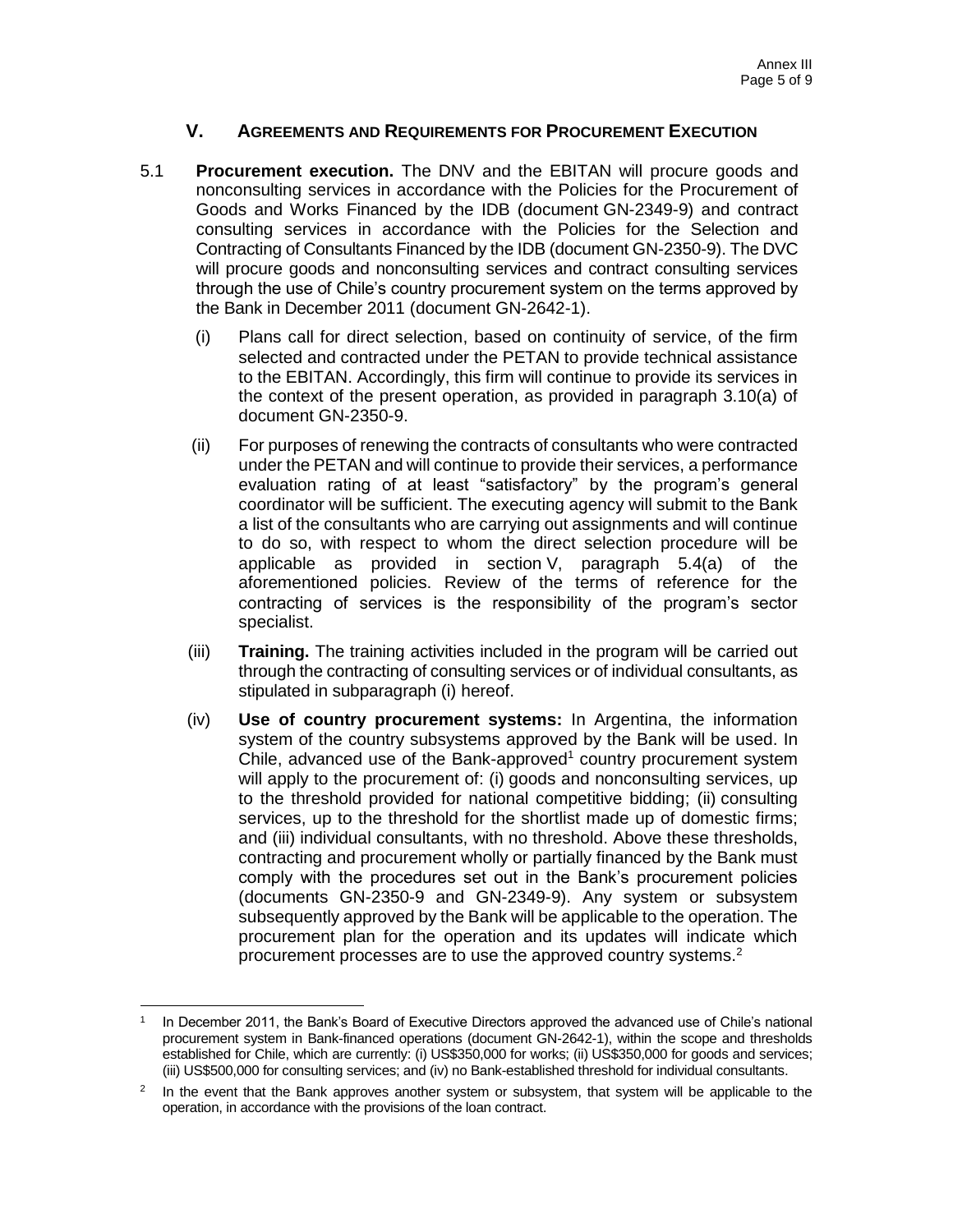- (v) **Advance procurement/ retroactive financing.** No retroactive financing is anticipated.
- (vi) The review of the technical specifications or terms of reference for the procurement items deemed of primary importance in the procurement plans to be prepared during execution of this loan operation will carry the Bank's prior no objection.

#### **Table 1. Threshold amounts for international competitive bidding and international shortlist (US\$ thousand)**

| ו טטש נווטעווען |                  |                                                |                                                           |  |  |
|-----------------|------------------|------------------------------------------------|-----------------------------------------------------------|--|--|
| <b>Method</b>   | <b>ICB works</b> | <b>ICB</b> goods and<br>nonconsulting services | International shortlist for<br><b>consulting services</b> |  |  |
| Chile           | 5.000            | 350                                            | 500                                                       |  |  |
| Argentina       | 5.000            | 500                                            | 500                                                       |  |  |

| <b>Activity</b>                     | <b>Type of</b><br><b>bidding</b> | <b>Estimated</b><br>date | <b>Estimated amount (US\$)</b> |
|-------------------------------------|----------------------------------|--------------------------|--------------------------------|
| <b>Consulting services</b>          |                                  |                          |                                |
| Technical assistance                | <b>QCBS</b>                      | 2018                     | 4,500,000                      |
| Ongoing audit                       | <b>QCBS</b>                      | 2018                     | 350,000                        |
| Environmental and social management | <b>QCBS</b>                      | 2018                     | 500,000                        |
| and communication                   |                                  |                          |                                |
| Supervision of tunnel construction  | <b>QCBS</b>                      | 2018                     | 15,250,000                     |
| <b>Works</b>                        |                                  |                          |                                |
| Tunnel construction                 | <b>ICB</b>                       | 2017                     | 244,100,000                    |

#### **Table 2. Main procurement items**

\* Procurement plan (18 months) [\(required electronic link](https://idbg.sharepoint.com/teams/EZ-RG-LON/RG-L1116/_layouts/15/DocIdRedir.aspx?ID=EZSHARE-915975238-92) 4).

- 5.2 **Procurement supervision.** The procurement supervision method will be defined in the procurement plan. The thresholds are established in accordance with the executing agency's fiduciary capacity and may be amended by the Bank as that capacity changes.
- 5.3 The ex post procurement supervision method will be used primarily when Chile's validated country systems are used. For Argentina, ex post supervision will be defined as indicated in the preceding paragraph. Ex post review will look at process rather than the technical relevance of the expenditure, which will be reviewed ex ante by the program team leader in cases where the procurement plan so indicates.
- 5.4 Ex post review reports will not include physical inspection visits, given the executing agency's low level of risk; such visits will be replaced by verification of proof of receipt of the goods by the beneficiary entities during ex post reviews.
- 5.5 **Records and files.** Documentation of procurement processes will be kept at the offices of the EBITAN as the managing entity, as well as at the offices of the two highway administrations. For ex post reviews, it is very important to keep orderly procurement records and files, with all documentation classified and up to date.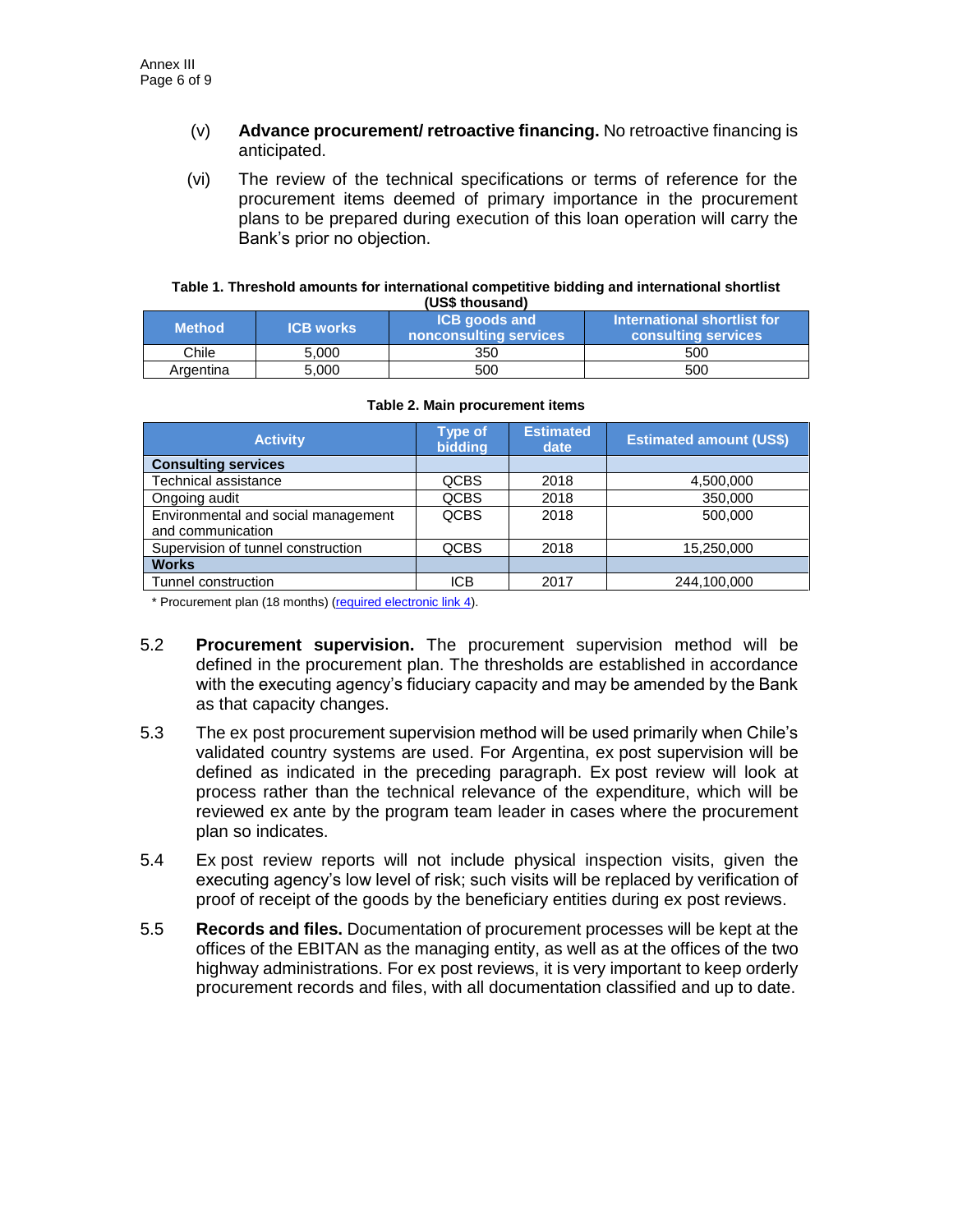# **VI. FINANCIAL MANAGEMENT AGREEMENTS AND REQUIREMENTS**

- 6.1 **Programming and budget.** As established in the Framework Law on Financial Management (LAFE), the budget of the MOP is part of the national budget. The Ministry of Finance, through the Budget Office (DIPRES), is responsible for preparing the public-sector budget. The executing agency uses the SIGFE for budgetary management and control. Given the interrelationship between the budgeting systems, loan operations must be included in the national budget in order to have access to the resources, and therefore no problems affecting execution are foreseen in using the budgeting system. However, the general conditions of the contract require that the annual allocation of resources be documented and, accordingly, the executing agency will submit the budget law to the Bank.
- 6.2 In Argentina, the General Coordination Office for Administration and Finance is responsible for budgets and payments. Committed expenditures will be made by the appropriate financial areas and charged to the financial coordinator, reporting to the general coordinator of administration. If there is a need to expand or reallocate items, the execution unit requests the changes and takes steps to secure their approval. Budgetary credits are executed through quarterly and monthly commitment quotas on an accrual basis, allocated by the National Budget Office (Ministry of Finance). No problems are foreseen in terms of budget management, timeliness of local contribution, or system delays that might affect execution.
- 6.3 **Accounting and information systems.** In Chile, the CGR is responsible for keeping the national accounts and defining principles and rules for this purpose. However, the accounting function is decentralized and institutions record their transactions in their own accounts while the CGR consolidates them. The program will have a chart of accounts for recording activities in the SIGFE under a transactional unit. The executing agency has an adequate financial information system and internal control structure. The semiannual progress reports that the execution unit will present to the Bank must include a follow-up to the observations in the audit reports, as well as a reconciliation between the program accounting records of the DVC and those of the Bank.
- 6.4 The DNV uses the e-SIDIF and the SLU as financial administration systems that are valid for government agencies. These systems make it possible to identify program funds as well as the sources of financing. The UEPEX system is also used, although solely as an information system, not a management system. Consistent with the catalogue of accounts approved by the Bank, UEPEX records investments in the program by expenditure matrix category, both for the loan proceeds and for *pari passu* funds. Reconciliation of these systems is not automatic; thus, periodic reconciliations between them must be done manually. Accounting records will be kept on a cash basis and will follow International Financial Reporting Standards, as applicable, under the established country criteria. The required financial reports will be: (i) financial execution plan for up to 180 days following the request for advances of funds; (ii) audited annual financial statements for the program; and (iii) other reports as requested by the fiduciary specialists.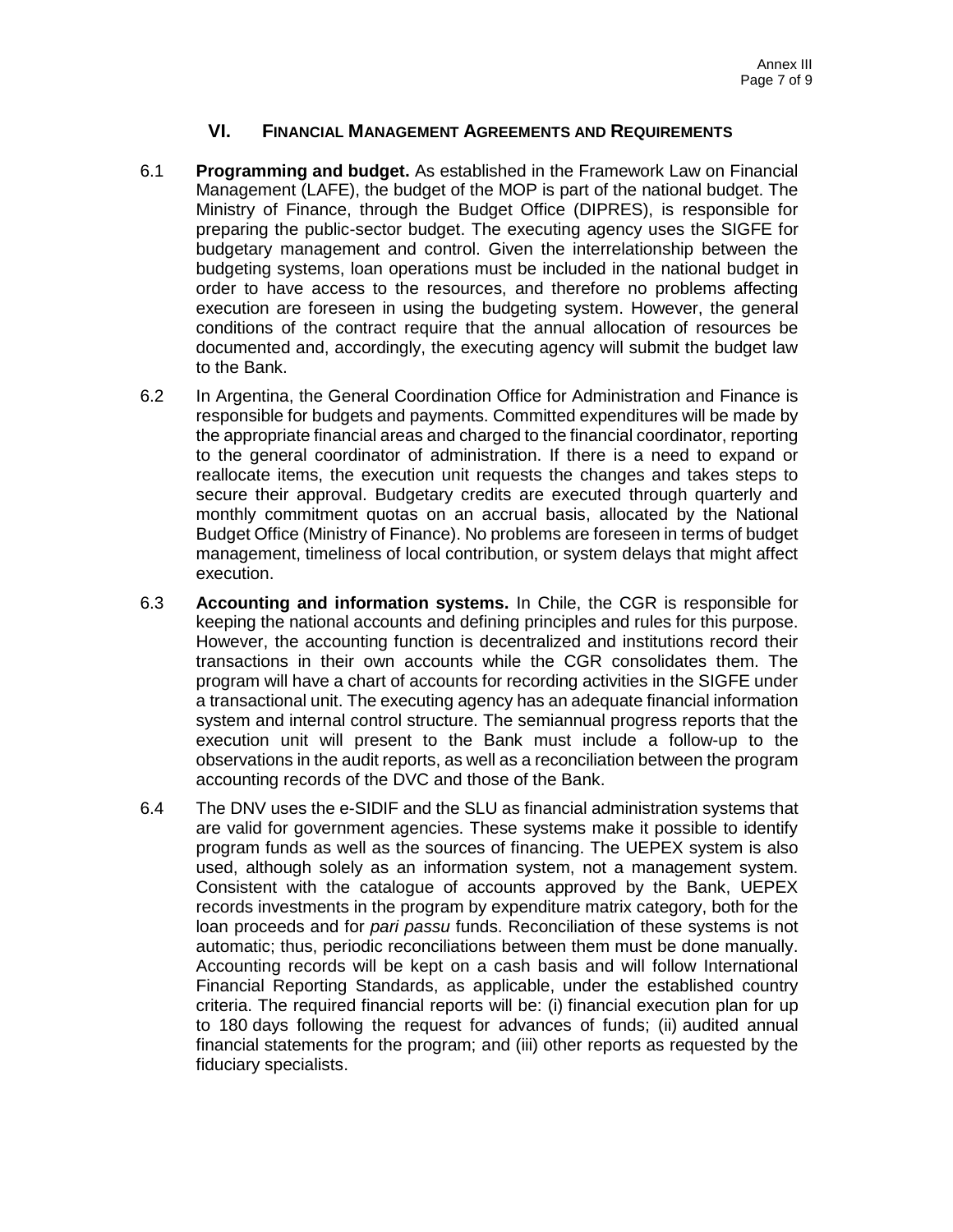- 6.5 **Disbursements and cash flow.** The following disbursement methods established in the Financial Management Policy for IDB-financed Projects (document OP-273-6) may be used.
- 6.6 **Disbursement requests.** The Bank will process disbursement requests in accordance with the formulas required in the "Disbursement Guide," once the conditions precedent to the first disbursement have been met. They must be approved by a designated official of the executing agency whose signature is on record with the IDB. Banking costs associated with the disbursements are the responsibility of the executing agency.
- 6.7 **Supporting documentation.** The rendering of accounts must include supporting documentation for payments (original receipts or photocopies thereof). The executing agency will keep the required accounting records and retain the originals of all supporting documentation, properly cross-referenced to the corresponding approved requests. Expenditure or payment information will be reviewed subsequent to the Bank's disbursement of the funds.
- 6.8 **Eligible expenses.** The Bank will consider expenses that: (i) are necessary for the program and are in line with its objectives; (ii) obey policies and contracts or legal agreements of the program; and (iii) are appropriately recorded and supported in the executing agency.
- 6.9 **Final justification period and closing date.** The executing agency must submit the last advance request at least 30 days prior to the date of last disbursement, with the understanding that the justification of this advance will be submitted to the Bank during the closing period. No funds will be disbursed after the date of last disbursement. The executing agency will have a term of no more than 90 days after the date of last disbursement to submit the final justification for the advance, to return unjustified funds, and to carry out any other activity necessary to complement the full accounting of the operation. The period following the closing date (30 days) should be used solely for making final adjustments to the audited financial statements and for the executing agency to finalize the required signature and approval procedures.
- 6.10 **Internal control and internal audit.** The arrangements established for operations 3867/OC-RG and 3868/OC-RG are maintained with respect to both Chile and Argentina.
- 6.11 **External control and reports.** These will be as indicated in paragraph [4.4.](#page-29-0)
- 6.12 **Financial supervision plan.** Audited annual and final financial statements will be required, as well as semiannual financial information. The Bank will review the reports of the external auditors or internal audit units when it deems it appropriate.
- 6.13 **Execution mechanism.** The governments will provide financing resources for any procurement carried out by the EBITAN. This relationship between the EBITAN and each of the countries will be documented in an agreement known as the EBITAN-Country-Financing Agreement. The Bank will transfer the proceeds of the loan to the General Treasury of the Republic via a single current account held in the Central Bank for these purposes, as and when requested by the executing agency pursuant to the procedures and documentation that the Bank has established to this end. The executing agency will ask the Treasury to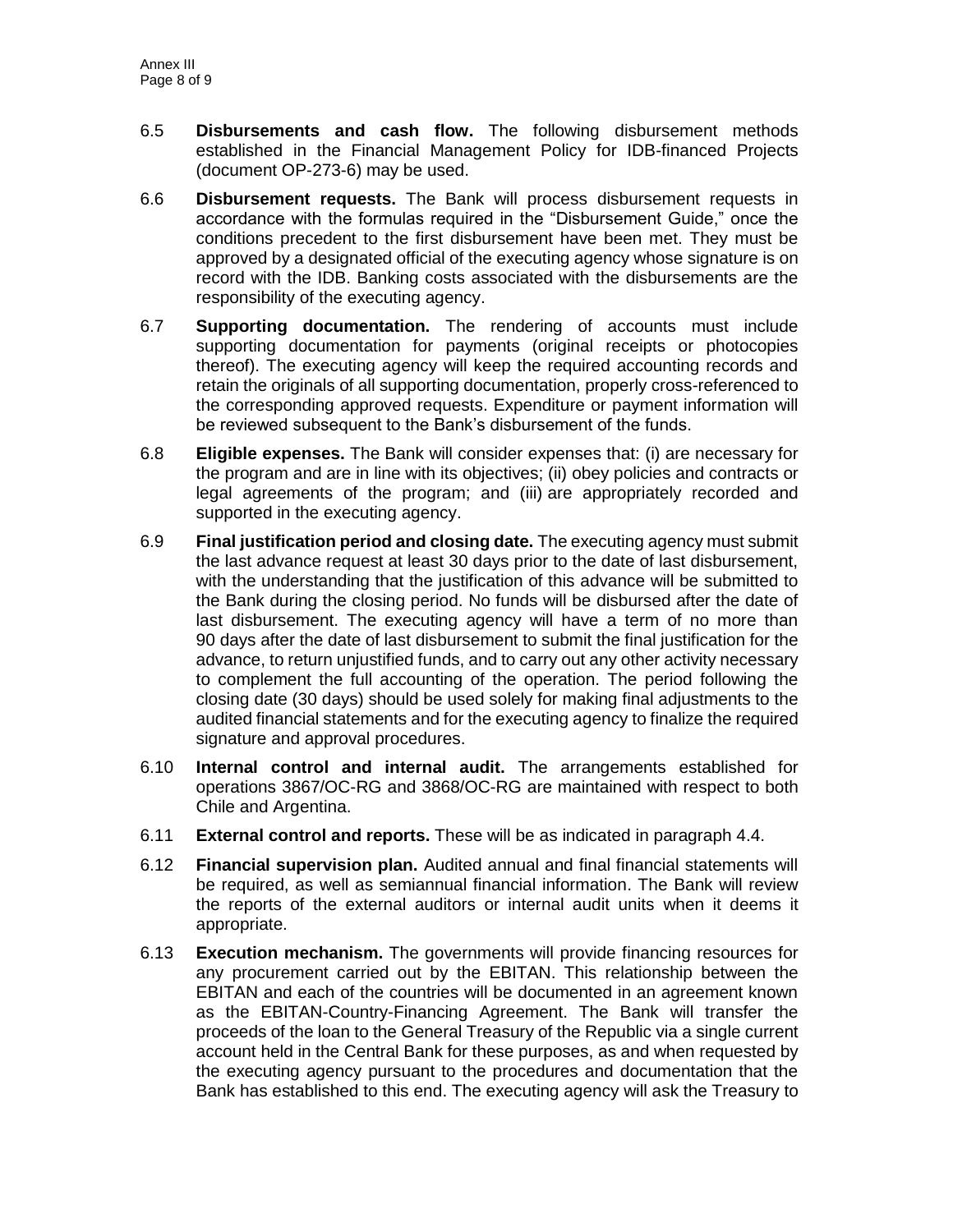transfer the funds to a special account that will be opened to manage the proceeds of the loan.

- 6.14 The EBITAN will determine the scope, content, and term of the contracts to be negotiated for the design and construction of the tunnel; will sign the contracts for the studies and activities in question; and will oversee and approve the outputs prepared. It will also contract the studies and advisory services included under Component 1, and the activities associated with the contract included under Component 3, as the sole signatory to the corresponding contracts. In order for these activities to be paid by the countries, the EBITAN will send requests, reports, and other documents to the execution units of the countries so that they can proceed with payment in accordance with the domestic administrative provisions of their respective institutions.
- 6.15 The DNV's IDB Coordination Unit (UCB) is being strengthened as part of that administration's restructuring, and is in the process of rounding out its staff, having already named the coordinator and some of the individuals who will work with him (mainly from the financial area). This unit is now formalizing its makeup and is in the process of hiring its remaining members, essentially technical personnel (a total of 11 individuals, all with broad experience in administering various aspects of loan management).
- 6.16 For recording transactions, the program will have charts of accounts for the accounting and financial systems of the MOP approved in the SIGFE under the transactional unit for operations with international agencies and the UEPEX of the respective country.
- 6.17 The semiannual reports presented to the Bank will show the status of the auditors' observations and a reconciliation of balances with the Bank's records.
- 6.18 Any matter not clearly defined herein will be subject to the provisions of Operational Policy OP-273-6.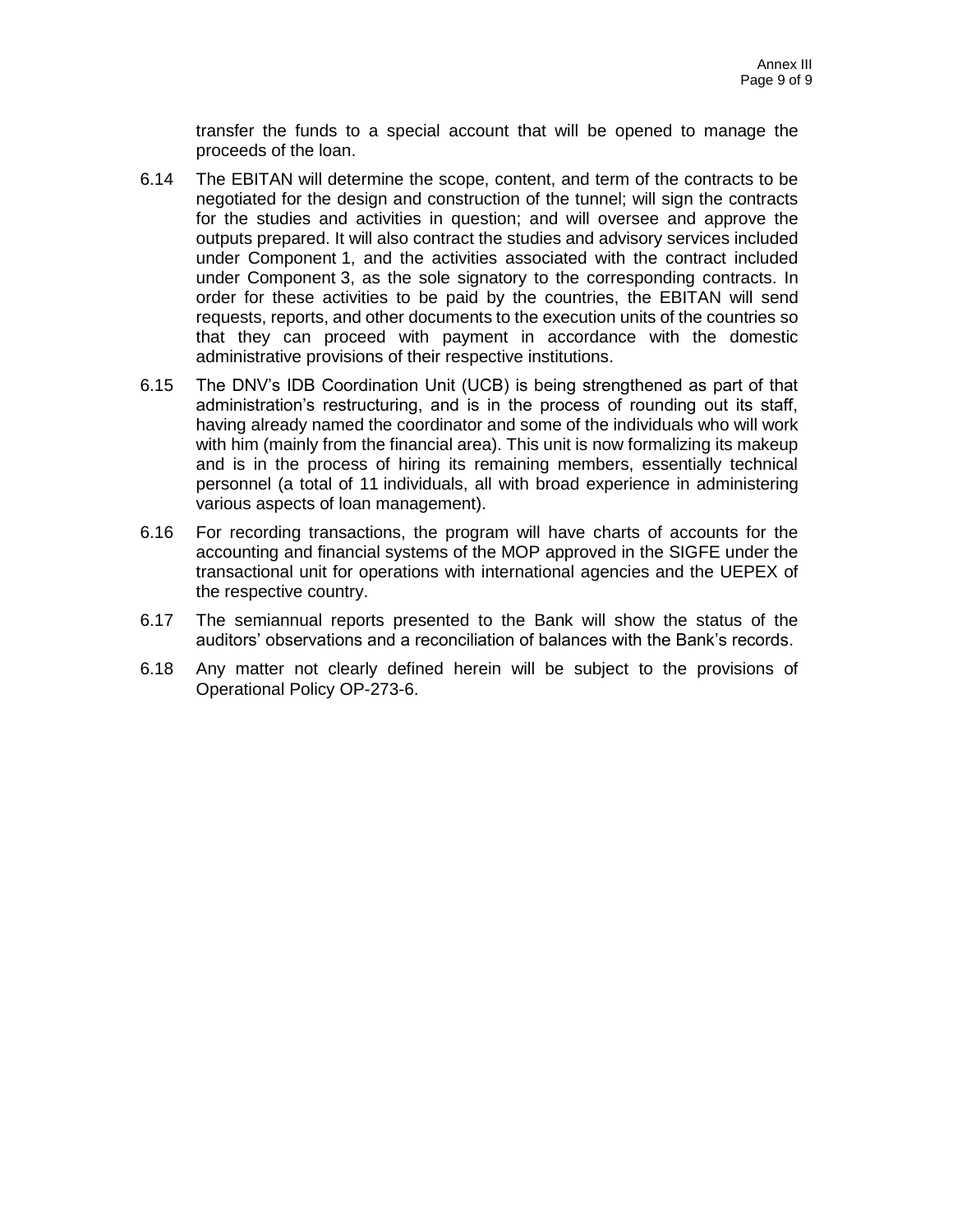# DOCUMENT OF THE INTER-AMERICAN DEVELOPMENT BANK

# PROPOSED RESOLUTION DE- /17

Regional. Conditional Credit Line for Investment Projects (CCLIP) RG-O1655 Agua Negra International Tunnel Construction Program

The Board of Executive Directors

RESOLVES:

1. To authorize the President of the Bank, or such representative as he shall designate, to enter into such agreement or agreements as may be necessary with the Argentine Republic and with the Republic of Chile to establish the Conditional Credit Line for Investment Projects (CCLIP) RG-O1655, for an amount of up to US\$1,500,000,000 chargeable to the resources of the Ordinary Capital of the Bank, to cooperate in the execution of the Agua Negra International Tunnel Construction Program.

2. To determine that the resources allocated to the above-mentioned Conditional Credit Line (CCLIP) RG-O1655 shall be used to finance individual loan operations in accordance with: (a) the objectives and regulations of the Conditional Credit Line for Investment Projects approved by Resolution DE-58/03, as amended by Resolutions DE-10/07, DE-164/07, and DE-86/16; (b) the provisions set forth in documents GN-2246-9 and GN-2564-3; and (c) the terms and conditions included in the Loan Proposal for the corresponding individual operation.

(Adopted on \_\_\_ \_\_\_\_\_\_\_\_\_\_\_\_ 2017)

LEG/SGO/CSC[/EZSHARE-4](https://idbg.sharepoint.com/teams/ez-LEG/Operations/_layouts/15/DocIdRedir.aspx?ID=EZSHARE-1044359933-1920)5633210-8899 Pipeline No.: RG-O1665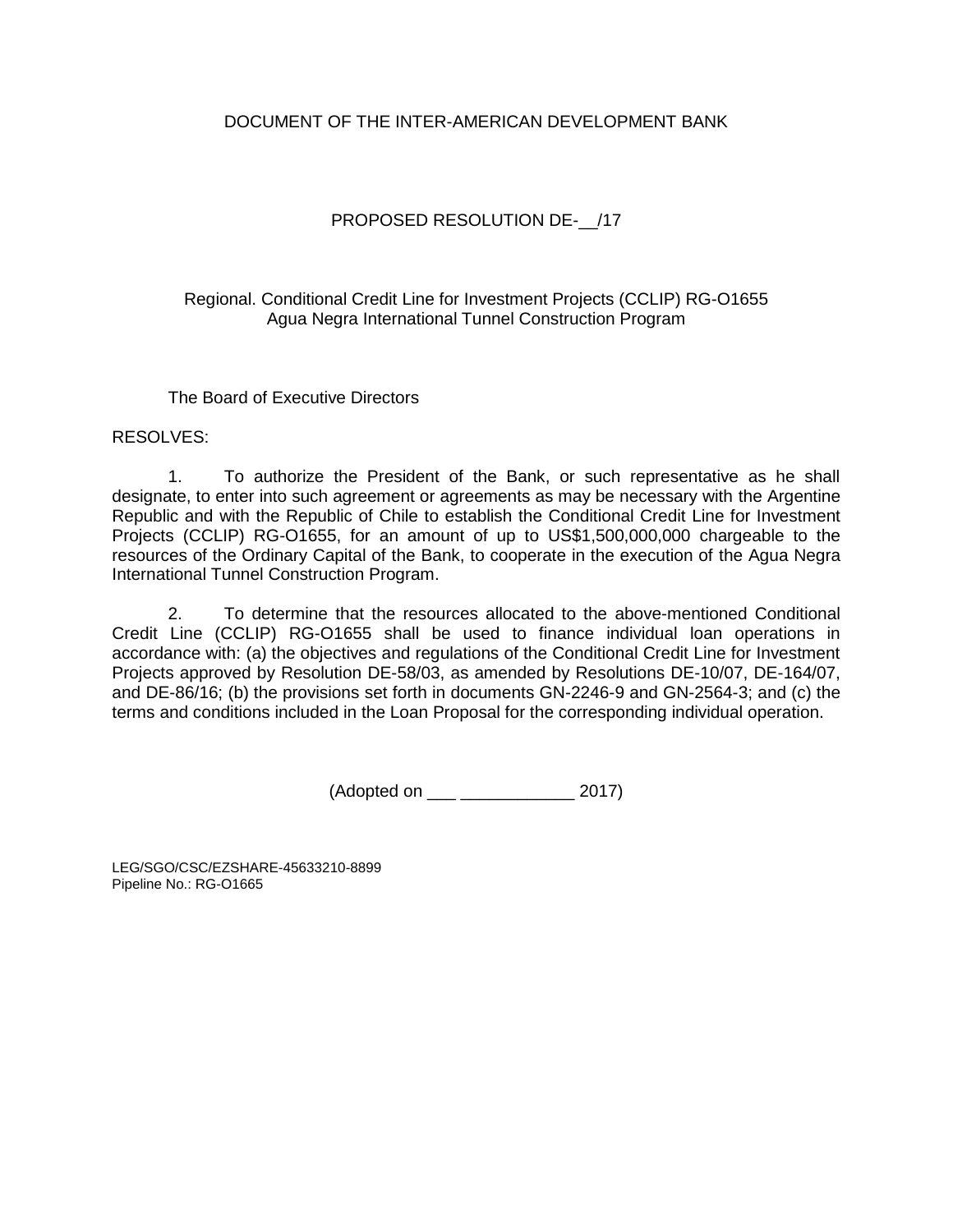## DOCUMENT OF THE INTER-AMERICAN DEVELOPMENT BANK

# PROPOSED RESOLUTION DE- /17

Regional. Loan \_\_\_\_/OC-RG to the Argentine Republic. Agua Negra International Tunnel Construction Program. First Individual Operation under the Conditional Credit Line for Investment Projects (CCLIP) RG-O1655

### The Board of Executive Directors

### RESOLVES:

That the President of the Bank, or such representative as he shall designate, is authorized, in the name and on behalf of the Bank, to enter into such contract or contracts as may be necessary with the Argentine Republic, as Borrower, for the purpose of granting it a financing aimed at cooperating in the execution of the Agua Negra International Tunnel Construction Program, which constitutes the first individual operation under the Conditional Credit Line for Investment Projects (CCLIP) RG-O1655 approved on \_\_\_ \_\_\_\_\_\_\_\_\_\_\_\_ 2017 by Resolution DE-\_\_/17. Such financing will be in the amount of up to US\$130,000,000, from the resources of the Bank's Ordinary Capital, and will be subject to the Financial Terms and Conditions and the Special Contractual Conditions of the Project Summary of the Loan Proposal.

(Adopted on \_\_\_ \_\_\_\_\_\_\_\_\_\_\_\_ 2017)

LEG/SGO/CSC[/EZSHARE-4](https://idbg.sharepoint.com/teams/ez-LEG/Operations/_layouts/15/DocIdRedir.aspx?ID=EZSHARE-1044359933-1919)5633210-8900 Pipeline No. RG-L1116